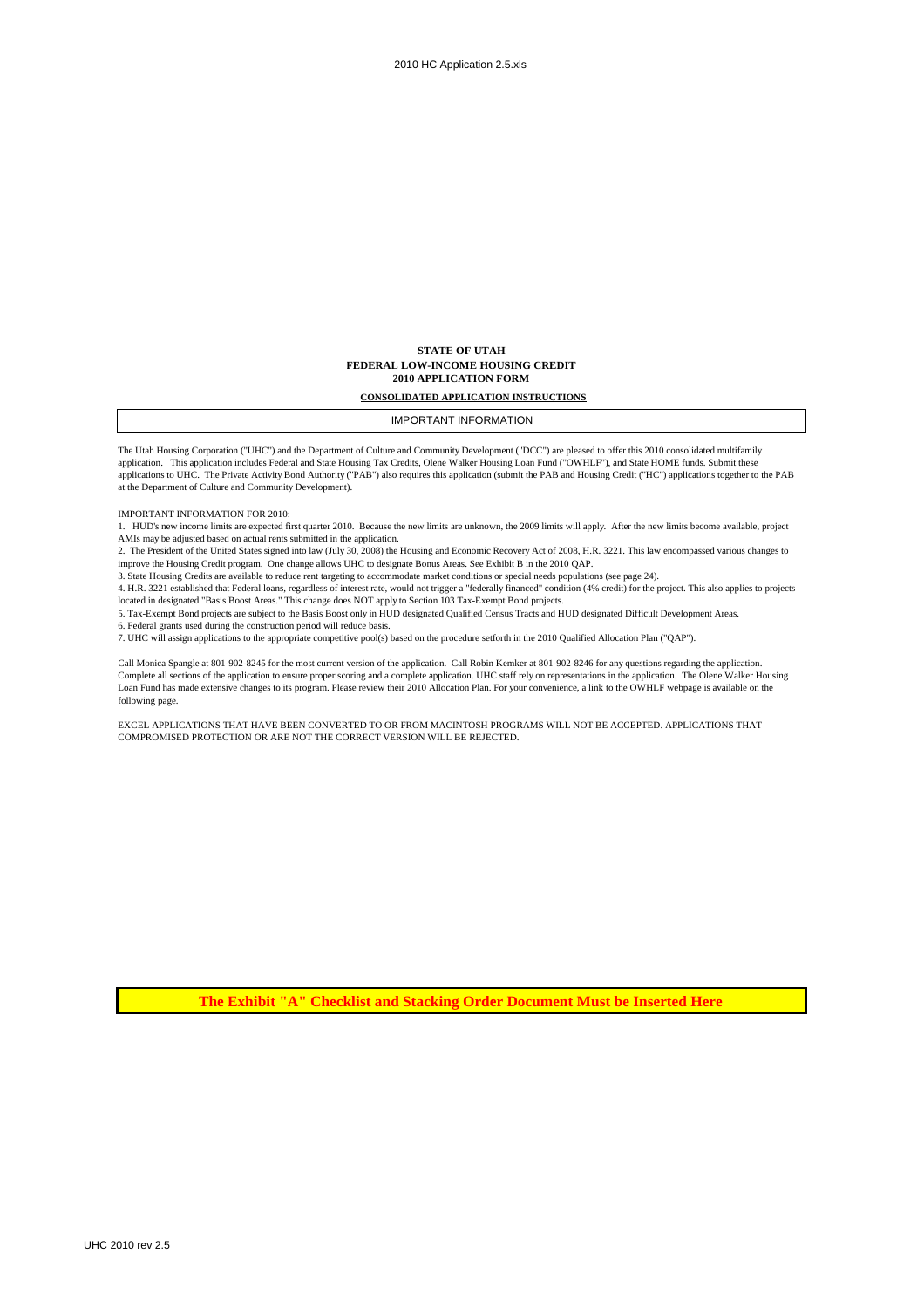|                                                 | <b>STATE OF UTAH</b>                                                                                                                                                                                                                                                                                                       |                                                                |            |  |  |  |  |
|-------------------------------------------------|----------------------------------------------------------------------------------------------------------------------------------------------------------------------------------------------------------------------------------------------------------------------------------------------------------------------------|----------------------------------------------------------------|------------|--|--|--|--|
|                                                 | 2010 CONSOLIDATED APPLICATION FORM                                                                                                                                                                                                                                                                                         |                                                                |            |  |  |  |  |
|                                                 | Applications lacking documentation may be considered non-conforming and returned without consideration.<br>ALL scores must be supported by third-party documentation.                                                                                                                                                      |                                                                |            |  |  |  |  |
| <b>Please Check Box if enclosed:</b>            |                                                                                                                                                                                                                                                                                                                            |                                                                |            |  |  |  |  |
|                                                 | 1 Submit the following number of CDs and Complete Application Packages as follows:<br>Original Application & Exhibits in filefolder with Tabs(fastened on top):                                                                                                                                                            |                                                                |            |  |  |  |  |
|                                                 | <b>Email Consolidated Excel Appl. to:</b><br><b>Robin Kemker</b>                                                                                                                                                                                                                                                           | Total Binders with Tabs:<br><b>Total Application Packages:</b> |            |  |  |  |  |
|                                                 | <b>Deliver UHC Fee and Application Packages to:</b>                                                                                                                                                                                                                                                                        | UHC HC fee:                                                    |            |  |  |  |  |
|                                                 | <b>Utah Housing Corporation</b><br><b>Attention: Multifamily Finance Division</b><br>2479 S Lake Park Blvd.<br><b>West Valley City, Utah 84120</b>                                                                                                                                                                         |                                                                |            |  |  |  |  |
|                                                 | 2 Deliver Bond Project application and fees to Private Activity Bond Committee:                                                                                                                                                                                                                                            |                                                                |            |  |  |  |  |
|                                                 | <b>PAB Fee and 3 Application Packages to:</b>                                                                                                                                                                                                                                                                              | PAB fee:                                                       |            |  |  |  |  |
|                                                 | <b>Division of Community and Culture</b><br><b>Attention: Roxanne Graham</b>                                                                                                                                                                                                                                               | \$                                                             |            |  |  |  |  |
|                                                 | 324 South State Street, Suite 500                                                                                                                                                                                                                                                                                          |                                                                |            |  |  |  |  |
|                                                 | Salt Lake City, Utah 84111                                                                                                                                                                                                                                                                                                 |                                                                |            |  |  |  |  |
| <b>Important Websites for this application:</b> |                                                                                                                                                                                                                                                                                                                            |                                                                |            |  |  |  |  |
| <b>Jtah Housing Corporation</b>                 | <b>Utah Housing Corporation</b>                                                                                                                                                                                                                                                                                            |                                                                |            |  |  |  |  |
| <b>OWHLF</b>                                    | Olene Walker Housing Loan Fund - Check for the Additional Documents Required for this Financing                                                                                                                                                                                                                            |                                                                |            |  |  |  |  |
| <b>PAB Website</b>                              | Private Activity Bond Committee                                                                                                                                                                                                                                                                                            |                                                                |            |  |  |  |  |
| <b>Supportive Housing</b>                       | Homeless Housing Supportive Services Plans                                                                                                                                                                                                                                                                                 |                                                                |            |  |  |  |  |
|                                                 |                                                                                                                                                                                                                                                                                                                            |                                                                |            |  |  |  |  |
|                                                 | <b>Basic Application Input Instructions</b>                                                                                                                                                                                                                                                                                |                                                                |            |  |  |  |  |
|                                                 | 1. Moving around in the application: The application is "Protected" to prevent deletion of formulas and<br>text. USE the TAB key to get from one cell to another. You may pass by a cell you think needs to have<br>some data entered, however, these cells will be automatically updated as the application is completed. |                                                                |            |  |  |  |  |
|                                                 | 2. Enter an "X" [shift+X] into check boxes when applicable or leave blank. Do not enter "No" or "n/a"                                                                                                                                                                                                                      |                                                                |            |  |  |  |  |
|                                                 | 3. Enter "Yes" or "No" for questions on entry lines. Sample: Is project in a Qualified Census Tract?                                                                                                                                                                                                                       |                                                                |            |  |  |  |  |
|                                                 | 4. Use NUMBERS, not "one", "two", "third", etc. Also avoid 1st, 5th, etc. Enter dates in "4/10/02" format.                                                                                                                                                                                                                 |                                                                |            |  |  |  |  |
|                                                 | 5. HELP! If you see a small flag at the top right corner of a cell, move the mouse cursor over<br>the cell for HELP assistance.<br><b>OR</b>                                                                                                                                                                               |                                                                |            |  |  |  |  |
|                                                 | 6. Error Messages appear as: < Rents exceed 60% limit > See HC Score spreadsheet for explanations.                                                                                                                                                                                                                         |                                                                |            |  |  |  |  |
|                                                 | 7. Several "links" to other tabs and websites / email can be selected.                                                                                                                                                                                                                                                     | <b>Bond Tab</b>                                                |            |  |  |  |  |
|                                                 | 8. Pull-down lists are used in certain fields. CLICK on cell to select item from the list.                                                                                                                                                                                                                                 |                                                                | Select Me! |  |  |  |  |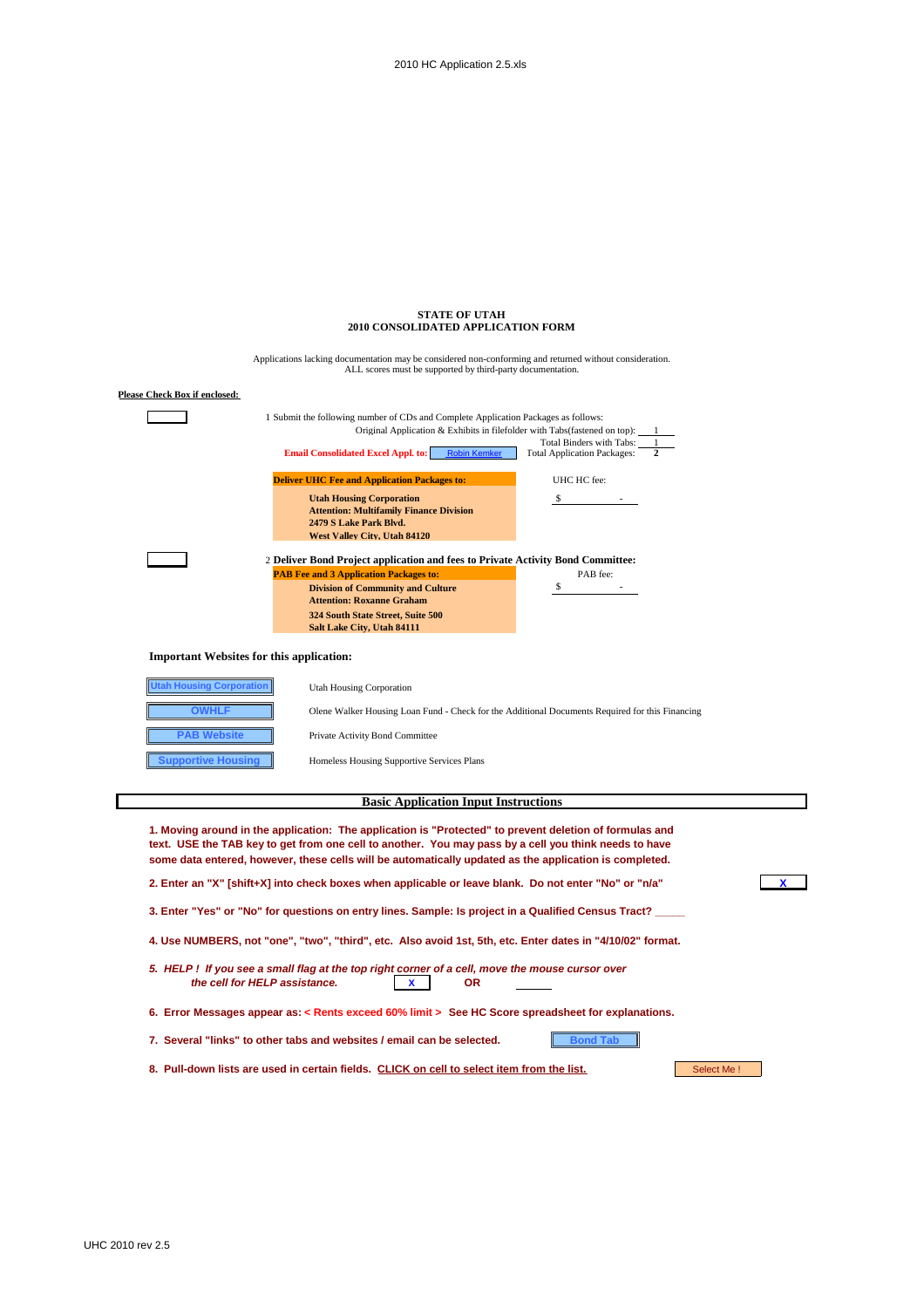| FOR UHC USE ONLY<br>Copyright 1996-2010 UHC, All Rights Reserved.<br>APPLICATION RECEIVED<br>DATE:<br>BY:<br><b>STATE OF UTAH</b><br><b>FEDERAL LOW-INCOME HOUSING CREDIT</b><br>CONSOLIDATED APPLICATION FORM<br>All Information Must Be Completed or Application May Be Rejected as Non-Conforming<br><b>Other Applications</b><br><b>HC Competitive Cycles</b><br>DATE OF APPLICATION<br>HC & PAB (Bond) Cycles<br>(Submit to UHC)<br>(Submit to UHC)<br>< <enter date="" submission="">&gt;<br/><b>OWHLF Housing Assistance</b><br/>Feb 1, 2010<br/>November 30, 2009<br/>March 1, 2010<br/>June 1, 2010<br/>August 30, 2010<br/><b>APPLICATION TYPE</b><br/>October 25, 2010<br/>Initial<br/>Resubmitted (Same Credit yr.)<br/>PROJECT NAME AND ADDRESS<br/>Name<br/>Address<br/>State<br/>City<br/>Utah<br/>Zip<br/>Need a District or Census Tract Number? CLICK on the applicable salmon colored CELL, then follow instructions.<br/>&lt; Failed to enter Census Tract Number &gt;<br/>Need Census Tract # for Rehab Project? Use Website&gt;&gt;<br/>Need Census Tract # for New Project? Use Website&gt;&gt;<br/><b>Select County</b><br/>0000.00<br/>County<br/><b>Census Tract</b><br/>TRAX/FrontRunner Basis Boost: No<br/>UHC Bonus County: No<br/>Project Located in a MSA? No<br/>Qualified Census Tract: No<br/>HUD DDA: No<br/>UHC Rural Area? No<br/>Fed. Congressional Dist: Select<br/>State Senate Dist:<br/>State House District:<br/>Select<br/>Select<br/>UT Senate Website:<br/><b>Congressional Website:</b><br/><b>UT House Website:</b><br/>For the Congressional District number: Enter project Zip or address and you will find the District Number in the PARENTHESES (D-02) = <math>2</math><br/><b>Pertinent Criteria and Credit Type</b><br/>The total Initial and Extended Use periods will be 99 years.<br/>Weighted Percent of Median being served: 0.00 % based on Average Median Income (AMI) data for CURRENT year.<br/>Type of Housing Credit Requested (Only Bond projects are Federally subsidized)</enter> | UHC 2010 rev 2.5  |  | 2010-1                  |  |
|---------------------------------------------------------------------------------------------------------------------------------------------------------------------------------------------------------------------------------------------------------------------------------------------------------------------------------------------------------------------------------------------------------------------------------------------------------------------------------------------------------------------------------------------------------------------------------------------------------------------------------------------------------------------------------------------------------------------------------------------------------------------------------------------------------------------------------------------------------------------------------------------------------------------------------------------------------------------------------------------------------------------------------------------------------------------------------------------------------------------------------------------------------------------------------------------------------------------------------------------------------------------------------------------------------------------------------------------------------------------------------------------------------------------------------------------------------------------------------------------------------------------------------------------------------------------------------------------------------------------------------------------------------------------------------------------------------------------------------------------------------------------------------------------------------------------------------------------------------------------------------------------------------------------------------------------------------------------------------------------------------------------------------------------------------|-------------------|--|-------------------------|--|
|                                                                                                                                                                                                                                                                                                                                                                                                                                                                                                                                                                                                                                                                                                                                                                                                                                                                                                                                                                                                                                                                                                                                                                                                                                                                                                                                                                                                                                                                                                                                                                                                                                                                                                                                                                                                                                                                                                                                                                                                                                                         |                   |  |                         |  |
|                                                                                                                                                                                                                                                                                                                                                                                                                                                                                                                                                                                                                                                                                                                                                                                                                                                                                                                                                                                                                                                                                                                                                                                                                                                                                                                                                                                                                                                                                                                                                                                                                                                                                                                                                                                                                                                                                                                                                                                                                                                         |                   |  |                         |  |
|                                                                                                                                                                                                                                                                                                                                                                                                                                                                                                                                                                                                                                                                                                                                                                                                                                                                                                                                                                                                                                                                                                                                                                                                                                                                                                                                                                                                                                                                                                                                                                                                                                                                                                                                                                                                                                                                                                                                                                                                                                                         |                   |  |                         |  |
|                                                                                                                                                                                                                                                                                                                                                                                                                                                                                                                                                                                                                                                                                                                                                                                                                                                                                                                                                                                                                                                                                                                                                                                                                                                                                                                                                                                                                                                                                                                                                                                                                                                                                                                                                                                                                                                                                                                                                                                                                                                         |                   |  |                         |  |
|                                                                                                                                                                                                                                                                                                                                                                                                                                                                                                                                                                                                                                                                                                                                                                                                                                                                                                                                                                                                                                                                                                                                                                                                                                                                                                                                                                                                                                                                                                                                                                                                                                                                                                                                                                                                                                                                                                                                                                                                                                                         |                   |  |                         |  |
|                                                                                                                                                                                                                                                                                                                                                                                                                                                                                                                                                                                                                                                                                                                                                                                                                                                                                                                                                                                                                                                                                                                                                                                                                                                                                                                                                                                                                                                                                                                                                                                                                                                                                                                                                                                                                                                                                                                                                                                                                                                         |                   |  |                         |  |
|                                                                                                                                                                                                                                                                                                                                                                                                                                                                                                                                                                                                                                                                                                                                                                                                                                                                                                                                                                                                                                                                                                                                                                                                                                                                                                                                                                                                                                                                                                                                                                                                                                                                                                                                                                                                                                                                                                                                                                                                                                                         |                   |  |                         |  |
|                                                                                                                                                                                                                                                                                                                                                                                                                                                                                                                                                                                                                                                                                                                                                                                                                                                                                                                                                                                                                                                                                                                                                                                                                                                                                                                                                                                                                                                                                                                                                                                                                                                                                                                                                                                                                                                                                                                                                                                                                                                         |                   |  |                         |  |
|                                                                                                                                                                                                                                                                                                                                                                                                                                                                                                                                                                                                                                                                                                                                                                                                                                                                                                                                                                                                                                                                                                                                                                                                                                                                                                                                                                                                                                                                                                                                                                                                                                                                                                                                                                                                                                                                                                                                                                                                                                                         |                   |  |                         |  |
|                                                                                                                                                                                                                                                                                                                                                                                                                                                                                                                                                                                                                                                                                                                                                                                                                                                                                                                                                                                                                                                                                                                                                                                                                                                                                                                                                                                                                                                                                                                                                                                                                                                                                                                                                                                                                                                                                                                                                                                                                                                         |                   |  |                         |  |
|                                                                                                                                                                                                                                                                                                                                                                                                                                                                                                                                                                                                                                                                                                                                                                                                                                                                                                                                                                                                                                                                                                                                                                                                                                                                                                                                                                                                                                                                                                                                                                                                                                                                                                                                                                                                                                                                                                                                                                                                                                                         |                   |  |                         |  |
|                                                                                                                                                                                                                                                                                                                                                                                                                                                                                                                                                                                                                                                                                                                                                                                                                                                                                                                                                                                                                                                                                                                                                                                                                                                                                                                                                                                                                                                                                                                                                                                                                                                                                                                                                                                                                                                                                                                                                                                                                                                         |                   |  |                         |  |
|                                                                                                                                                                                                                                                                                                                                                                                                                                                                                                                                                                                                                                                                                                                                                                                                                                                                                                                                                                                                                                                                                                                                                                                                                                                                                                                                                                                                                                                                                                                                                                                                                                                                                                                                                                                                                                                                                                                                                                                                                                                         |                   |  |                         |  |
|                                                                                                                                                                                                                                                                                                                                                                                                                                                                                                                                                                                                                                                                                                                                                                                                                                                                                                                                                                                                                                                                                                                                                                                                                                                                                                                                                                                                                                                                                                                                                                                                                                                                                                                                                                                                                                                                                                                                                                                                                                                         |                   |  |                         |  |
|                                                                                                                                                                                                                                                                                                                                                                                                                                                                                                                                                                                                                                                                                                                                                                                                                                                                                                                                                                                                                                                                                                                                                                                                                                                                                                                                                                                                                                                                                                                                                                                                                                                                                                                                                                                                                                                                                                                                                                                                                                                         |                   |  |                         |  |
|                                                                                                                                                                                                                                                                                                                                                                                                                                                                                                                                                                                                                                                                                                                                                                                                                                                                                                                                                                                                                                                                                                                                                                                                                                                                                                                                                                                                                                                                                                                                                                                                                                                                                                                                                                                                                                                                                                                                                                                                                                                         |                   |  |                         |  |
|                                                                                                                                                                                                                                                                                                                                                                                                                                                                                                                                                                                                                                                                                                                                                                                                                                                                                                                                                                                                                                                                                                                                                                                                                                                                                                                                                                                                                                                                                                                                                                                                                                                                                                                                                                                                                                                                                                                                                                                                                                                         |                   |  |                         |  |
|                                                                                                                                                                                                                                                                                                                                                                                                                                                                                                                                                                                                                                                                                                                                                                                                                                                                                                                                                                                                                                                                                                                                                                                                                                                                                                                                                                                                                                                                                                                                                                                                                                                                                                                                                                                                                                                                                                                                                                                                                                                         |                   |  |                         |  |
|                                                                                                                                                                                                                                                                                                                                                                                                                                                                                                                                                                                                                                                                                                                                                                                                                                                                                                                                                                                                                                                                                                                                                                                                                                                                                                                                                                                                                                                                                                                                                                                                                                                                                                                                                                                                                                                                                                                                                                                                                                                         |                   |  |                         |  |
|                                                                                                                                                                                                                                                                                                                                                                                                                                                                                                                                                                                                                                                                                                                                                                                                                                                                                                                                                                                                                                                                                                                                                                                                                                                                                                                                                                                                                                                                                                                                                                                                                                                                                                                                                                                                                                                                                                                                                                                                                                                         |                   |  |                         |  |
|                                                                                                                                                                                                                                                                                                                                                                                                                                                                                                                                                                                                                                                                                                                                                                                                                                                                                                                                                                                                                                                                                                                                                                                                                                                                                                                                                                                                                                                                                                                                                                                                                                                                                                                                                                                                                                                                                                                                                                                                                                                         |                   |  |                         |  |
|                                                                                                                                                                                                                                                                                                                                                                                                                                                                                                                                                                                                                                                                                                                                                                                                                                                                                                                                                                                                                                                                                                                                                                                                                                                                                                                                                                                                                                                                                                                                                                                                                                                                                                                                                                                                                                                                                                                                                                                                                                                         |                   |  |                         |  |
|                                                                                                                                                                                                                                                                                                                                                                                                                                                                                                                                                                                                                                                                                                                                                                                                                                                                                                                                                                                                                                                                                                                                                                                                                                                                                                                                                                                                                                                                                                                                                                                                                                                                                                                                                                                                                                                                                                                                                                                                                                                         |                   |  |                         |  |
|                                                                                                                                                                                                                                                                                                                                                                                                                                                                                                                                                                                                                                                                                                                                                                                                                                                                                                                                                                                                                                                                                                                                                                                                                                                                                                                                                                                                                                                                                                                                                                                                                                                                                                                                                                                                                                                                                                                                                                                                                                                         |                   |  |                         |  |
|                                                                                                                                                                                                                                                                                                                                                                                                                                                                                                                                                                                                                                                                                                                                                                                                                                                                                                                                                                                                                                                                                                                                                                                                                                                                                                                                                                                                                                                                                                                                                                                                                                                                                                                                                                                                                                                                                                                                                                                                                                                         |                   |  |                         |  |
|                                                                                                                                                                                                                                                                                                                                                                                                                                                                                                                                                                                                                                                                                                                                                                                                                                                                                                                                                                                                                                                                                                                                                                                                                                                                                                                                                                                                                                                                                                                                                                                                                                                                                                                                                                                                                                                                                                                                                                                                                                                         |                   |  |                         |  |
|                                                                                                                                                                                                                                                                                                                                                                                                                                                                                                                                                                                                                                                                                                                                                                                                                                                                                                                                                                                                                                                                                                                                                                                                                                                                                                                                                                                                                                                                                                                                                                                                                                                                                                                                                                                                                                                                                                                                                                                                                                                         |                   |  |                         |  |
|                                                                                                                                                                                                                                                                                                                                                                                                                                                                                                                                                                                                                                                                                                                                                                                                                                                                                                                                                                                                                                                                                                                                                                                                                                                                                                                                                                                                                                                                                                                                                                                                                                                                                                                                                                                                                                                                                                                                                                                                                                                         |                   |  |                         |  |
|                                                                                                                                                                                                                                                                                                                                                                                                                                                                                                                                                                                                                                                                                                                                                                                                                                                                                                                                                                                                                                                                                                                                                                                                                                                                                                                                                                                                                                                                                                                                                                                                                                                                                                                                                                                                                                                                                                                                                                                                                                                         |                   |  |                         |  |
|                                                                                                                                                                                                                                                                                                                                                                                                                                                                                                                                                                                                                                                                                                                                                                                                                                                                                                                                                                                                                                                                                                                                                                                                                                                                                                                                                                                                                                                                                                                                                                                                                                                                                                                                                                                                                                                                                                                                                                                                                                                         |                   |  |                         |  |
|                                                                                                                                                                                                                                                                                                                                                                                                                                                                                                                                                                                                                                                                                                                                                                                                                                                                                                                                                                                                                                                                                                                                                                                                                                                                                                                                                                                                                                                                                                                                                                                                                                                                                                                                                                                                                                                                                                                                                                                                                                                         |                   |  |                         |  |
|                                                                                                                                                                                                                                                                                                                                                                                                                                                                                                                                                                                                                                                                                                                                                                                                                                                                                                                                                                                                                                                                                                                                                                                                                                                                                                                                                                                                                                                                                                                                                                                                                                                                                                                                                                                                                                                                                                                                                                                                                                                         |                   |  |                         |  |
|                                                                                                                                                                                                                                                                                                                                                                                                                                                                                                                                                                                                                                                                                                                                                                                                                                                                                                                                                                                                                                                                                                                                                                                                                                                                                                                                                                                                                                                                                                                                                                                                                                                                                                                                                                                                                                                                                                                                                                                                                                                         |                   |  |                         |  |
|                                                                                                                                                                                                                                                                                                                                                                                                                                                                                                                                                                                                                                                                                                                                                                                                                                                                                                                                                                                                                                                                                                                                                                                                                                                                                                                                                                                                                                                                                                                                                                                                                                                                                                                                                                                                                                                                                                                                                                                                                                                         |                   |  |                         |  |
|                                                                                                                                                                                                                                                                                                                                                                                                                                                                                                                                                                                                                                                                                                                                                                                                                                                                                                                                                                                                                                                                                                                                                                                                                                                                                                                                                                                                                                                                                                                                                                                                                                                                                                                                                                                                                                                                                                                                                                                                                                                         | <b>Select One</b> |  | Tax-exempt Bond Project |  |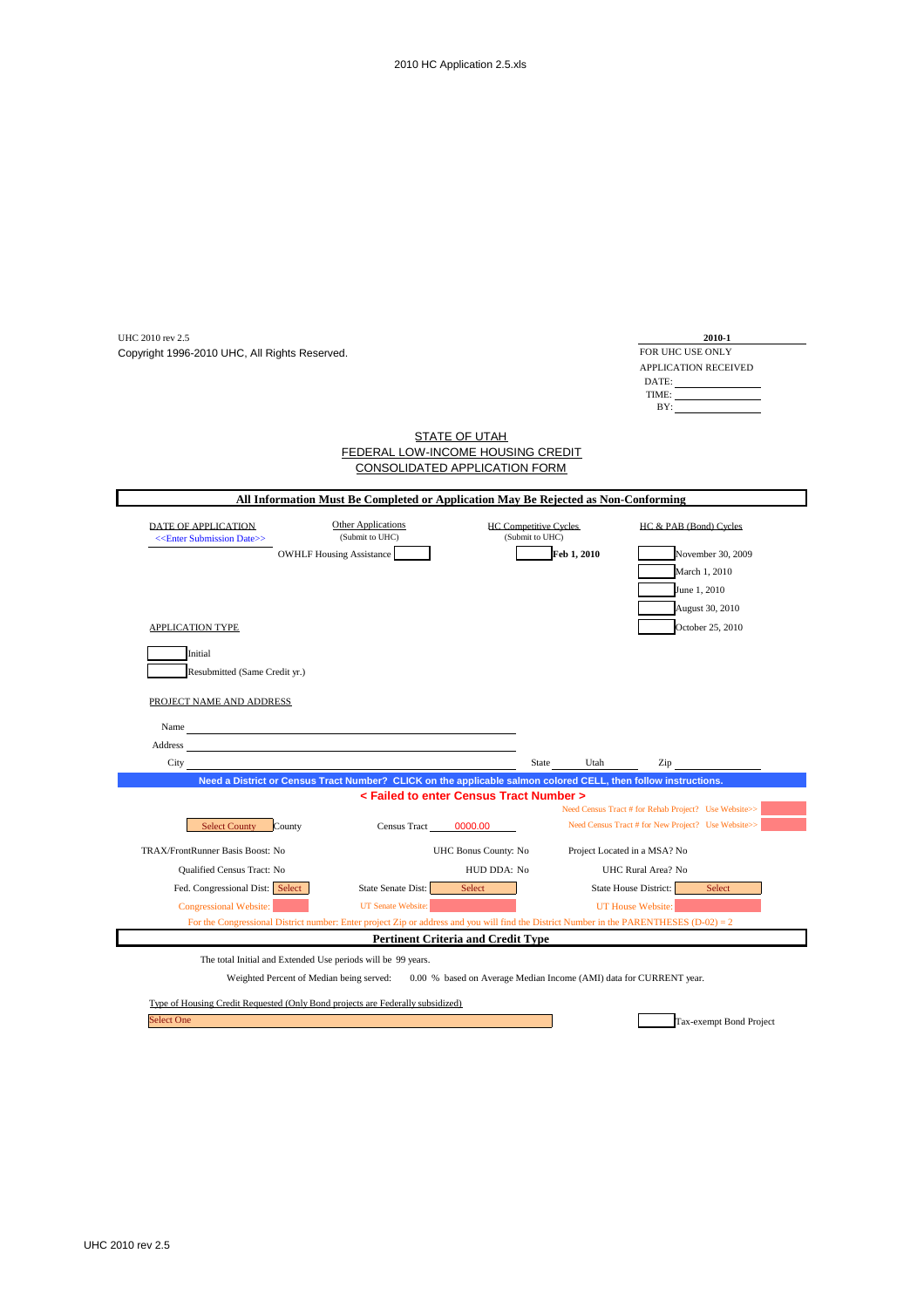|                                                                            |                                                                                                                                                                                                                                |      | <b>Organizational Information</b>                                                                                                                                                                                              |       |                                                                                           |             |                                               |
|----------------------------------------------------------------------------|--------------------------------------------------------------------------------------------------------------------------------------------------------------------------------------------------------------------------------|------|--------------------------------------------------------------------------------------------------------------------------------------------------------------------------------------------------------------------------------|-------|-------------------------------------------------------------------------------------------|-------------|-----------------------------------------------|
| <b>APPLICANT INFORMATION</b> (Sponsor Company Submitting Application)      |                                                                                                                                                                                                                                |      |                                                                                                                                                                                                                                |       |                                                                                           |             |                                               |
| Applicant Type                                                             | Select One                                                                                                                                                                                                                     |      |                                                                                                                                                                                                                                |       |                                                                                           |             |                                               |
|                                                                            |                                                                                                                                                                                                                                |      |                                                                                                                                                                                                                                |       |                                                                                           |             |                                               |
| Name                                                                       |                                                                                                                                                                                                                                |      |                                                                                                                                                                                                                                |       | State                                                                                     |             | Select One<br>Type                            |
| Address                                                                    |                                                                                                                                                                                                                                |      |                                                                                                                                                                                                                                |       |                                                                                           |             |                                               |
| City                                                                       |                                                                                                                                                                                                                                |      |                                                                                                                                                                                                                                |       | State <u>_______</u>                                                                      |             | $\mathsf{Zip} \hspace{0.2cm} \longrightarrow$ |
| <b>Contact Person</b>                                                      |                                                                                                                                                                                                                                |      | Email                                                                                                                                                                                                                          |       |                                                                                           |             |                                               |
|                                                                            | Title <b>The Community of the Community Community</b>                                                                                                                                                                          |      |                                                                                                                                                                                                                                |       |                                                                                           |             |                                               |
| Telephone                                                                  |                                                                                                                                                                                                                                |      | Fax Number                                                                                                                                                                                                                     |       |                                                                                           |             |                                               |
| <b>Applicant/Developer</b>                                                 |                                                                                                                                                                                                                                |      |                                                                                                                                                                                                                                |       |                                                                                           |             |                                               |
| Housing Credit Experience: Select One                                      |                                                                                                                                                                                                                                |      |                                                                                                                                                                                                                                |       |                                                                                           |             |                                               |
|                                                                            |                                                                                                                                                                                                                                |      |                                                                                                                                                                                                                                |       |                                                                                           |             |                                               |
| PROJECT OWNER INFORMATION                                                  |                                                                                                                                                                                                                                |      |                                                                                                                                                                                                                                |       |                                                                                           |             |                                               |
| Name                                                                       |                                                                                                                                                                                                                                |      |                                                                                                                                                                                                                                |       |                                                                                           |             | Select One                                    |
|                                                                            |                                                                                                                                                                                                                                |      |                                                                                                                                                                                                                                |       | State                                                                                     |             | Type                                          |
| Address                                                                    | Federal Identification Number                                                                                                                                                                                                  |      |                                                                                                                                                                                                                                |       |                                                                                           | Date Formed |                                               |
|                                                                            |                                                                                                                                                                                                                                |      |                                                                                                                                                                                                                                |       |                                                                                           |             |                                               |
|                                                                            | City of the contract of the contract of the contract of the contract of the contract of the contract of the contract of the contract of the contract of the contract of the contract of the contract of the contract of the co |      |                                                                                                                                                                                                                                | State |                                                                                           | Zip         |                                               |
| Signatory                                                                  |                                                                                                                                                                                                                                |      |                                                                                                                                                                                                                                | Title |                                                                                           |             |                                               |
| Name of General Partner(s)/Officers                                        |                                                                                                                                                                                                                                |      |                                                                                                                                                                                                                                |       |                                                                                           |             |                                               |
|                                                                            |                                                                                                                                                                                                                                | Tel. | Tel. The contract of the contract of the contract of the contract of the contract of the contract of the contract of the contract of the contract of the contract of the contract of the contract of the contract of the contr |       | Ownership %<br>Ownership %                                                                |             |                                               |
|                                                                            |                                                                                                                                                                                                                                | Tel. |                                                                                                                                                                                                                                |       | Ownership %                                                                               |             |                                               |
|                                                                            |                                                                                                                                                                                                                                |      |                                                                                                                                                                                                                                |       |                                                                                           |             |                                               |
| Previous HC or Sec. 103 Bond participation of General Partner or Applicant |                                                                                                                                                                                                                                |      |                                                                                                                                                                                                                                |       |                                                                                           |             |                                               |
| Project Name and Location                                                  |                                                                                                                                                                                                                                |      | <b>State</b>                                                                                                                                                                                                                   |       | Date of Application                                                                       |             | <b>Status of Project</b>                      |
|                                                                            |                                                                                                                                                                                                                                |      |                                                                                                                                                                                                                                |       |                                                                                           |             |                                               |
|                                                                            |                                                                                                                                                                                                                                |      |                                                                                                                                                                                                                                |       |                                                                                           |             |                                               |
|                                                                            |                                                                                                                                                                                                                                |      |                                                                                                                                                                                                                                |       |                                                                                           |             |                                               |
|                                                                            |                                                                                                                                                                                                                                |      |                                                                                                                                                                                                                                |       |                                                                                           |             |                                               |
|                                                                            |                                                                                                                                                                                                                                |      |                                                                                                                                                                                                                                |       |                                                                                           |             |                                               |
|                                                                            |                                                                                                                                                                                                                                |      |                                                                                                                                                                                                                                |       |                                                                                           |             |                                               |
|                                                                            |                                                                                                                                                                                                                                |      |                                                                                                                                                                                                                                |       |                                                                                           |             |                                               |
| <b>Development Team Information</b>                                        |                                                                                                                                                                                                                                |      |                                                                                                                                                                                                                                |       |                                                                                           |             |                                               |
|                                                                            |                                                                                                                                                                                                                                |      |                                                                                                                                                                                                                                |       | Please list the name, address and telephone number of each member of the development team |             |                                               |
| Developer                                                                  |                                                                                                                                                                                                                                |      |                                                                                                                                                                                                                                |       |                                                                                           |             |                                               |
| General Partner                                                            |                                                                                                                                                                                                                                |      |                                                                                                                                                                                                                                |       |                                                                                           |             |                                               |
| Contractor                                                                 |                                                                                                                                                                                                                                |      |                                                                                                                                                                                                                                |       |                                                                                           |             |                                               |
|                                                                            |                                                                                                                                                                                                                                |      |                                                                                                                                                                                                                                |       |                                                                                           |             |                                               |
| Management Company                                                         |                                                                                                                                                                                                                                |      |                                                                                                                                                                                                                                |       |                                                                                           |             |                                               |
| Sponsoring Organization                                                    |                                                                                                                                                                                                                                |      |                                                                                                                                                                                                                                |       |                                                                                           |             |                                               |
| Development Consultant<br>Tax Attorney                                     |                                                                                                                                                                                                                                |      |                                                                                                                                                                                                                                |       |                                                                                           |             |                                               |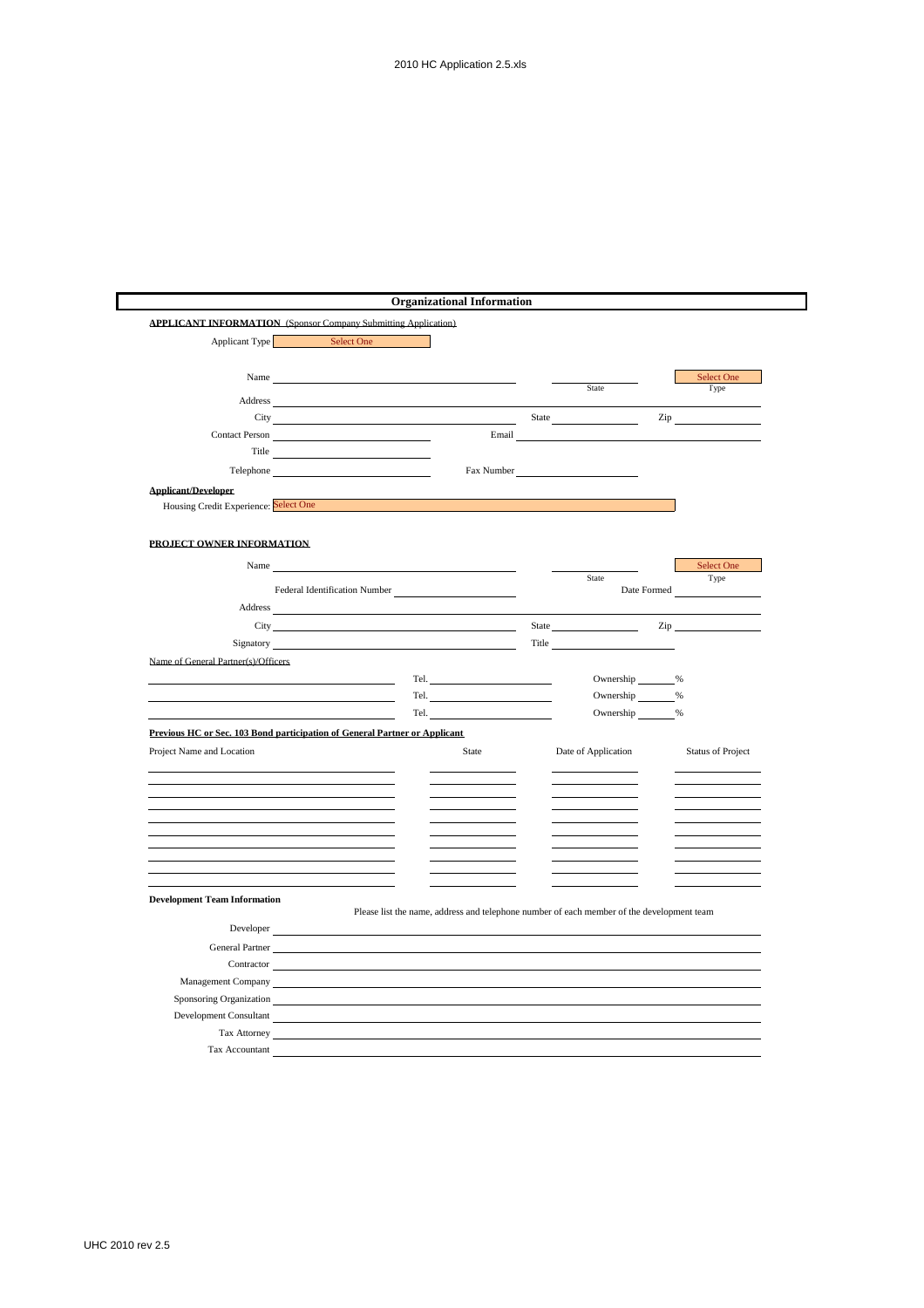## **NONPROFIT PARTICIPATION IN OWNERSHIP STRUCTURE**

|     | Complete the following if a 501(c) if Nonprofit is a part of the Project Owner's structure.<br>Does the Project Owner elect to be subject to Nonprofit ownership rules and regulations and receive points as participating in<br>the Nonprofit pool (see 2 below)? (No Nonprofit points will be given if selecting "No")                                                                                                                                                                                                                                                    |                                       |                          |                                                                                                                                                                                                                                |
|-----|-----------------------------------------------------------------------------------------------------------------------------------------------------------------------------------------------------------------------------------------------------------------------------------------------------------------------------------------------------------------------------------------------------------------------------------------------------------------------------------------------------------------------------------------------------------------------------|---------------------------------------|--------------------------|--------------------------------------------------------------------------------------------------------------------------------------------------------------------------------------------------------------------------------|
|     |                                                                                                                                                                                                                                                                                                                                                                                                                                                                                                                                                                             |                                       | Yes                      |                                                                                                                                                                                                                                |
|     | NONPROFIT PARTNERSHIP INFORMATION - IF APPLICABLE                                                                                                                                                                                                                                                                                                                                                                                                                                                                                                                           |                                       |                          |                                                                                                                                                                                                                                |
|     | For Nonprofit POINTS (also includes CHDO organizations), the following information must be provided:                                                                                                                                                                                                                                                                                                                                                                                                                                                                        |                                       |                          |                                                                                                                                                                                                                                |
| (1) | Articles of Incorporation or By-Laws evidencing that exempt purposes of applicant include fostering of<br>Low-Income Housing.                                                                                                                                                                                                                                                                                                                                                                                                                                               |                                       |                          |                                                                                                                                                                                                                                |
| (2) | IRS Determination Letter as to Internal Revenue Code Section 501(c) Status.                                                                                                                                                                                                                                                                                                                                                                                                                                                                                                 |                                       |                          |                                                                                                                                                                                                                                |
|     | To qualify for the Nonprofit set-aside, the Nonprofit applicant must materially participate in the<br>development and operation of the project throughout the compliance period within the meaning<br>of IRC 469(h). A Nonprofit shall be treated as materially participating in an activity only if the<br>Nonprofit is involved in the operations of the activity on a basis which is regular, continuous and<br>substantial. The Nonprofit organization may not be affiliated with or controlled by a for-profit<br>corporation and must own an interest in the project. |                                       |                          |                                                                                                                                                                                                                                |
|     | $501(c)(3)$ Organization                                                                                                                                                                                                                                                                                                                                                                                                                                                                                                                                                    |                                       |                          | 501(c)(4) Organization                                                                                                                                                                                                         |
|     | Exempt purposes includes fostering of Low-Income Housing                                                                                                                                                                                                                                                                                                                                                                                                                                                                                                                    |                                       |                          | Other                                                                                                                                                                                                                          |
|     | Exempt from tax under Section 501(a)                                                                                                                                                                                                                                                                                                                                                                                                                                                                                                                                        |                                       |                          | Tax Exempt Government Agency<br>(NOT a "Nonprofit" for Housing Credit purposes)                                                                                                                                                |
|     |                                                                                                                                                                                                                                                                                                                                                                                                                                                                                                                                                                             |                                       |                          |                                                                                                                                                                                                                                |
|     |                                                                                                                                                                                                                                                                                                                                                                                                                                                                                                                                                                             |                                       |                          |                                                                                                                                                                                                                                |
|     | If a CHDO, provide certificate of designation and State/HUD contact and telephone number where the CHDO is registered.                                                                                                                                                                                                                                                                                                                                                                                                                                                      |                                       |                          |                                                                                                                                                                                                                                |
|     | Name Email Email Email Email Email Email Email Email Email Email Email Email Email Email Email Email Email Email Email Email Email Email Email Email Email Email Email Email Email Email Email Email Email Email Email Email E                                                                                                                                                                                                                                                                                                                                              |                                       |                          | Fax and the state of the state of the state of the state of the state of the state of the state of the state of the state of the state of the state of the state of the state of the state of the state of the state of the st |
|     | Address experiences and the contract of the contract of the contract of the contract of the contract of the contract of the contract of the contract of the contract of the contract of the contract of the contract of the co<br>City                                                                                                                                                                                                                                                                                                                                      |                                       | Zip                      |                                                                                                                                                                                                                                |
|     | List the Names of Board members and Officers for the Nonprofit organization. Are any of these representatives of<br>special needs housing groups, i.e., homeless advocates, etc? If so, provide the name of the organization and description.                                                                                                                                                                                                                                                                                                                               |                                       |                          |                                                                                                                                                                                                                                |
|     | Provide a copy of the latest Annual Report to identify all paid full-time key management and sources and<br>amount of funds for annual operating expenses and current programs.                                                                                                                                                                                                                                                                                                                                                                                             |                                       |                          |                                                                                                                                                                                                                                |
|     |                                                                                                                                                                                                                                                                                                                                                                                                                                                                                                                                                                             | <b>Notification of Local Official</b> |                          |                                                                                                                                                                                                                                |
|     | Section 42 of the Code requires that UHC notify the local political jurisdiction of this application for Housing Credits. Please complete<br>the information requested below.                                                                                                                                                                                                                                                                                                                                                                                               |                                       |                          |                                                                                                                                                                                                                                |
|     | Name of Political Jurisdiction                                                                                                                                                                                                                                                                                                                                                                                                                                                                                                                                              |                                       |                          |                                                                                                                                                                                                                                |
|     | Name of Mayor                                                                                                                                                                                                                                                                                                                                                                                                                                                                                                                                                               |                                       |                          |                                                                                                                                                                                                                                |
|     | Name of Chief Administrative Officer                                                                                                                                                                                                                                                                                                                                                                                                                                                                                                                                        |                                       |                          |                                                                                                                                                                                                                                |
|     | Title <b>The Community of the Community</b> of the Community of the Community of the Community of the Community of the Community of the Community of the Community of the Community of the Community of the Community of the Commun                                                                                                                                                                                                                                                                                                                                         |                                       |                          |                                                                                                                                                                                                                                |
|     | Address and the contract of the contract of the contract of the contract of the contract of the contract of the contract of the contract of the contract of the contract of the contract of the contract of the contract of th                                                                                                                                                                                                                                                                                                                                              |                                       | Telephone <b>Example</b> |                                                                                                                                                                                                                                |

Phone Fax Number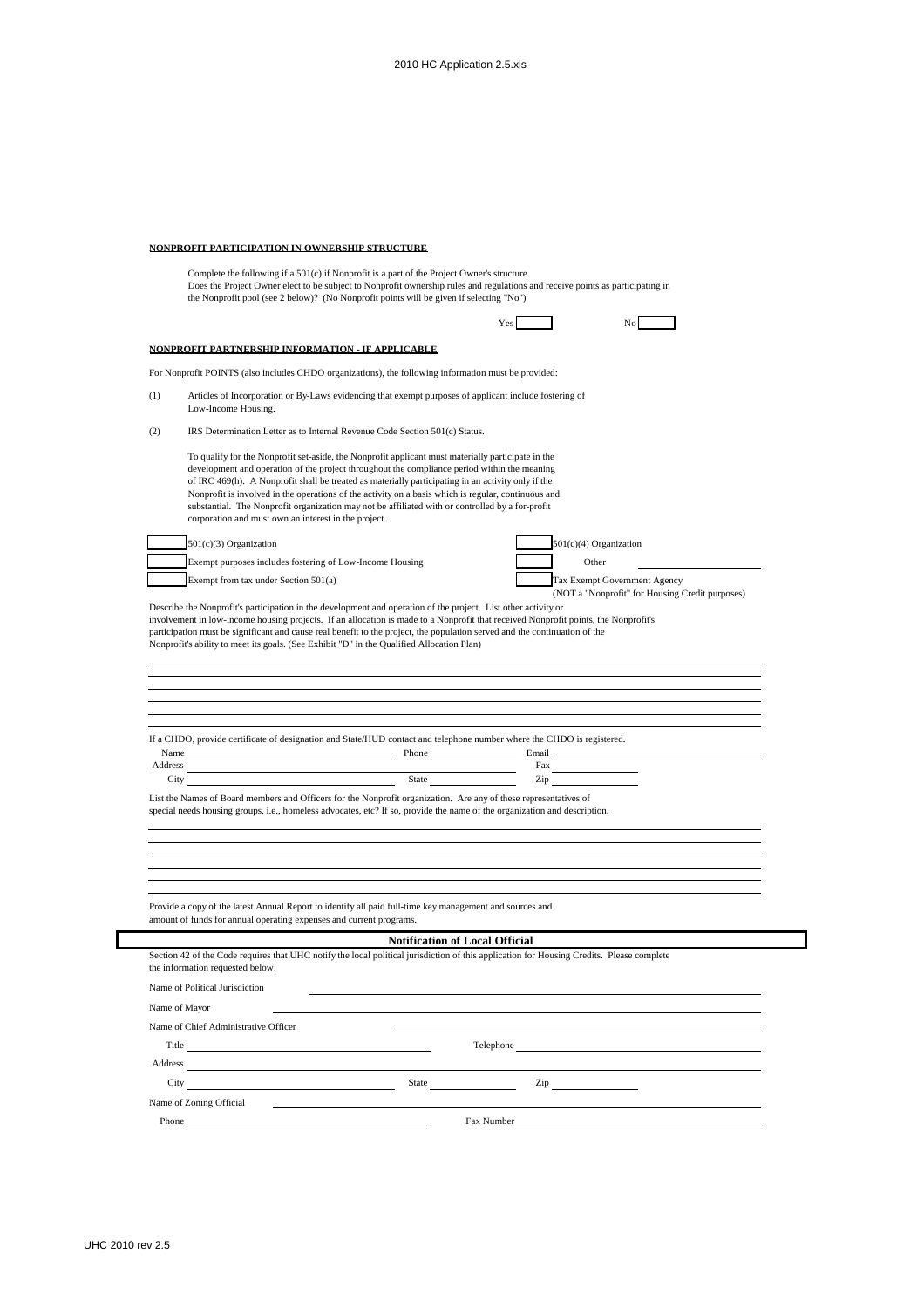| <b>Proximity to Mass Rail Transit Station</b>                                                                        | <b>Community Revitalization Plan Participation</b>                                |                |
|----------------------------------------------------------------------------------------------------------------------|-----------------------------------------------------------------------------------|----------------|
|                                                                                                                      | Project located in a concerted Community Revitalization Plan & Bonus area?        | N <sub>o</sub> |
| Project is contiguous to a FrontRunner or Trax station                                                               | Revitalization Plan and letter of support is attached                             | N <sub>o</sub> |
| No Project is located within 1/3rd mile of a FrontRunner/Trax station                                                | Rehab project located within a community/neighborhood Revitalization Plan area?   | N <sub>o</sub> |
|                                                                                                                      | <b>Project Information</b>                                                        |                |
| Total Number of Low-Income Units                                                                                     | $\mathbf{0}$<br>$\mathbf{0}$<br>Total Number of Units                             |                |
| Percent of Units that are Low-Income #DIV/0!                                                                         | Percent of Floor Area that is Low-Income #DIV/0!                                  |                |
| New or Rehabilitation                                                                                                | <b>Project Characteristics</b><br>Project Type                                    |                |
| <b>Select One</b>                                                                                                    | <b>Select One</b><br>Elevator<br>No.                                              |                |
| Rehab projects: If occupied, will rents be at current                                                                | Number of Floors (Above Garage)                                                   |                |
| levels or lower rent levels?<br><b>Building Type.</b>                                                                | No. Structured Parking Stalls<br><b>0</b> Total No. of buildings                  |                |
| Other (specify)                                                                                                      | <<< Enter Number of Buildings >>>                                                 |                |
| <b>Supportive Services Homeless Housing Projects</b>                                                                 | <b>Assisted Living</b>                                                            |                |
| If McKinney Act, how many set-aside units                                                                            | Population type:                                                                  |                |
| Are McKinney Act units isolated to a single building?<br>If McKinney, list Nonprofit and Agencies providing services | License Type: Limited to care level 1                                             |                |
|                                                                                                                      |                                                                                   |                |
| Do units contain bathroom OR kitchen facilities?                                                                     |                                                                                   |                |
| <b>Special Needs Targeting of Affordable Set-aside Units</b><br>Select One                                           |                                                                                   |                |
| Set-aside Units: 0<br>List special features/services to be provided:                                                 | Large family (3 Bedrooms or more)<br>Number of Units: 0                           |                |
| Service Provider:                                                                                                    | Type A Wheelchair Accessible units                                                |                |
| Housing for individuals with children                                                                                | Set-aside Units:<br>$\Omega$                                                      |                |
| Select One<br>Set-aside Units: 0                                                                                     | See architectural requirements for ADA in the<br>OAP, Exhibit O.                  |                |
| Service provider:                                                                                                    | Referring Agency:                                                                 |                |
| Homeless/near homeless transitional (not McKinney Act)                                                               | Lease-to-Own                                                                      |                |
| 25% AMI or less set-aside units: 0                                                                                   | Set-aside Units:                                                                  |                |
| Service provider:                                                                                                    | Project has entered into a Memorandum of                                          |                |
| Older People<br>Minimum Units:                                                                                       | Understanding with the Local PHA to accept                                        |                |
|                                                                                                                      | qualified Sec 8 tenants (use Scoring Exhibit U).                                  |                |
|                                                                                                                      | <b>Amenities and Building Information</b>                                         |                |
| <b>Accessory Buildings:</b>                                                                                          | Area:                                                                             | SqFt           |
| <b>Recreation Facilities:</b><br>Commercial/Public Facilities:                                                       | Fees:<br>Area:                                                                    | SqFt           |
| *Day-care<br>Tot-Lot                                                                                                 | **Covered Parking<br>*Education<br>*Clubhouse                                     |                |
| Wash/Dryer Con.<br>Air Conditioning                                                                                  | Life Skills Trng.<br><b>Historical Character</b><br>Min. parking stalls required: |                |
| *Wi-Fi or Broadband access to all units                                                                              | <b>Historical Character</b><br>Covered stalls non-fee:                            |                |
| ***Community Svc. Facility Basis \$<br>Comm. Svc. Facility                                                           | (total cost)                                                                      |                |
| Gross floor area: 0                                                                                                  | Buildings common area:<br>Type:                                                   |                |
| (sq. ft.)                                                                                                            | (sq. ft.)                                                                         |                |
| $\overline{\mathbf{0}}$<br>Residential floor area:<br>(sq. ft.)                                                      | Commercial floor area:<br>$\overline{0}$<br>(sq. ft.)                             |                |
| *Exclusively for non-fee tenant use.                                                                                 |                                                                                   |                |

\*\*Covered parking for each unit, unless zoning allows for less than one parking stall per unit in project.

\*\*\*A Community Service Facility is allowed 25% of its basis to be included in Eligible Basis.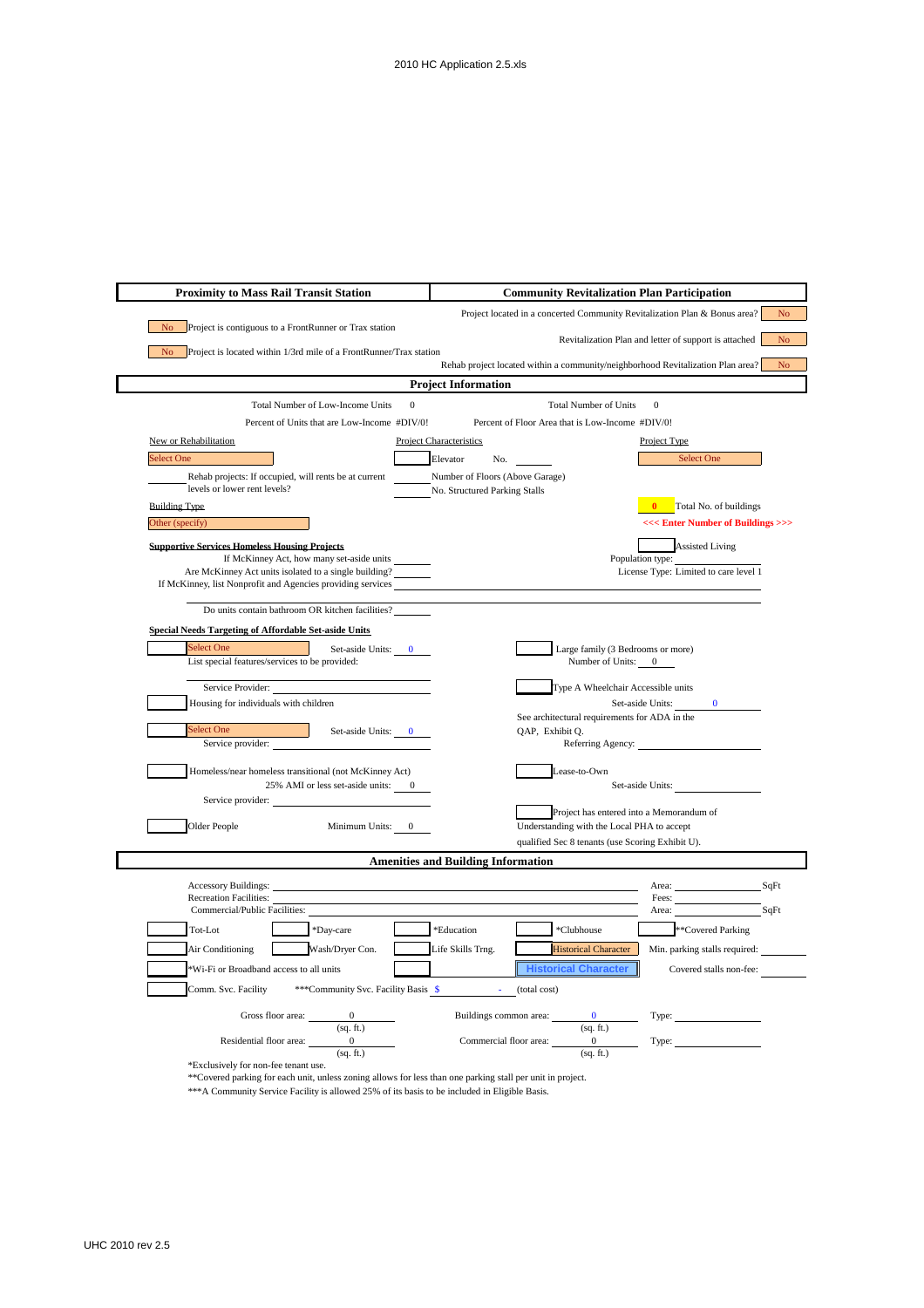|                                                                       | <b>Energy Star Upgrades and Substantial Rehabilitation</b>                                                                                                                                                                                  |
|-----------------------------------------------------------------------|---------------------------------------------------------------------------------------------------------------------------------------------------------------------------------------------------------------------------------------------|
|                                                                       | *HERS - Housing Efficiency Rating System                                                                                                                                                                                                    |
| Projects with 3 or fewer stories                                      |                                                                                                                                                                                                                                             |
| Preliminary HERS* Rater's Score:                                      | (Based upon initial review of plans and specfications OR before rehab)                                                                                                                                                                      |
| Est. HERS Rater's Final Score:                                        | (estimated score after construction and energy improvments are complete)                                                                                                                                                                    |
| Will all units be ENERGY STAR qualified?                              | N <sub>0</sub>                                                                                                                                                                                                                              |
|                                                                       | See Sustainable Design section and also review Exhibit R, Energy Star Procedures of the Qualified Allocation Plan                                                                                                                           |
|                                                                       | See Exhibit R or contact Daniel Herbert-Voss at (801) 538-8751 for rating details and procedures.                                                                                                                                           |
|                                                                       | Projects with more than 3 stories will require consultation with Daniel Herbert-Voss at (801) 538-8751<br>All completed projects must be EnergyStar per OWHLF policy. Enclose an independent EnergyStar rater's initial analysis or letter. |
|                                                                       | Utah-qualified independent EnergyStar raters list:<br><b>UECC</b>                                                                                                                                                                           |
|                                                                       | Is project in a Rocky Mountain Power Service Area?<br><b>RMP</b> Rebate<br>N <sub>o</sub>                                                                                                                                                   |
|                                                                       | Rebates are available from Rocky Mountain Power and must be included as a source of financing, if applicable.                                                                                                                               |
|                                                                       | Is project in a Questar Gas Service Area? No<br><b>Ouestar Rebate</b>                                                                                                                                                                       |
|                                                                       | Rebates are available from Questar Gas and must be included as a source of financing, if applicable.                                                                                                                                        |
|                                                                       | Project to be built/rehabilitated to EnergyStar 86/80 threshold:<br>N <sub>o</sub>                                                                                                                                                          |
| For projects greater than 3 stories:                                  |                                                                                                                                                                                                                                             |
|                                                                       | Contact Daniel Herbert-Voss at 801-538-8751 for specific rating details and procedures.                                                                                                                                                     |
| Estimated total cost of EnergyStar upgrades (from analyst report):    | \$0                                                                                                                                                                                                                                         |
| Average cost per unit: #DIV/0!                                        | Units: 0                                                                                                                                                                                                                                    |
| Estimated total annual value of energy savings (from analyst report): | \$0                                                                                                                                                                                                                                         |
| Average savings/unit per year: #DIV/0!                                | Allocation Plan Payback term: 15 years                                                                                                                                                                                                      |
|                                                                       | Standardized OWHLF loan term: 30 years                                                                                                                                                                                                      |
| <b>Estimated total value of savings:</b>                              |                                                                                                                                                                                                                                             |
| Payback: \$0                                                          | OWHLF loan term: 360                                                                                                                                                                                                                        |
|                                                                       | Savings-to-investment ratio (Allocation Plan 15-year payback term):<br>Savings-to-investment ratio (OWHLF full loan term):                                                                                                                  |

**When using Energy Star Utility Allowances, the Energy Star Rater must provide a letter stating the expected utility expense for each unit type/size for calculating expected rents for the project.**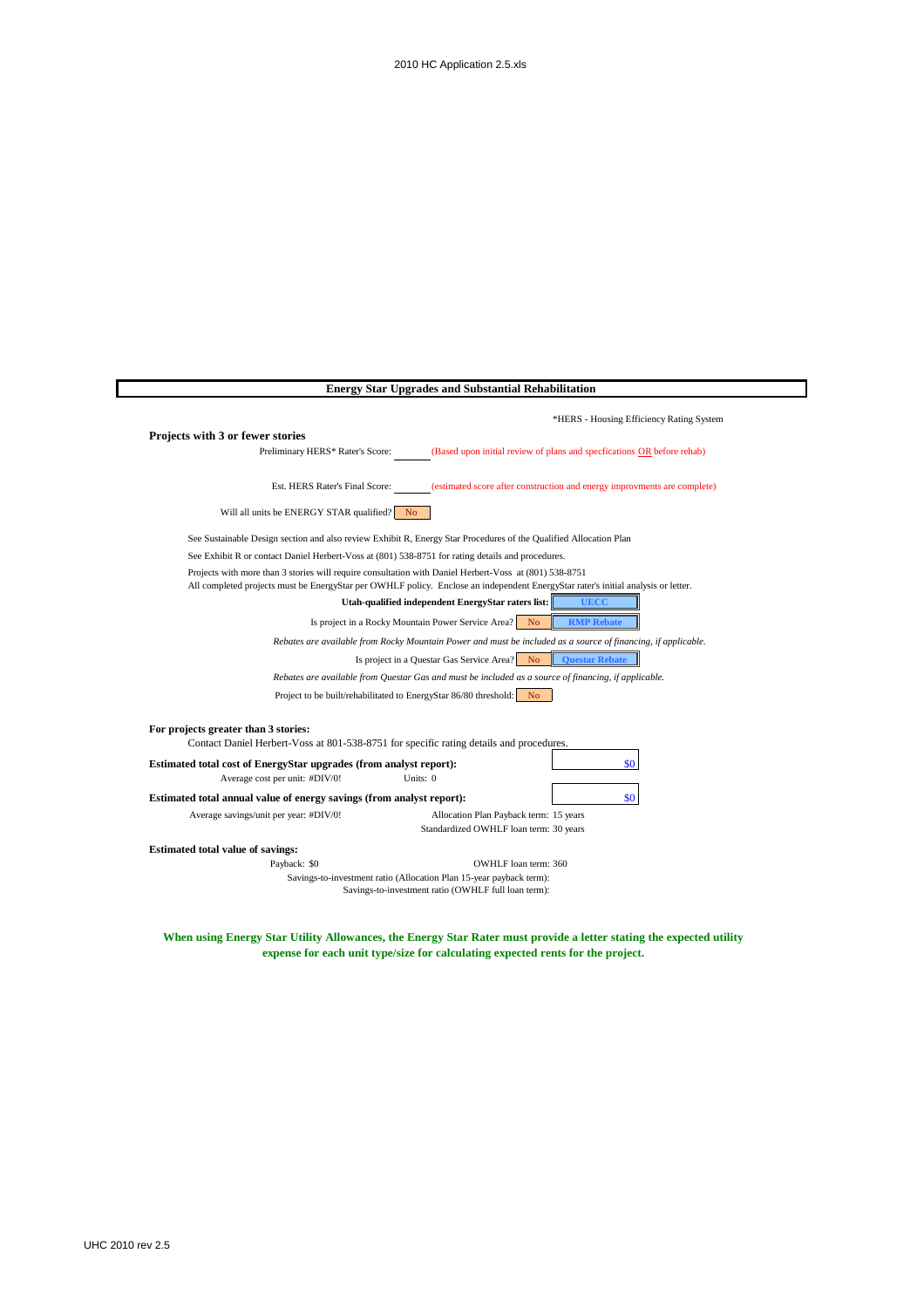|                                                                            |                      | <b>Site Information</b>                                                                                                                                                                                                        |                             |                                                                                                                                                                                                                                |
|----------------------------------------------------------------------------|----------------------|--------------------------------------------------------------------------------------------------------------------------------------------------------------------------------------------------------------------------------|-----------------------------|--------------------------------------------------------------------------------------------------------------------------------------------------------------------------------------------------------------------------------|
| Provide the following:                                                     |                      |                                                                                                                                                                                                                                |                             |                                                                                                                                                                                                                                |
| Is there a current Land Appraisal for the site and/or project attached?    |                      | Yes                                                                                                                                                                                                                            | Ñо                          |                                                                                                                                                                                                                                |
| Current Title Report                                                       |                      | Yes                                                                                                                                                                                                                            | N٥                          |                                                                                                                                                                                                                                |
| <b>Other Studies:</b>                                                      |                      |                                                                                                                                                                                                                                |                             |                                                                                                                                                                                                                                |
| Is a Complete Comprehensive Market Study with Required Summary attached?   |                      | Yes                                                                                                                                                                                                                            | N٥                          |                                                                                                                                                                                                                                |
| Is the required Rehabilitation Capital Needs Assessment attached?          |                      | Yes                                                                                                                                                                                                                            | J٥                          | N/A                                                                                                                                                                                                                            |
| <b>Attached Environmental Studies:</b>                                     | (Check only ONE box) |                                                                                                                                                                                                                                |                             |                                                                                                                                                                                                                                |
| Lender & Investor have determined that a study is NOT needed               |                      | Yes                                                                                                                                                                                                                            | Don't know                  |                                                                                                                                                                                                                                |
| Phase I or II and/or habitat study is required, but NOT completed          |                      | Yes                                                                                                                                                                                                                            |                             |                                                                                                                                                                                                                                |
| Phase I or II and/or habitat study is completed with NO outstanding issues |                      | Yes                                                                                                                                                                                                                            |                             |                                                                                                                                                                                                                                |
| Phase I or II and/or habitat study is completed with outstanding issues    |                      | Yes                                                                                                                                                                                                                            |                             |                                                                                                                                                                                                                                |
| <b>Site Control:</b>                                                       |                      |                                                                                                                                                                                                                                |                             |                                                                                                                                                                                                                                |
| Are all parcels for proposed site under control?                           |                      | Yes                                                                                                                                                                                                                            | No                          |                                                                                                                                                                                                                                |
|                                                                            | If yes, what form:   | <b>Select One</b>                                                                                                                                                                                                              | Expiration date:            |                                                                                                                                                                                                                                |
|                                                                            |                      | Deed                                                                                                                                                                                                                           |                             |                                                                                                                                                                                                                                |
| Site Ownership (Land or Existing Bldgs):                                   |                      |                                                                                                                                                                                                                                |                             |                                                                                                                                                                                                                                |
| Will land be contributed by owner?                                         |                      | Yes                                                                                                                                                                                                                            | N٥                          |                                                                                                                                                                                                                                |
| How long has the HC sponsor or previous owner held title?                  |                      | years                                                                                                                                                                                                                          |                             |                                                                                                                                                                                                                                |
| When was land purchased by current owner (year)?                           |                      |                                                                                                                                                                                                                                | << Enter Site Area Below >> |                                                                                                                                                                                                                                |
| Total Cost of Land                                                         |                      | Exact Area of Site:                                                                                                                                                                                                            | - Acres or - Sq. Ft.        |                                                                                                                                                                                                                                |
| Sellers Name of Land/Building<br><u>Figures</u>                            |                      |                                                                                                                                                                                                                                |                             |                                                                                                                                                                                                                                |
|                                                                            |                      | Address and the contract of the contract of the contract of the contract of the contract of the contract of the contract of the contract of the contract of the contract of the contract of the contract of the contract of th |                             |                                                                                                                                                                                                                                |
| City                                                                       |                      |                                                                                                                                                                                                                                | State                       | Zip and the same state of the state of the state of the state of the state of the state of the state of the state of the state of the state of the state of the state of the state of the state of the state of the state of t |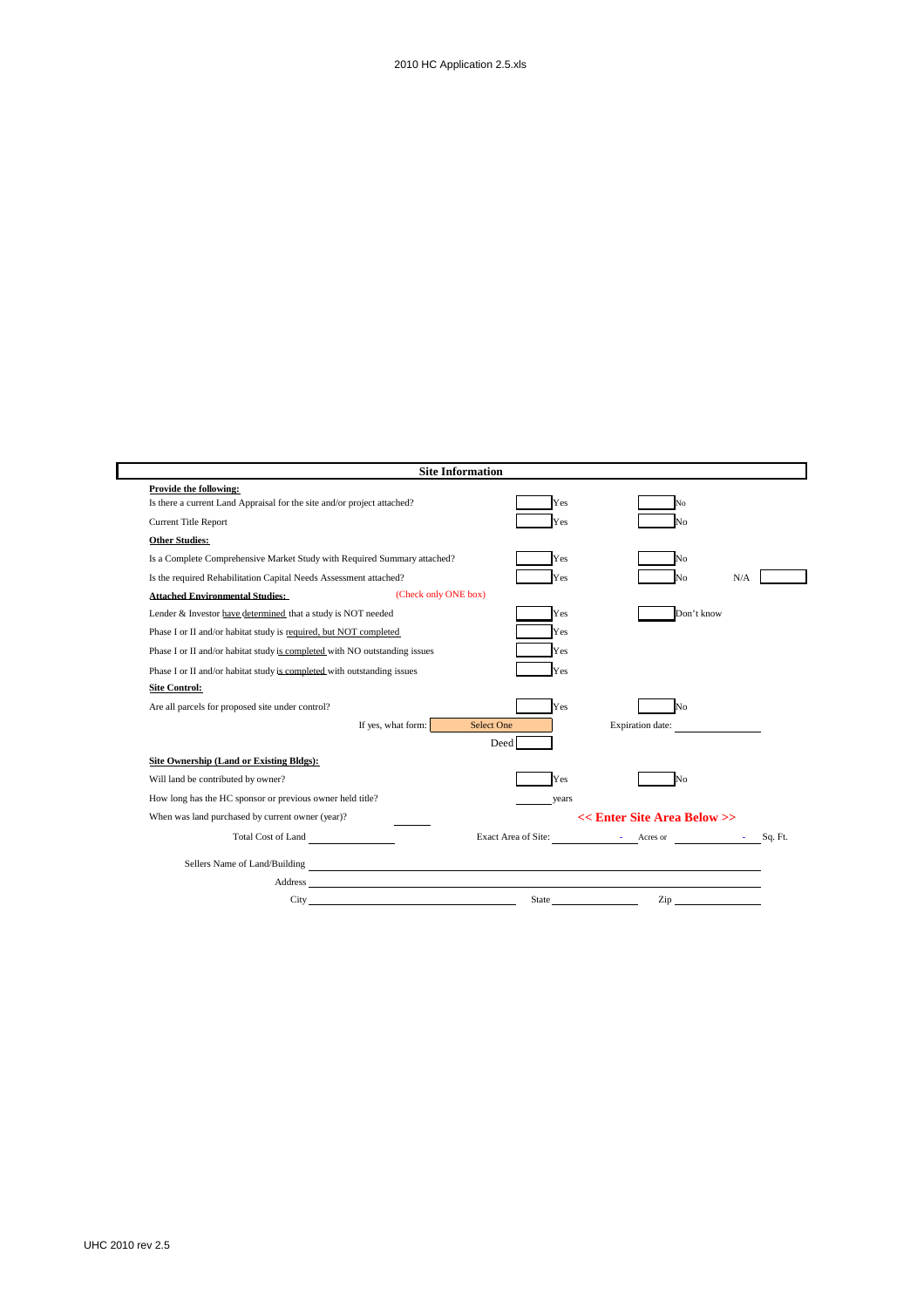| <b>Zoning Status</b>                                                                                                                                                                                                                                                                                                                                                                                                                                                                                                                                                                                                                |                                               |                                         |         |
|-------------------------------------------------------------------------------------------------------------------------------------------------------------------------------------------------------------------------------------------------------------------------------------------------------------------------------------------------------------------------------------------------------------------------------------------------------------------------------------------------------------------------------------------------------------------------------------------------------------------------------------|-----------------------------------------------|-----------------------------------------|---------|
| Does zoning permit multiple residential use that is consistent with<br>the proposed project?<br>Has final density been approved?<br>Units per acre:<br>Has project been approved by all public bodies?<br>Project is fully entitled and all approvals obtained. Permits can be issued?<br>Construction has commenced?<br>Parking requirements.<br>How many stalls approved per unit?<br>If there is assemblage of parcels--are ALL parcels properly zoned?<br>Are all utilities presently available on the site?<br>If no, please explain which utilities need to be brought to the site, the distance and the cost to the project. | Yes<br>Yes<br>Yes<br>Yes<br>Yes<br>Yes<br>Yes | Ñо<br>Proposed:<br>No<br>No<br>No<br>No | #DIV/0! |
| If the project requires a road, specify the distance, specifications and cost.                                                                                                                                                                                                                                                                                                                                                                                                                                                                                                                                                      |                                               |                                         |         |
|                                                                                                                                                                                                                                                                                                                                                                                                                                                                                                                                                                                                                                     |                                               |                                         |         |
| <b>Acquisition of Existing buildings</b>                                                                                                                                                                                                                                                                                                                                                                                                                                                                                                                                                                                            |                                               |                                         |         |
| How many buildings will be acquired for the project?                                                                                                                                                                                                                                                                                                                                                                                                                                                                                                                                                                                |                                               |                                         |         |
| Are all the buildings currently under control for the project?                                                                                                                                                                                                                                                                                                                                                                                                                                                                                                                                                                      | Yes                                           | No                                      |         |
| If not, how many buildings are under control for the project?                                                                                                                                                                                                                                                                                                                                                                                                                                                                                                                                                                       | Year Project Blt:                             |                                         |         |
| When will the remaining buildings come under control for the project?                                                                                                                                                                                                                                                                                                                                                                                                                                                                                                                                                               |                                               |                                         |         |
|                                                                                                                                                                                                                                                                                                                                                                                                                                                                                                                                                                                                                                     |                                               |                                         |         |
| A project or land appraisal is required. Is this enclosed with the application?                                                                                                                                                                                                                                                                                                                                                                                                                                                                                                                                                     | Yes                                           | No                                      |         |
| Is there an operating/rent subsidy that will remain with the project?                                                                                                                                                                                                                                                                                                                                                                                                                                                                                                                                                               | Yes                                           | Jо                                      |         |
| Select rent subsidy program<br>Not Applicable                                                                                                                                                                                                                                                                                                                                                                                                                                                                                                                                                                                       | Number of contracted units:                   | Contract Term:                          |         |
| Building(s) acquired or to be acquired from:<br>Building(s) acquired or to be acquired with Buyer's Basis:<br>Determined with reference to Seller's Basis<br>Not Determined with reference to Seller's Basis                                                                                                                                                                                                                                                                                                                                                                                                                        | <b>Related Party</b>                          | <b>Unrelated Party</b>                  |         |
| <b>Relocation Information</b>                                                                                                                                                                                                                                                                                                                                                                                                                                                                                                                                                                                                       |                                               |                                         |         |
| Please describe the proposed relocation assistance.                                                                                                                                                                                                                                                                                                                                                                                                                                                                                                                                                                                 |                                               |                                         |         |
|                                                                                                                                                                                                                                                                                                                                                                                                                                                                                                                                                                                                                                     |                                               |                                         |         |
|                                                                                                                                                                                                                                                                                                                                                                                                                                                                                                                                                                                                                                     |                                               |                                         |         |
|                                                                                                                                                                                                                                                                                                                                                                                                                                                                                                                                                                                                                                     |                                               |                                         |         |
|                                                                                                                                                                                                                                                                                                                                                                                                                                                                                                                                                                                                                                     |                                               |                                         |         |
| Is an independent third party verification of rental history attached?                                                                                                                                                                                                                                                                                                                                                                                                                                                                                                                                                              | Yes                                           | No                                      |         |
|                                                                                                                                                                                                                                                                                                                                                                                                                                                                                                                                                                                                                                     |                                               |                                         |         |
| <b>Minimum Set-Aside Selection</b>                                                                                                                                                                                                                                                                                                                                                                                                                                                                                                                                                                                                  |                                               |                                         |         |
| The owner irrevocably elects one of the following Minimum Set-Aside Elections                                                                                                                                                                                                                                                                                                                                                                                                                                                                                                                                                       |                                               |                                         |         |
| At least 20% of the residential rental units in this development are rent-restricted and to be occupied by<br>individuals whose income is 50%** or less of area median income (AMI). Not recommended.<br>(Call UHC before selecting this election)                                                                                                                                                                                                                                                                                                                                                                                  |                                               |                                         |         |
| At least 40% of the residential rental units in this development are rent-restricted and to be occupied by<br>$\mathbf{x}$<br>individuals whose income is 60%** or less of area median income (AMI).                                                                                                                                                                                                                                                                                                                                                                                                                                |                                               |                                         |         |
| **NOTE: Owners committing to maintain rent levels below 60% of AMI for any units will also be<br>required to restrict incomes on those units to corresponding levels, at the targeted levels <b>PLUS 5%</b><br>(not to exceed the election) for the initial and extended compliance periods established in the Qualified Allocation Plan.                                                                                                                                                                                                                                                                                           |                                               |                                         |         |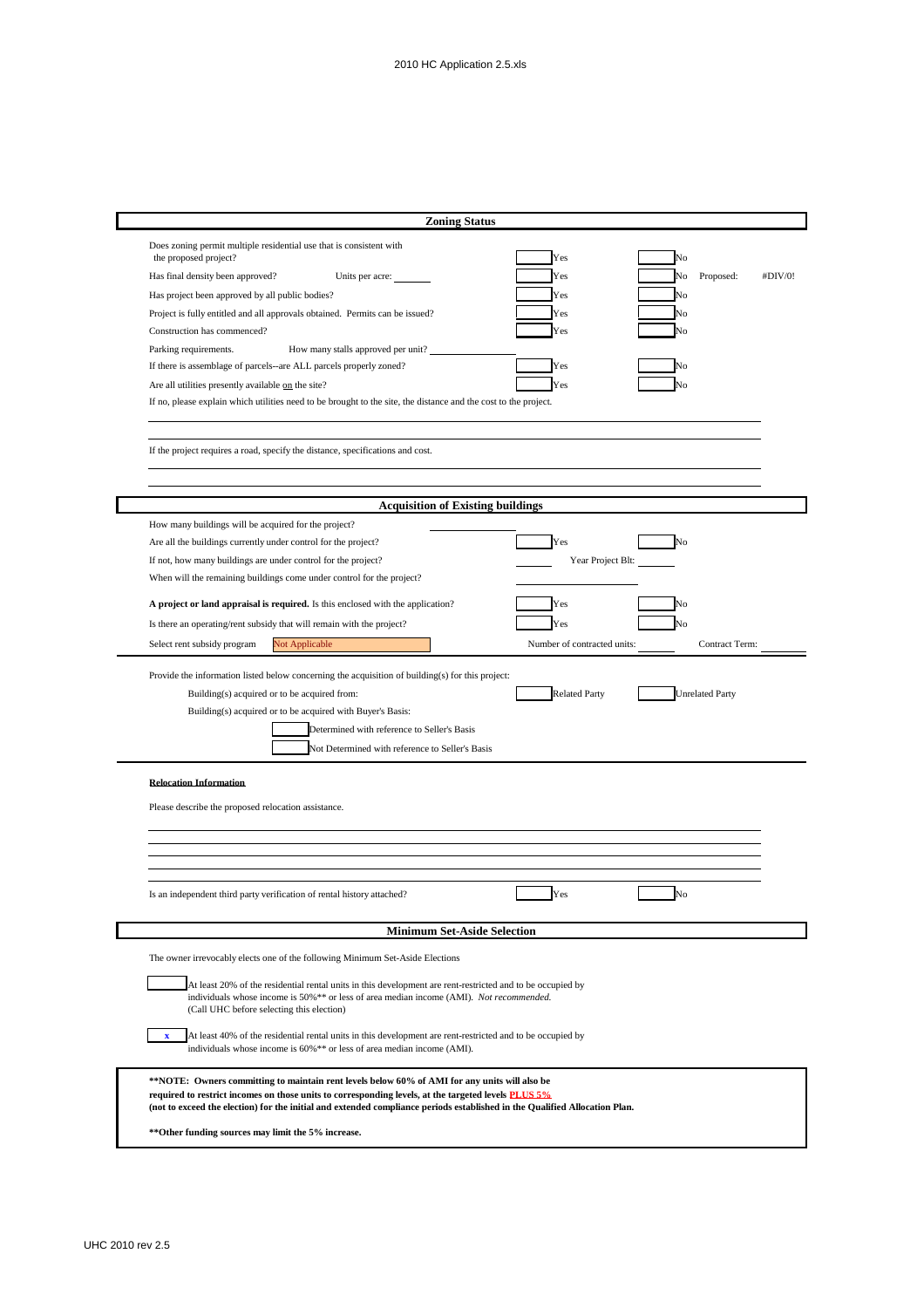# **Breakout Costs Into as Much Detail as Possible Direct Construction Cost Breakdown**

# **HC DETAILED CONSTRUCTION COST BREAKDOWN**

|                         | Project:       | $\overline{0}$                                                       |                | Bid or Estimate Date: mm/dd/yyyy |
|-------------------------|----------------|----------------------------------------------------------------------|----------------|----------------------------------|
|                         | <b>Account</b> | <b>Category</b>                                                      |                | <b>Category</b>                  |
|                         | <b>Number</b>  | <b>Description</b>                                                   | <b>Budget</b>  | <b>Subtotals</b>                 |
|                         |                | <b>General Requirements</b>                                          |                |                                  |
| 1                       |                | 310 Reasonable Construction Supervision                              | $\Omega$       |                                  |
| 1                       |                | 320 Site Engineering Costs Attributable to Buildings                 | $\mathbf{0}$   |                                  |
| $\mathbf{1}$            |                | 330 Job Office Expenses                                              | $\mathbf{0}$   |                                  |
| $\mathbf{1}$            |                | 430 On-site Temporary Buildings, Tool Sheds, Shops and Toilets       | $\mathbf{0}$   |                                  |
| $\mathbf{1}$            | 620            | Temporary Heat, Water, Light and Power for Construction              | $\mathbf{0}$   |                                  |
| $\mathbf{1}$            |                | 630 Temporary Walkways, Fences, Roads, Siding and Docking Facilities | $\Omega$       |                                  |
| $\mathbf{1}$            |                | 650 Construction Equipment Rental not in Trade Item Costs            | $\Omega$       |                                  |
| $\mathbf{1}$            |                | 810 Clean-up and Disposal of Construction Debris                     | $\Omega$       |                                  |
| $\mathbf{1}$            |                | 910 Security Costs                                                   | $\mathbf{0}$   |                                  |
| $\mathbf{1}$            |                | 950 Medical, First Aid Supplies, and Temporary Facilities            | $\Omega$       |                                  |
| 1                       | 960            |                                                                      | $\Omega$       |                                  |
| $\mathbf{1}$            | 970            |                                                                      | $\mathbf{0}$   |                                  |
| $\mathbf{1}$            |                |                                                                      | $\mathbf{0}$   |                                  |
| $\mathbf{1}$            |                |                                                                      | $\mathbf{0}$   |                                  |
|                         |                | Building permits are entered into category 18 below.                 | Subtotal:      |                                  |
|                         |                |                                                                      |                |                                  |
| $\overline{c}$          |                | On-Site Work                                                         |                |                                  |
| $\overline{2}$          |                | 110 Demolition                                                       | $\mathbf{0}$   |                                  |
| $\overline{2}$          |                | 230 Site Preparation                                                 | $\bf{0}$       |                                  |
| $\sqrt{2}$              |                | 510 Earth Work                                                       | $\mathbf{0}$   |                                  |
| $\overline{c}$          |                | 250 Paving and Surfacing                                             | $\mathbf{0}$   |                                  |
| $\overline{c}$          |                | 320 Landscape - Fencing                                              | $\bf{0}$       |                                  |
| $\sqrt{2}$              |                | 350 Trash Enclosures                                                 | $\overline{0}$ |                                  |
| $\sqrt{2}$              |                | 360 Site Signage                                                     | $\bf{0}$       |                                  |
| $\sqrt{2}$              |                | 370 Storm Drainage                                                   | $\mathbf{0}$   |                                  |
| $\overline{c}$          |                | 340 Sidewalks, Curbs and Parking Ballards                            | $\mathbf{0}$   |                                  |
| 2                       |                | 520 Utilities                                                        | $\mathbf{0}$   |                                  |
|                         |                |                                                                      | Subtotal:      |                                  |
|                         |                |                                                                      |                |                                  |
| $\overline{c}$          |                | Off-Site Work                                                        |                |                                  |
| $\overline{2}$          |                | 700 Off-Site improvements                                            | $\mathbf{0}$   |                                  |
| $\overline{c}$          |                |                                                                      | $\mathbf{0}$   |                                  |
|                         |                |                                                                      | Subtotal:      |                                  |
|                         |                |                                                                      |                |                                  |
| 3                       |                | Concrete                                                             |                |                                  |
| $\overline{\mathbf{3}}$ |                | 110 Excavation                                                       | $\mathbf{0}$   |                                  |
| $\overline{\mathbf{3}}$ |                | 210 Footing/Foundation, Labor and Materials                          | $\bf{0}$       |                                  |
| 3                       |                | 220 Slab on Grade                                                    | $\mathbf{0}$   |                                  |
| $\overline{\mathbf{3}}$ |                | 230 Lightweight Concrete                                             | $\mathbf{0}$   |                                  |
| 3                       |                | 240 Reinforcing Steel                                                | $\mathbf{0}$   |                                  |
| $\overline{\mathbf{3}}$ | 250            |                                                                      | $\mathbf{0}$   |                                  |
| $\overline{3}$          |                |                                                                      | $\Omega$       |                                  |
|                         |                |                                                                      | Subtotal:      |                                  |
|                         |                |                                                                      |                |                                  |

|  |     | Masonry                         |           |  |
|--|-----|---------------------------------|-----------|--|
|  |     | 400 Masonry, Labor and Material |           |  |
|  | 410 |                                 |           |  |
|  |     | 420 Retaining Walls             |           |  |
|  | 430 |                                 |           |  |
|  | 440 |                                 |           |  |
|  |     |                                 | Subtotal: |  |
|  |     |                                 |           |  |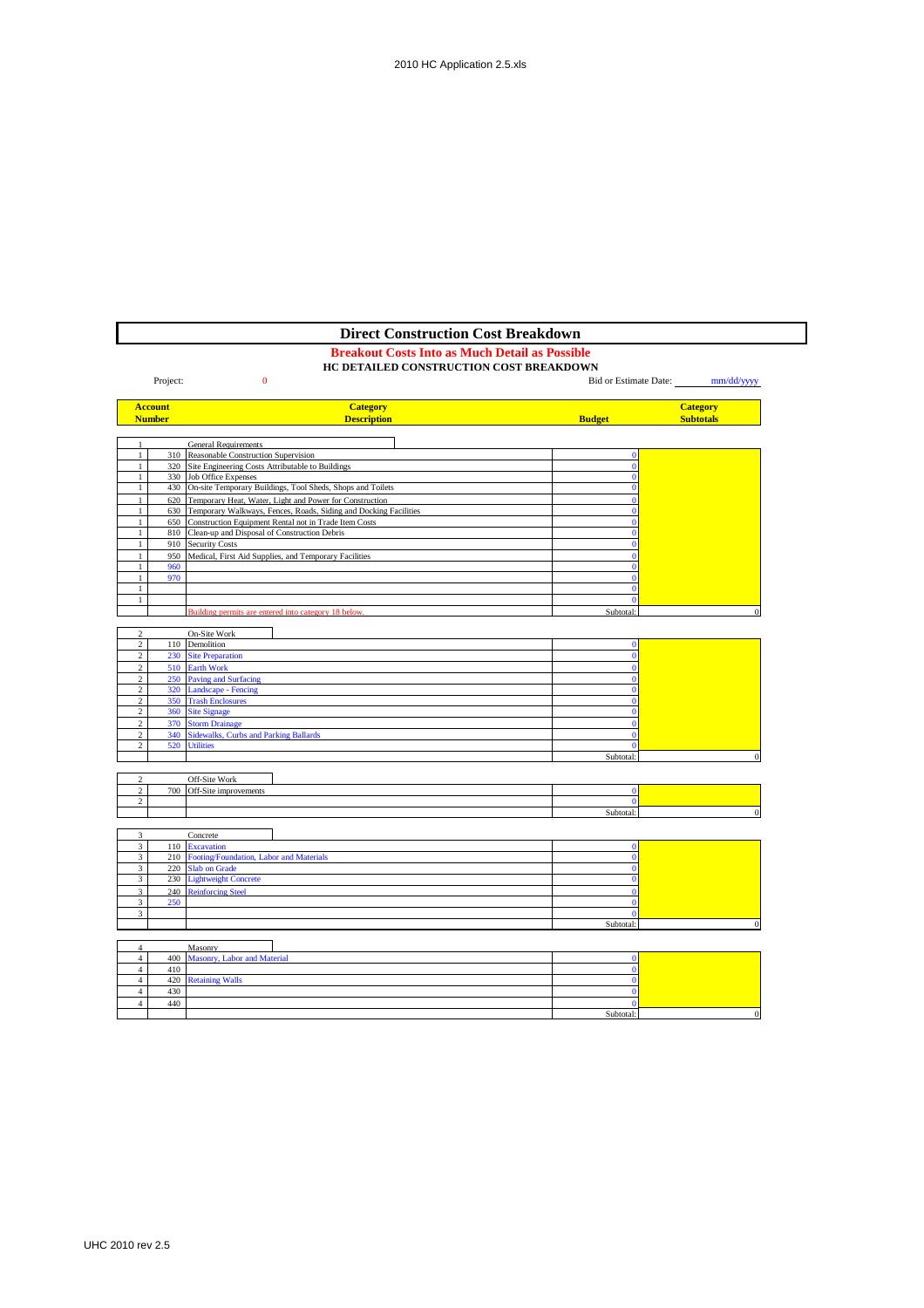## **HC DETAILED CONSTRUCTION COST BREAKDOWN**

| <b>Account</b> |               | <b>Category</b>                              |               | <b>Category</b>  |
|----------------|---------------|----------------------------------------------|---------------|------------------|
|                | <b>Number</b> | <b>Description</b>                           | <b>Budget</b> | <b>Subtotals</b> |
|                |               |                                              |               |                  |
| 5              |               | Metals                                       |               |                  |
| $\overline{5}$ | 210           | <b>Misc. Metals Repair Rails</b>             | $\bf{0}$      |                  |
| 5              | 310           | <b>Steel Joists and Girders</b>              | $\theta$      |                  |
| 5              |               | 410 Carports                                 |               |                  |
|                |               |                                              | Subtotal:     | $\mathbf{0}$     |
|                |               |                                              |               |                  |
| 6              |               | Wood                                         |               |                  |
| 6              | 110           | <b>Framing Material</b>                      | $\mathbf{0}$  |                  |
| 6              | 115           | <b>Framing Labor</b>                         | $\mathbf{0}$  |                  |
| 6              | 310           | <b>Finish Material</b>                       | $\bf{0}$      |                  |
| 6              | 315           | <b>Finish Labor</b>                          | $\Omega$      |                  |
| 6              | 510           | Misc. Wood                                   | n             |                  |
| 6              | 550           | <b>Trusses</b>                               | $\Omega$      |                  |
| $\epsilon$     | 610           |                                              | $\Omega$      |                  |
| 6              | 640           |                                              | $\sqrt{ }$    |                  |
|                |               |                                              | Subtotal:     | $\Omega$         |
|                |               |                                              |               |                  |
| $\overline{7}$ |               | Thermal/Moisture Protection                  |               |                  |
| $\tau$         | 110           | Misc. Thermal/Moisture Protection            | $\mathbf{0}$  |                  |
| $\tau$         | 210           | Soffit & Fascia                              | $\mathbf{0}$  |                  |
| $\tau$         | 310           | Gutter and Downspout Labor & Materials       | $\Omega$      |                  |
| $\overline{7}$ | 410           | <b>Insulation Labor &amp; Material</b>       |               |                  |
| $\tau$         | 510           | Roofing Labor & Material                     | O             |                  |
| $\tau$         | 610           | <b>Siding</b>                                |               |                  |
| $\tau$         | 610           | <b>Stucco</b>                                |               |                  |
| $\tau$         | 650           | Waterproofing                                | о             |                  |
| $\tau$         | 670           |                                              | $\Omega$      |                  |
|                |               |                                              | Subtotal:     | $\Omega$         |
|                |               |                                              |               |                  |
| $\,$ 8 $\,$    |               | Doors and Windows                            |               |                  |
| $\bf 8$        | 110           | <b>Hardware</b>                              | $\Omega$      |                  |
| $\,$ 8 $\,$    | 210           | <b>Steel Doors &amp; Frames</b>              | $\Omega$      |                  |
| $\,$ 8 $\,$    | 310           | <b>Wood Doors &amp; Frames</b>               |               |                  |
| 8              | 410           | <b>Windows Labor &amp; Materials</b>         | n             |                  |
| $\,$ 8 $\,$    | 510           |                                              | $\theta$      |                  |
| $\,$ 8 $\,$    | 540           |                                              | n             |                  |
| $\,$ 8 $\,$    | 610           | <b>Garage Doors</b>                          |               |                  |
|                |               |                                              | Subtotal:     | $\bf{0}$         |
|                |               |                                              |               |                  |
| 9              |               | Finishes                                     |               |                  |
| $\overline{9}$ | 210           | Drywall /Plaster Labor & Materials           | $\Omega$      |                  |
| 9              | 310           | Ceramic Tile Labor & Materials               | $\Omega$      |                  |
| 9              | 410           | <b>Carpentry Labor &amp; Materials</b>       | $\theta$      |                  |
| 9              | 415           | Resilient Flooring Labor & Materials         | $\mathbf 0$   |                  |
| 9              | 510           | Painting and Wall covering Labor & Materials | $\theta$      |                  |

9 540 Misc. Finishes 0 9 540 Vinyl Tile 0 0 540 Vinyl Tile 0 0 540 Vinyl Tile 0 0 540 Vinyl Tile 0 0 0 540 Vinyl Tile 0 0 0 0 540 Vinyl Tile 0 0 0 540 Vinyl Tile 0 0 0 540 Vinyl Tile 0 0 540 Vinyl Tile 0 0 540 Vinyl Tile 0 0 540 Vinyl Tile 0 0 5  $9 \t 610$  0

Subtotal: 0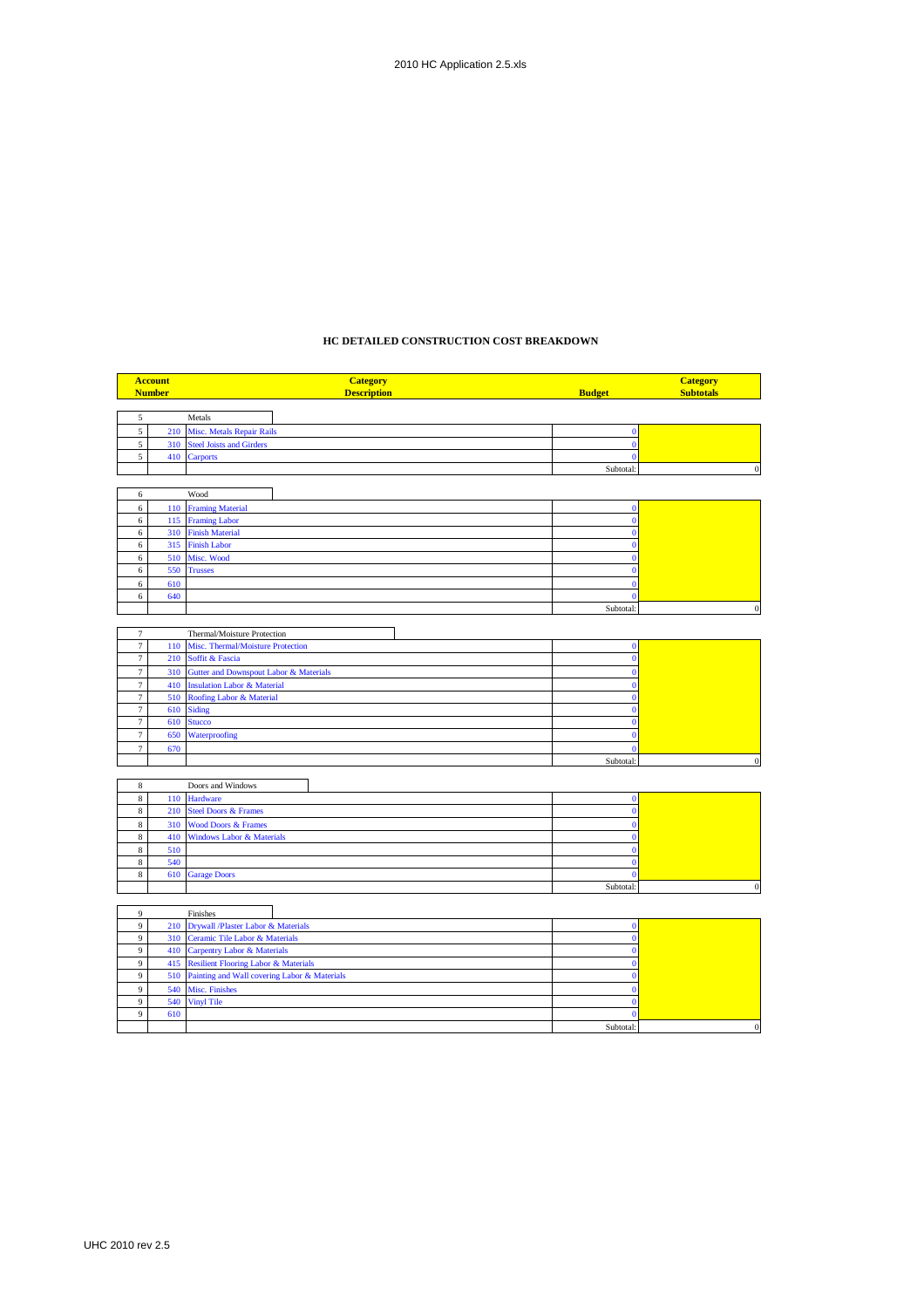## **HC DETAILED CONSTRUCTION COST BREAKDOWN**

|        | <b>Account</b> | <b>Category</b>                                         |                | <b>Category</b>  |
|--------|----------------|---------------------------------------------------------|----------------|------------------|
|        | <b>Number</b>  | <b>Description</b>                                      | <b>Budget</b>  | <b>Subtotals</b> |
|        |                |                                                         |                |                  |
| $10\,$ |                | Specialties                                             |                |                  |
| $10\,$ | 110            | <b>Bathroom Accessories</b>                             | $\bf{0}$       |                  |
| 10     | 210            | <b>Signage</b>                                          | $\mathbf{0}$   |                  |
| 10     | 310            | <b>Window Coverings</b>                                 | $\mathbf{0}$   |                  |
| 10     | 410            | Mirrors Labor & Material                                | $\bf{0}$       |                  |
| 10     | 510            | <b>Fire Extinguishers</b>                               | $\bf{0}$       |                  |
| 10     | 610            | <b>Misc. Specialties</b>                                | $\mathbf{0}$   |                  |
|        |                |                                                         | Subtotal:      | $\Omega$         |
|        |                |                                                         |                |                  |
| 11     |                | Equipment                                               |                |                  |
| 11     | 110            | <b>Bath Appliances</b>                                  | $\bf{0}$       |                  |
| 11     | 210            | <b>Kitchen Appliances</b>                               | $\mathbf{0}$   |                  |
| $11\,$ |                | 310 Exercise & Office Equipment/Common Area Furnishings | $\mathbf{0}$   |                  |
|        |                |                                                         | Subtotal:      | $\Omega$         |
| 12     |                |                                                         |                |                  |
| 12     | 110            | Furnishings<br><b>Cabinets Labor &amp; Material</b>     | $\bf{0}$       |                  |
| 12     |                |                                                         | $\overline{0}$ |                  |
|        | 210            | <b>Counter Tops</b>                                     |                | $\mathbf{0}$     |
|        |                |                                                         | Subtotal       |                  |
| 14     |                | Conveying Systems                                       |                |                  |
| 14     | 110            | Elevator Systems Lift                                   | $\bf{0}$       |                  |
|        |                |                                                         | Subtotal:      | $\boldsymbol{0}$ |
|        |                |                                                         |                |                  |
| 15     |                | HVAC, Plumbing and Mechanical                           |                |                  |
| 15     | 110            | <b>Heating &amp; Cooling</b>                            | $\bf{0}$       |                  |
| 15     | 210            | <b>Plumbing Labor &amp; Materials</b>                   | $\bf{0}$       |                  |
| 15     | 310            | Misc. Electrical                                        | $\bf{0}$       |                  |
| 15     |                |                                                         | $\bf{0}$       |                  |
| 15     | 410            | <b>Water Heaters</b>                                    | $\bf{0}$       |                  |
|        |                |                                                         | Subtotal:      | $\mathbf{0}$     |
|        |                |                                                         |                |                  |
| 16     |                | Electrical                                              |                |                  |
| $16\,$ | 110            | <b>Security System</b>                                  | $\bf{0}$       |                  |
| 16     | 210            | <b>Electrical Labor &amp; Materials</b>                 | $\bf{0}$       |                  |
| 16     | 310            | <b>Lighting Fixtures &amp; Materials</b>                | $\mathbf{0}$   |                  |
| 16     | 410            | Fire Detection Systems Labor & Material                 | $\theta$       |                  |
| 16     | 420            | Misc. Electrical                                        | $\bf{0}$       |                  |
| 16     | 510            |                                                         | $\bf{0}$       |                  |
|        |                |                                                         | Subtotal:      | $\Omega$         |
|        |                |                                                         |                |                  |
| 17     |                | Profit & Overhead                                       |                |                  |
| 17     |                | 110 Builder Profit                                      | $\bf{0}$       |                  |
| 17     | 210            | <b>Builder Overhead</b>                                 | $\bf{0}$       |                  |
| 17     | 310            | <b>Construction Contingency</b>                         | $\bf{0}$       |                  |
|        |                |                                                         | Subtotal:      | $\bf{0}$         |
|        |                |                                                         |                |                  |
| 18     |                | Municipal/Utility Fees                                  |                |                  |
| 18     | 110            | <b>Impact Fees</b>                                      | $\bf{0}$       |                  |
| 18     | 115            | <b>Building Permits</b>                                 | $\mathbf{0}$   |                  |
| 18     | 120            | <b>Utility Connection Fees</b>                          | $\mathbf{0}$   |                  |
|        |                |                                                         | Subtotal:      | $\mathbf{0}$     |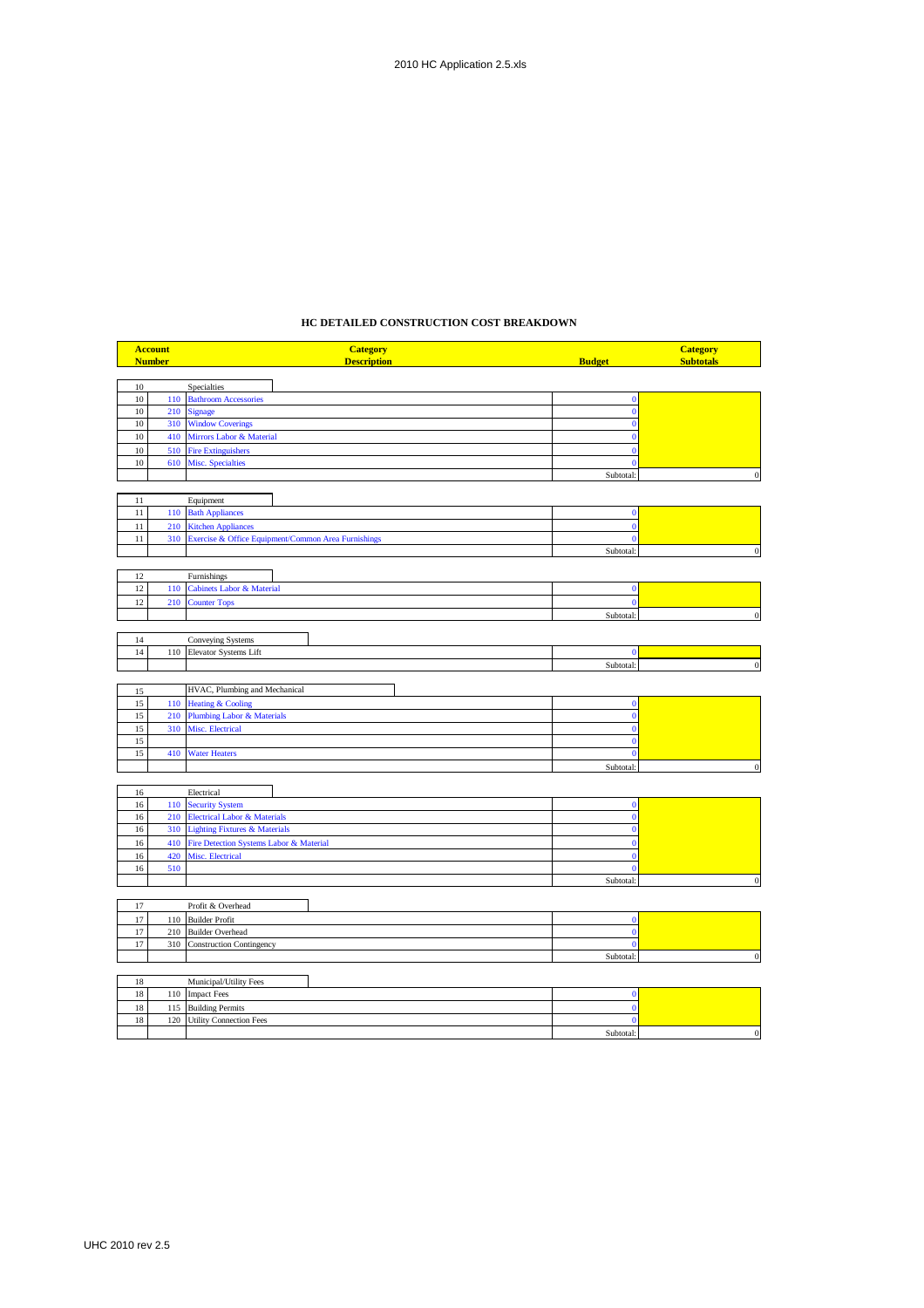|                  |                                            |       |                                      | Eligible Basis by Credit Type     |                              |
|------------------|--------------------------------------------|-------|--------------------------------------|-----------------------------------|------------------------------|
|                  | <b>Itemized Cost</b>                       |       | <b>Actual Cost</b>                   | 4% Credit                         | 9% Credit                    |
|                  | <b>Purchase Land and buildings</b>         |       |                                      | and the control of the control of |                              |
|                  | Land                                       |       | $\bf{0}$                             |                                   |                              |
|                  | <b>Existing Structures</b>                 |       | $\bf{0}$                             | $\mathbf{0}$                      |                              |
|                  | <b>Existing Structures Acquisition Fee</b> |       | $\bf{0}$                             | $\mathbf{0}$                      |                              |
|                  | Demolition                                 |       | $\mathbf{0}$                         |                                   |                              |
|                  | Other (Specify)                            |       | $\mathbf{0}$                         |                                   |                              |
|                  |                                            | Total | $\mathbf{0}$                         | $\boldsymbol{0}$                  |                              |
| <b>Site Work</b> |                                            |       |                                      | $\bf{0}$                          |                              |
|                  | 2 On-Site Work<br>2 Off Site Improvement   |       | $\mathbf{0}$<br>$\boldsymbol{0}$     | $\bf{0}$                          | $\bf{0}$<br>$\bf{0}$         |
|                  |                                            |       | $\mathbf{0}$                         |                                   | $\mathbf{0}$                 |
|                  | Other (Specify)                            |       | $\boldsymbol{0}$                     | $\bf{0}$<br>$\boldsymbol{0}$      | $\mathbf{0}$                 |
|                  |                                            | Total |                                      |                                   |                              |
|                  | <b>Rehab and/or New Construction</b>       |       | $\mathbf{0}$                         | $\bf{0}$                          | $\mathbf{0}$                 |
|                  | 1 General Requirements                     |       |                                      | $\mathbf{0}$                      |                              |
|                  | 3 Concrete                                 |       | $\mathbf{0}$<br>$\mathbf{0}$         | $\mathbf{0}$                      | $\mathbf{0}$<br>$\mathbf{0}$ |
|                  | 4 Masonry                                  |       |                                      | $\mathbf{0}$                      | $\mathbf{0}$                 |
|                  | 5 Metals<br>6 Wood                         |       | $\mathbf{0}$<br>$\boldsymbol{0}$     | $\bf{0}$                          | $\bf{0}$                     |
| 7                | Thermal/Moisture Protection                |       | $\mathbf 0$                          | $\bf{0}$                          | $\bf{0}$                     |
|                  | 8 Door and Windows                         |       |                                      | $\bf{0}$                          | $\mathbf{0}$                 |
|                  | 9 Finishes                                 |       | $\boldsymbol{0}$                     |                                   |                              |
|                  | 10 Specialties                             |       | $\boldsymbol{0}$<br>$\boldsymbol{0}$ | $\bf{0}$<br>$\bf{0}$              | $\bf{0}$<br>$\bf{0}$         |
|                  | 11 Equipment                               |       | $\boldsymbol{0}$                     | $\pmb{0}$                         | $\bf{0}$                     |
|                  | 12 Furnishings                             |       | $\boldsymbol{0}$                     | $\bf{0}$                          | $\bf{0}$                     |
|                  | 14 Conveying Systems                       |       | $\boldsymbol{0}$                     | $\pmb{0}$                         | $\bf{0}$                     |
|                  | 15 Mechanical                              |       | $\boldsymbol{0}$                     | $\bf{0}$                          | $\bf{0}$                     |
|                  | 16 Electrical                              |       | $\boldsymbol{0}$                     | $\mathbf{0}$                      | $\mathbf{0}$                 |
|                  | 18 Impact Fees and Building Permits        |       | $\mathbf{0}$                         | $\mathbf{0}$                      | $\bf{0}$                     |
|                  |                                            |       | $\mathbf{0}$                         | $\mathbf{0}$                      | $\mathbf{0}$                 |
|                  |                                            |       | $\mathbf{0}$                         | $\boldsymbol{0}$                  | $\boldsymbol{0}$             |
| Contingency      |                                            |       |                                      |                                   |                              |
|                  | 17 Construction Contingency                |       | $\bf{0}$                             | $\bf{0}$                          | $\bf{0}$                     |
|                  | Other (specify)                            |       | $\bf{0}$                             | $\bf{0}$                          | $\mathbf{0}$                 |
|                  |                                            | Total | $\mathbf{0}$                         | $\mathbf{0}$                      | $\boldsymbol{0}$             |
|                  | <b>Architectural and Engineering Fees</b>  |       |                                      |                                   |                              |
|                  | Architect Fee-Design                       |       | $\pmb{0}$                            | $\bf{0}$                          | $\bf{0}$                     |
|                  | Architect Fee-Supervision                  |       | $\bf{0}$                             | $\bf{0}$                          | $\bf{0}$                     |
|                  | <b>Survey</b>                              |       | $\bf{0}$                             | $\bf{0}$                          | $\mathbf{0}$                 |
|                  | Civil Engineering                          |       | $\bf{0}$                             | $\bf{0}$                          | $\bf{0}$                     |
|                  | Other (Specify)                            |       | $\bf{0}$                             | $\mathbf{0}$                      | $\mathbf{0}$                 |
|                  | <b>Phase I Evironmental</b>                |       | $\bf{0}$                             | $\bf{0}$                          | $\bf{0}$                     |
|                  | Other (Specify)                            |       | $\mathbf{0}$                         | $\mathbf{0}$                      | $\mathbf{0}$                 |
|                  |                                            | Total | $\mathbf{0}$                         | $\boldsymbol{0}$                  | $\boldsymbol{0}$             |
|                  | Profit and Overhead**                      |       |                                      |                                   |                              |
|                  | 17 Builder Profit                          |       | $\mathbf{0}$                         | $\bf{0}$                          | $\mathbf{0}$                 |
|                  | 17 Builder Overhead                        |       | $\boldsymbol{0}$                     | $\mathbf{0}$                      | $\bf{0}$                     |
|                  | Developer's Overhead                       |       | $\bf{0}$                             | $\mathbf{0}$                      | $\mathbf{0}$                 |
|                  | Developer's Fee                            |       | $\mathbf{0}$                         | $\mathbf{0}$                      | $\mathbf{0}$                 |
|                  |                                            |       |                                      | $\mathbf{0}$                      |                              |
|                  | Other Related Party Fees                   |       | $\mathbf{0}$<br>$\mathbf{0}$         | $\overline{0}$                    | $\mathbf{0}$                 |
|                  |                                            | Total |                                      |                                   | $\mathbf{0}$                 |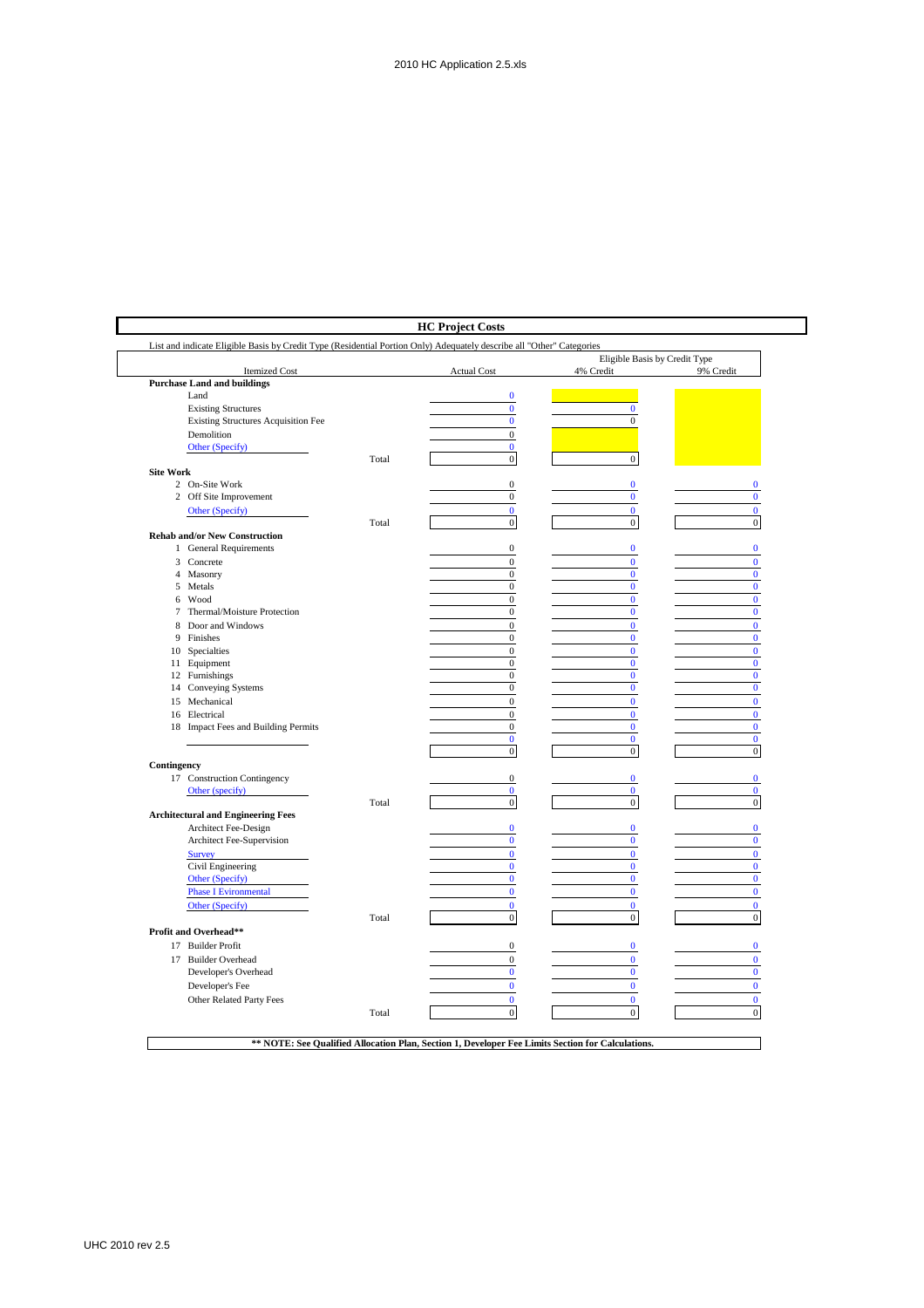|                                                               |                           |                          | Eligible Basis by Credit Type |           |
|---------------------------------------------------------------|---------------------------|--------------------------|-------------------------------|-----------|
| <b>Itemized Cost</b>                                          |                           | <b>Actual Cost</b>       | 4% Credit                     | 9% Credit |
| <b>Interim Financing Expenses</b>                             |                           |                          |                               |           |
| <b>Construction Casualty Insurance</b>                        |                           | $\bf{0}$                 | $\mathbf{0}$                  |           |
| <b>Construction Period Interest</b>                           |                           | $\bf{0}$                 | $\mathbf{0}$                  |           |
| <b>Construction Loan Fees</b>                                 |                           | $\mathbf{0}$             | $\mathbf{0}$                  |           |
| <b>Construction Appraisal</b>                                 |                           | $\bf{0}$                 | $\mathbf{0}$                  |           |
| <b>Construction Legal Fees</b>                                |                           | $\bf{0}$                 | $\mathbf{0}$                  |           |
| Closing, Title & Recording                                    | #VALUE!                   | $\bf{0}$                 | $\mathbf{0}$                  |           |
| <b>Construction Period Property Taxes</b>                     |                           | $\overline{0}$           | $\mathbf{0}$                  |           |
| <b>Interm Legal Construction</b>                              |                           | $\bf{0}$                 | $\mathbf{0}$                  |           |
| <b>Pre-Development Costs</b>                                  |                           | $\bf{0}$                 | $\mathbf{0}$                  |           |
| Other (specify)                                               |                           | $\bf{0}$                 | $\bf{0}$                      |           |
| Interim Proration Schedule of Expenses                        |                           | $\boldsymbol{0}$         | $\bf{0}$                      |           |
|                                                               | Total                     | $\boldsymbol{0}$         | $\mathbf{0}$                  |           |
| <b>Permanent Financing Expenses</b>                           |                           |                          |                               |           |
| Loan Origination Fee                                          |                           | $\bf{0}$                 |                               |           |
| Loan Credit Enhancement                                       |                           | $\bf{0}$                 |                               |           |
|                                                               |                           |                          |                               |           |
| Other (specify)                                               |                           | $\bf{0}$                 |                               |           |
| Permanent Proration Schedule of Expenses                      |                           | $\mathbf{0}$             |                               |           |
| Permanent Financing Legal Fees                                | #VALUE!                   | $\bf{0}$<br>$\mathbf{0}$ |                               |           |
| Closing, Title & Recording                                    |                           | $\mathbf{0}$             |                               |           |
| Appraisal - Land                                              |                           | $\bf{0}$                 |                               |           |
| Other (specify)<br><b>Contract Contract</b>                   | Total                     | $\overline{0}$           |                               |           |
| Market or Feasibility Study<br><b>UHC Housing Credit Fees</b> |                           | $\bf{0}$<br>1.000        | $\mathbf{0}$                  |           |
| <b>Consultants or Processing Agent</b>                        |                           | $\bf{0}$                 |                               |           |
| <b>Environmental Study</b>                                    |                           | $\bf{0}$                 |                               |           |
| <b>Marketing Expenses</b>                                     |                           | $\mathbf{0}$             |                               |           |
| Alta Survey                                                   |                           | $\mathbf{0}$             |                               |           |
| Misc. Expenses                                                |                           | $\bf{0}$                 |                               |           |
|                                                               | Total                     | 1,000                    | $\mathbf{0}$                  |           |
| <b>Syndication Costs</b>                                      |                           |                          |                               |           |
| Organization (Partnership)                                    |                           | $\bf{0}$                 |                               |           |
| Bridge Loan Fees and Expenses                                 |                           | $\bf{0}$                 |                               |           |
| Tax Opinion                                                   |                           | $\mathbf{0}$             |                               |           |
| Accounting/Audit                                              |                           | $\bf{0}$                 | $\bf{0}$                      |           |
| Legal Fees                                                    |                           | $\bf{0}$                 |                               |           |
| <b>Title Policy</b>                                           |                           | $\mathbf{0}$             |                               |           |
|                                                               | Total                     | $\overline{0}$           | $\mathbf{0}$                  |           |
| <b>Project Reserves</b>                                       |                           |                          |                               |           |
| Rent-Up Reserve                                               |                           | $\bf{0}$                 |                               |           |
| <b>Operating Deficit Reserve</b>                              |                           | $\mathbf{0}$             |                               |           |
| Funded Reserves for Replacement                               |                           | $\bf{0}$                 |                               |           |
| Other (specify)                                               |                           | $\mathbf{0}$             |                               |           |
| Other (specify)                                               |                           | $\mathbf{0}$             |                               |           |
|                                                               | Total                     | $\overline{0}$           |                               |           |
|                                                               |                           |                          |                               |           |
|                                                               | <b>Total Project Cost</b> | 1,000                    | $\overline{0}$                |           |

 $\overline{1}$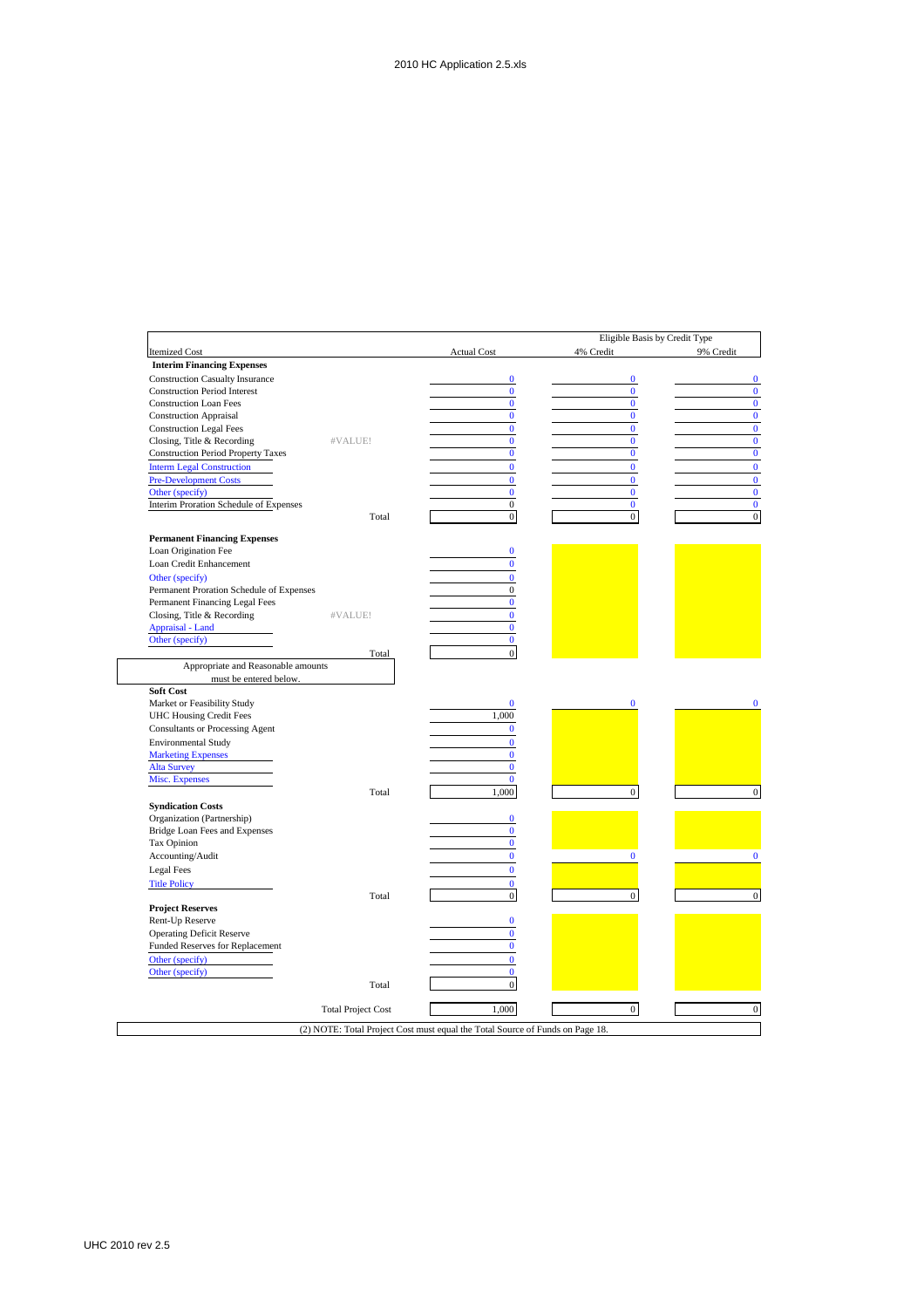|                                                                                                               | <b>Housing Credit Calculation</b>                                                         |                                                | 4%                   | 9%               |
|---------------------------------------------------------------------------------------------------------------|-------------------------------------------------------------------------------------------|------------------------------------------------|----------------------|------------------|
| <b>Total Project Eligible Costs:</b>                                                                          |                                                                                           |                                                | $\mathbf{0}$         | $\mathbf{0}$     |
| Less Community Service Facility or Fee basis adjustments                                                      |                                                                                           |                                                | $\mathbf{0}$         | $\boldsymbol{0}$ |
|                                                                                                               |                                                                                           |                                                |                      |                  |
| Less Federal Grants for eligible development costs. List Grants with total amounts to the right.              |                                                                                           |                                                |                      |                  |
|                                                                                                               |                                                                                           |                                                | $\bf{0}$             | $\bf{0}$         |
| Less amount of amenities that are optionally available to tenants on a fee basis                              |                                                                                           |                                                | $\bf{0}$             | $\bf{0}$         |
| Less 30% additional DDA & QCT building basis where applicable for scattered site projects                     |                                                                                           |                                                | $\bf{0}$             | $\bf{0}$         |
| Less amount of nonqualified, nonrecourse financing                                                            |                                                                                           |                                                | $\mathbf{0}$         | $\mathbf{0}$     |
| Less nonqualifying units of higher quality                                                                    |                                                                                           |                                                | $\bf{0}$             | $\bf{0}$         |
| Less nonqualifying excess portion of higher quality units                                                     |                                                                                           |                                                | $\bf{0}$             | $\bf{0}$         |
| Less Federal Historic or Federal Energy Tax Credit (Residential Portion Only - Attach Detail)                 |                                                                                           |                                                | $\bf{0}$             | $\bf{0}$         |
| <b>Total Eligible Basis</b>                                                                                   |                                                                                           |                                                | $\mathbf{0}$         | $\mathbf{0}$     |
|                                                                                                               |                                                                                           | < Proiect fails minimum 40/60 set-aside test > |                      |                  |
| Multiplied by the Applicable Fraction                                                                         | (Percent of HC Units or HC Square Footage, whichever is less)                             |                                                | 0%                   | 0%               |
| <b>Total Qualified Basis</b>                                                                                  |                                                                                           |                                                | $\mathbf{0}$         | $\mathbf{0}$     |
| UHC Qualified Bonus Area or Designated Census Tract?                                                          |                                                                                           |                                                |                      |                  |
|                                                                                                               | Yes                                                                                       | X<br>No                                        | 100%                 | 100.00%          |
|                                                                                                               | Building Acquisition & Fee:                                                               |                                                | 0                    | $\boldsymbol{0}$ |
| #######                                                                                                       |                                                                                           |                                                | 3.36%                | 9.00%            |
| Amount of Housing Credit by Type:                                                                             |                                                                                           |                                                | $\mathbf{0}$         | $\overline{0}$   |
|                                                                                                               | Total Housing Credits based on Qualified Basis(4% + 9%):                                  |                                                | $\boldsymbol{0}$     |                  |
|                                                                                                               |                                                                                           | <b>Housing Credits Requested: \$</b>           |                      |                  |
|                                                                                                               |                                                                                           |                                                |                      |                  |
|                                                                                                               | Maximum Housing Credit Allocation is \$1,000,000 per Project, Phase or Developer per Year |                                                |                      |                  |
|                                                                                                               |                                                                                           | <b>Housing Credits Proceed Information</b>     |                      |                  |
| Provide information concerning the syndication and estimated proceeds expected from Housing Credit investors. |                                                                                           |                                                |                      |                  |
|                                                                                                               | Annual amount of Low-Income Housing Credits Requested:                                    | \$                                             | $\boldsymbol{0}$     |                  |
|                                                                                                               | <b>Syndication Rate:</b>                                                                  | \$0.000 per credit dollar.                     |                      |                  |
|                                                                                                               | Gross proceeds from Housing Credit sale:<br>Net proceeds to project:                      |                                                |                      |                  |
|                                                                                                               |                                                                                           |                                                |                      |                  |
| When will these funds be paid?                                                                                | Percent Paid in<br>0 % at:                                                                | <b>Estimated Date</b>                          | <b>Trigger Event</b> |                  |
|                                                                                                               | 0 % at:                                                                                   |                                                |                      |                  |
|                                                                                                               | 0 % at:                                                                                   |                                                |                      |                  |
|                                                                                                               | 0 % at:<br>0 % at:                                                                        |                                                |                      |                  |
|                                                                                                               |                                                                                           |                                                |                      |                  |
|                                                                                                               | Letter of Interest Attached                                                               | Public<br>Type of Offering                     |                      | Private          |
|                                                                                                               | <b>Commitment Letter Attached</b>                                                         | Type of Investors                              | Individuals          | Corporations     |
| Investor or Syndicator                                                                                        |                                                                                           |                                                |                      |                  |
| <b>Address</b><br>City                                                                                        |                                                                                           | State                                          | Zip                  |                  |
| Contact                                                                                                       |                                                                                           | Tel.                                           | Fax                  |                  |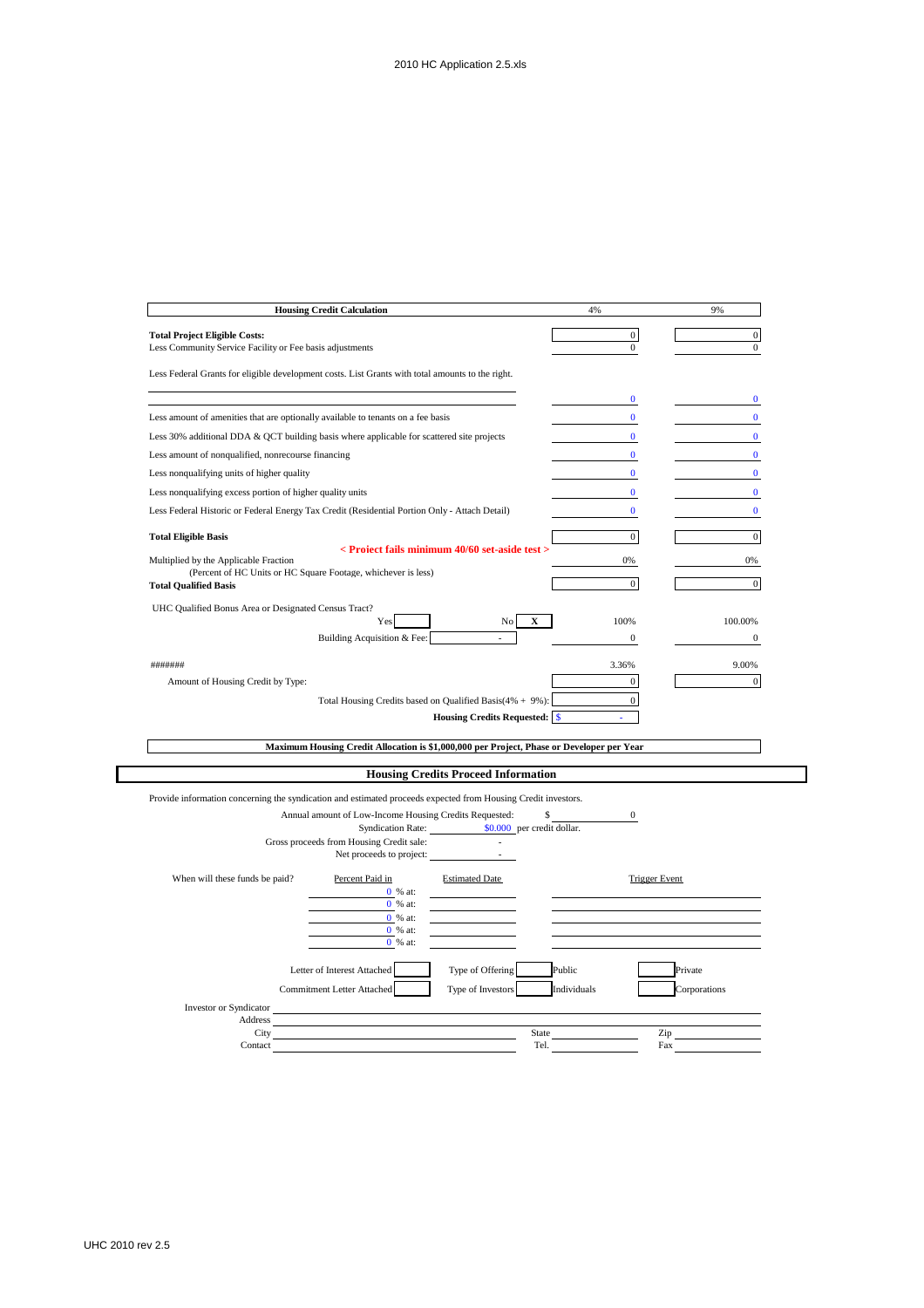| Amount of<br>Name and Telephone Number<br>Construction<br>Source of Funds<br>Funds<br>of Contact Persons<br>S<br>\$<br>\$<br>$\mathcal{L}^{\text{max}}$<br>\$<br>$\omega_{\rm{max}}$<br>\$<br>$\Delta \sim 100$<br>\$<br>\$<br>$\Delta \sim 10$<br>$\mathbf{s}$<br>Total Funds for Construction: \$<br>Construction package been submitted to the lender? 0<br>If not, estimated date:<br><b>Source of Funds (Permanent Financing)</b><br>Financing<br>Loan<br>Annual<br>Rate of<br>Amort<br>Loan<br>Debt Service<br>Source<br>Amount<br>Interest(8.5 etc.)<br>(mos.)<br>Type<br>If Cash flow/Zero Pay<br><b>Enter Zero</b><br>360<br>Select One<br>0.000<br>\$<br>0.000<br>360<br><b>Select One</b><br>$\overline{\mathbf{s}}$<br>\$<br>0.000<br>Select One<br>$\mathcal{L}_{\mathrm{max}}$<br>360<br>$\omega_{\rm{max}}$<br>$rac{s}{s}$<br>$\mathbb{S}$<br><b>Select One</b><br>$\Delta \sim 10^4$<br>$\sim$<br>0.000<br>360<br>$\overline{\mathsf{s}}$<br>$\omega_{\rm{max}}$<br>0.000<br>$\mathbf{0}$<br>Deferred Fee<br>$\mathcal{L}^{\text{max}}$<br>$\overline{\mathbf{S}}$<br>$\overline{\mathbf{s}}$<br>Select One<br>$\sim$ $\pm$<br>$\Delta \sim 100$<br>0.000<br>360<br>$\overline{\mathbf{s}}$<br>$\overline{\mathbf{S}}$<br>0.000<br>360<br>Select One<br>$\tau_{\rm max}$<br>$\sigma_{\rm{max}}$<br>$\overline{\mathbf{S}}$<br>$\mathbf{s}$<br>Select One<br>$\Delta\sim 10^4$<br>0.000<br>360<br>$\Delta \sim 10^4$<br>$\mathbb{S}$<br>$\mathbb{S}$<br>$\omega_{\rm{max}}$<br>$\omega_{\rm{max}}$<br>360<br><b>Federal HOME</b><br>0.000<br>$\mathbb{S}$<br>$\mathbf{s}$<br>Other HOME<br>$\sim 10^{-10}$<br>$\Delta \sim 10^{-1}$<br>0.000<br>360<br>Select One<br>Local: |                                         |    | <b>Sources of Funds (Construction Financing)</b> |  |  |  |
|--------------------------------------------------------------------------------------------------------------------------------------------------------------------------------------------------------------------------------------------------------------------------------------------------------------------------------------------------------------------------------------------------------------------------------------------------------------------------------------------------------------------------------------------------------------------------------------------------------------------------------------------------------------------------------------------------------------------------------------------------------------------------------------------------------------------------------------------------------------------------------------------------------------------------------------------------------------------------------------------------------------------------------------------------------------------------------------------------------------------------------------------------------------------------------------------------------------------------------------------------------------------------------------------------------------------------------------------------------------------------------------------------------------------------------------------------------------------------------------------------------------------------------------------------------------------------------------------------------------------------------------------------------------------------------------------|-----------------------------------------|----|--------------------------------------------------|--|--|--|
|                                                                                                                                                                                                                                                                                                                                                                                                                                                                                                                                                                                                                                                                                                                                                                                                                                                                                                                                                                                                                                                                                                                                                                                                                                                                                                                                                                                                                                                                                                                                                                                                                                                                                            |                                         |    |                                                  |  |  |  |
|                                                                                                                                                                                                                                                                                                                                                                                                                                                                                                                                                                                                                                                                                                                                                                                                                                                                                                                                                                                                                                                                                                                                                                                                                                                                                                                                                                                                                                                                                                                                                                                                                                                                                            |                                         |    |                                                  |  |  |  |
|                                                                                                                                                                                                                                                                                                                                                                                                                                                                                                                                                                                                                                                                                                                                                                                                                                                                                                                                                                                                                                                                                                                                                                                                                                                                                                                                                                                                                                                                                                                                                                                                                                                                                            |                                         |    |                                                  |  |  |  |
|                                                                                                                                                                                                                                                                                                                                                                                                                                                                                                                                                                                                                                                                                                                                                                                                                                                                                                                                                                                                                                                                                                                                                                                                                                                                                                                                                                                                                                                                                                                                                                                                                                                                                            |                                         |    |                                                  |  |  |  |
|                                                                                                                                                                                                                                                                                                                                                                                                                                                                                                                                                                                                                                                                                                                                                                                                                                                                                                                                                                                                                                                                                                                                                                                                                                                                                                                                                                                                                                                                                                                                                                                                                                                                                            |                                         |    |                                                  |  |  |  |
|                                                                                                                                                                                                                                                                                                                                                                                                                                                                                                                                                                                                                                                                                                                                                                                                                                                                                                                                                                                                                                                                                                                                                                                                                                                                                                                                                                                                                                                                                                                                                                                                                                                                                            |                                         |    |                                                  |  |  |  |
| $\,1$<br>$\overline{c}$<br>3<br>$\overline{4}$<br>5 Deferred Developer's Fee<br>6<br>7<br>8 Local Funds                                                                                                                                                                                                                                                                                                                                                                                                                                                                                                                                                                                                                                                                                                                                                                                                                                                                                                                                                                                                                                                                                                                                                                                                                                                                                                                                                                                                                                                                                                                                                                                    |                                         |    |                                                  |  |  |  |
| 9 Olene Walker Hsg. Loan Fund                                                                                                                                                                                                                                                                                                                                                                                                                                                                                                                                                                                                                                                                                                                                                                                                                                                                                                                                                                                                                                                                                                                                                                                                                                                                                                                                                                                                                                                                                                                                                                                                                                                              |                                         |    |                                                  |  |  |  |
|                                                                                                                                                                                                                                                                                                                                                                                                                                                                                                                                                                                                                                                                                                                                                                                                                                                                                                                                                                                                                                                                                                                                                                                                                                                                                                                                                                                                                                                                                                                                                                                                                                                                                            |                                         |    |                                                  |  |  |  |
|                                                                                                                                                                                                                                                                                                                                                                                                                                                                                                                                                                                                                                                                                                                                                                                                                                                                                                                                                                                                                                                                                                                                                                                                                                                                                                                                                                                                                                                                                                                                                                                                                                                                                            |                                         |    |                                                  |  |  |  |
|                                                                                                                                                                                                                                                                                                                                                                                                                                                                                                                                                                                                                                                                                                                                                                                                                                                                                                                                                                                                                                                                                                                                                                                                                                                                                                                                                                                                                                                                                                                                                                                                                                                                                            |                                         |    |                                                  |  |  |  |
|                                                                                                                                                                                                                                                                                                                                                                                                                                                                                                                                                                                                                                                                                                                                                                                                                                                                                                                                                                                                                                                                                                                                                                                                                                                                                                                                                                                                                                                                                                                                                                                                                                                                                            |                                         |    |                                                  |  |  |  |
| Debt Financing                                                                                                                                                                                                                                                                                                                                                                                                                                                                                                                                                                                                                                                                                                                                                                                                                                                                                                                                                                                                                                                                                                                                                                                                                                                                                                                                                                                                                                                                                                                                                                                                                                                                             |                                         |    |                                                  |  |  |  |
|                                                                                                                                                                                                                                                                                                                                                                                                                                                                                                                                                                                                                                                                                                                                                                                                                                                                                                                                                                                                                                                                                                                                                                                                                                                                                                                                                                                                                                                                                                                                                                                                                                                                                            |                                         |    |                                                  |  |  |  |
|                                                                                                                                                                                                                                                                                                                                                                                                                                                                                                                                                                                                                                                                                                                                                                                                                                                                                                                                                                                                                                                                                                                                                                                                                                                                                                                                                                                                                                                                                                                                                                                                                                                                                            |                                         |    |                                                  |  |  |  |
|                                                                                                                                                                                                                                                                                                                                                                                                                                                                                                                                                                                                                                                                                                                                                                                                                                                                                                                                                                                                                                                                                                                                                                                                                                                                                                                                                                                                                                                                                                                                                                                                                                                                                            |                                         |    |                                                  |  |  |  |
|                                                                                                                                                                                                                                                                                                                                                                                                                                                                                                                                                                                                                                                                                                                                                                                                                                                                                                                                                                                                                                                                                                                                                                                                                                                                                                                                                                                                                                                                                                                                                                                                                                                                                            |                                         |    |                                                  |  |  |  |
|                                                                                                                                                                                                                                                                                                                                                                                                                                                                                                                                                                                                                                                                                                                                                                                                                                                                                                                                                                                                                                                                                                                                                                                                                                                                                                                                                                                                                                                                                                                                                                                                                                                                                            |                                         |    |                                                  |  |  |  |
|                                                                                                                                                                                                                                                                                                                                                                                                                                                                                                                                                                                                                                                                                                                                                                                                                                                                                                                                                                                                                                                                                                                                                                                                                                                                                                                                                                                                                                                                                                                                                                                                                                                                                            |                                         |    |                                                  |  |  |  |
|                                                                                                                                                                                                                                                                                                                                                                                                                                                                                                                                                                                                                                                                                                                                                                                                                                                                                                                                                                                                                                                                                                                                                                                                                                                                                                                                                                                                                                                                                                                                                                                                                                                                                            |                                         |    |                                                  |  |  |  |
|                                                                                                                                                                                                                                                                                                                                                                                                                                                                                                                                                                                                                                                                                                                                                                                                                                                                                                                                                                                                                                                                                                                                                                                                                                                                                                                                                                                                                                                                                                                                                                                                                                                                                            |                                         |    |                                                  |  |  |  |
|                                                                                                                                                                                                                                                                                                                                                                                                                                                                                                                                                                                                                                                                                                                                                                                                                                                                                                                                                                                                                                                                                                                                                                                                                                                                                                                                                                                                                                                                                                                                                                                                                                                                                            |                                         |    |                                                  |  |  |  |
|                                                                                                                                                                                                                                                                                                                                                                                                                                                                                                                                                                                                                                                                                                                                                                                                                                                                                                                                                                                                                                                                                                                                                                                                                                                                                                                                                                                                                                                                                                                                                                                                                                                                                            |                                         |    |                                                  |  |  |  |
|                                                                                                                                                                                                                                                                                                                                                                                                                                                                                                                                                                                                                                                                                                                                                                                                                                                                                                                                                                                                                                                                                                                                                                                                                                                                                                                                                                                                                                                                                                                                                                                                                                                                                            |                                         |    |                                                  |  |  |  |
|                                                                                                                                                                                                                                                                                                                                                                                                                                                                                                                                                                                                                                                                                                                                                                                                                                                                                                                                                                                                                                                                                                                                                                                                                                                                                                                                                                                                                                                                                                                                                                                                                                                                                            |                                         |    |                                                  |  |  |  |
|                                                                                                                                                                                                                                                                                                                                                                                                                                                                                                                                                                                                                                                                                                                                                                                                                                                                                                                                                                                                                                                                                                                                                                                                                                                                                                                                                                                                                                                                                                                                                                                                                                                                                            |                                         |    |                                                  |  |  |  |
|                                                                                                                                                                                                                                                                                                                                                                                                                                                                                                                                                                                                                                                                                                                                                                                                                                                                                                                                                                                                                                                                                                                                                                                                                                                                                                                                                                                                                                                                                                                                                                                                                                                                                            |                                         |    |                                                  |  |  |  |
|                                                                                                                                                                                                                                                                                                                                                                                                                                                                                                                                                                                                                                                                                                                                                                                                                                                                                                                                                                                                                                                                                                                                                                                                                                                                                                                                                                                                                                                                                                                                                                                                                                                                                            |                                         |    |                                                  |  |  |  |
| 10                                                                                                                                                                                                                                                                                                                                                                                                                                                                                                                                                                                                                                                                                                                                                                                                                                                                                                                                                                                                                                                                                                                                                                                                                                                                                                                                                                                                                                                                                                                                                                                                                                                                                         |                                         |    |                                                  |  |  |  |
|                                                                                                                                                                                                                                                                                                                                                                                                                                                                                                                                                                                                                                                                                                                                                                                                                                                                                                                                                                                                                                                                                                                                                                                                                                                                                                                                                                                                                                                                                                                                                                                                                                                                                            |                                         |    |                                                  |  |  |  |
|                                                                                                                                                                                                                                                                                                                                                                                                                                                                                                                                                                                                                                                                                                                                                                                                                                                                                                                                                                                                                                                                                                                                                                                                                                                                                                                                                                                                                                                                                                                                                                                                                                                                                            |                                         |    |                                                  |  |  |  |
|                                                                                                                                                                                                                                                                                                                                                                                                                                                                                                                                                                                                                                                                                                                                                                                                                                                                                                                                                                                                                                                                                                                                                                                                                                                                                                                                                                                                                                                                                                                                                                                                                                                                                            |                                         |    |                                                  |  |  |  |
|                                                                                                                                                                                                                                                                                                                                                                                                                                                                                                                                                                                                                                                                                                                                                                                                                                                                                                                                                                                                                                                                                                                                                                                                                                                                                                                                                                                                                                                                                                                                                                                                                                                                                            |                                         |    |                                                  |  |  |  |
| <b>Investor Equity</b>                                                                                                                                                                                                                                                                                                                                                                                                                                                                                                                                                                                                                                                                                                                                                                                                                                                                                                                                                                                                                                                                                                                                                                                                                                                                                                                                                                                                                                                                                                                                                                                                                                                                     |                                         | S. |                                                  |  |  |  |
| <b>Financing Comments:</b>                                                                                                                                                                                                                                                                                                                                                                                                                                                                                                                                                                                                                                                                                                                                                                                                                                                                                                                                                                                                                                                                                                                                                                                                                                                                                                                                                                                                                                                                                                                                                                                                                                                                 | Federal Housing Credit Equity           |    |                                                  |  |  |  |
|                                                                                                                                                                                                                                                                                                                                                                                                                                                                                                                                                                                                                                                                                                                                                                                                                                                                                                                                                                                                                                                                                                                                                                                                                                                                                                                                                                                                                                                                                                                                                                                                                                                                                            | Federal Historic Credit Equity          |    |                                                  |  |  |  |
|                                                                                                                                                                                                                                                                                                                                                                                                                                                                                                                                                                                                                                                                                                                                                                                                                                                                                                                                                                                                                                                                                                                                                                                                                                                                                                                                                                                                                                                                                                                                                                                                                                                                                            | State Historic Credit Equity            |    |                                                  |  |  |  |
|                                                                                                                                                                                                                                                                                                                                                                                                                                                                                                                                                                                                                                                                                                                                                                                                                                                                                                                                                                                                                                                                                                                                                                                                                                                                                                                                                                                                                                                                                                                                                                                                                                                                                            |                                         |    |                                                  |  |  |  |
|                                                                                                                                                                                                                                                                                                                                                                                                                                                                                                                                                                                                                                                                                                                                                                                                                                                                                                                                                                                                                                                                                                                                                                                                                                                                                                                                                                                                                                                                                                                                                                                                                                                                                            | Grants                                  |    |                                                  |  |  |  |
|                                                                                                                                                                                                                                                                                                                                                                                                                                                                                                                                                                                                                                                                                                                                                                                                                                                                                                                                                                                                                                                                                                                                                                                                                                                                                                                                                                                                                                                                                                                                                                                                                                                                                            | (Provide details & letters of interest) |    |                                                  |  |  |  |
|                                                                                                                                                                                                                                                                                                                                                                                                                                                                                                                                                                                                                                                                                                                                                                                                                                                                                                                                                                                                                                                                                                                                                                                                                                                                                                                                                                                                                                                                                                                                                                                                                                                                                            |                                         |    |                                                  |  |  |  |
|                                                                                                                                                                                                                                                                                                                                                                                                                                                                                                                                                                                                                                                                                                                                                                                                                                                                                                                                                                                                                                                                                                                                                                                                                                                                                                                                                                                                                                                                                                                                                                                                                                                                                            | $\mathbf{1}$                            | -S |                                                  |  |  |  |
|                                                                                                                                                                                                                                                                                                                                                                                                                                                                                                                                                                                                                                                                                                                                                                                                                                                                                                                                                                                                                                                                                                                                                                                                                                                                                                                                                                                                                                                                                                                                                                                                                                                                                            |                                         |    |                                                  |  |  |  |

|                                                                                                                      | \$<br>$\mathbf{s}$                 |                                                  |      |               |                      |                            |
|----------------------------------------------------------------------------------------------------------------------|------------------------------------|--------------------------------------------------|------|---------------|----------------------|----------------------------|
| 5 Questar Energy Rebates                                                                                             | S                                  |                                                  |      |               |                      |                            |
| 6 Rocky Mtn. Energy Rebates                                                                                          |                                    |                                                  |      |               |                      | < Project is underfunded > |
|                                                                                                                      |                                    |                                                  |      |               |                      |                            |
| <b>DCR</b><br>0.00:1                                                                                                 |                                    | $\mathbf{s}$<br>\$0                              |      |               | Sources-Uses GAP: \$ | 1.000                      |
|                                                                                                                      |                                    | <b>Source of Funds (Grants and Other Monies)</b> |      |               |                      |                            |
|                                                                                                                      |                                    |                                                  |      |               |                      |                            |
| Is any portion of the Sources of Funds, including CDBG or HOME funds, financed directly or indirectly from Federal,  |                                    |                                                  |      |               |                      |                            |
| State or Local sources?                                                                                              | Yes                                | No                                               |      |               |                      |                            |
| Tax-exempt financed percentage:                                                                                      |                                    | 0.0%                                             |      |               |                      |                            |
|                                                                                                                      | Permanent loan credit enhancement: |                                                  |      |               |                      |                            |
|                                                                                                                      |                                    | <b>Select One</b>                                |      |               |                      |                            |
|                                                                                                                      |                                    |                                                  |      |               |                      |                            |
| Section $221(d)(3)$ BMIR                                                                                             |                                    | Section 236                                      |      | Section 8 HAP | <b>RD 515 RA</b>     |                            |
| <b>Existing Subsidies with Acquisition Projects:</b><br>Is HUD/RD Approval for Transfer of Physical Assets Required? |                                    |                                                  | Yes  |               | No                   |                            |
| Does HAP/RA contract allow for annual increases?                                                                     |                                    |                                                  | Yes  |               | No                   |                            |
| HAP/RA expiration date:                                                                                              |                                    | <b>Contract Renewal Period:</b>                  | Vrs. |               |                      |                            |

HUD/RD Est. finalization date: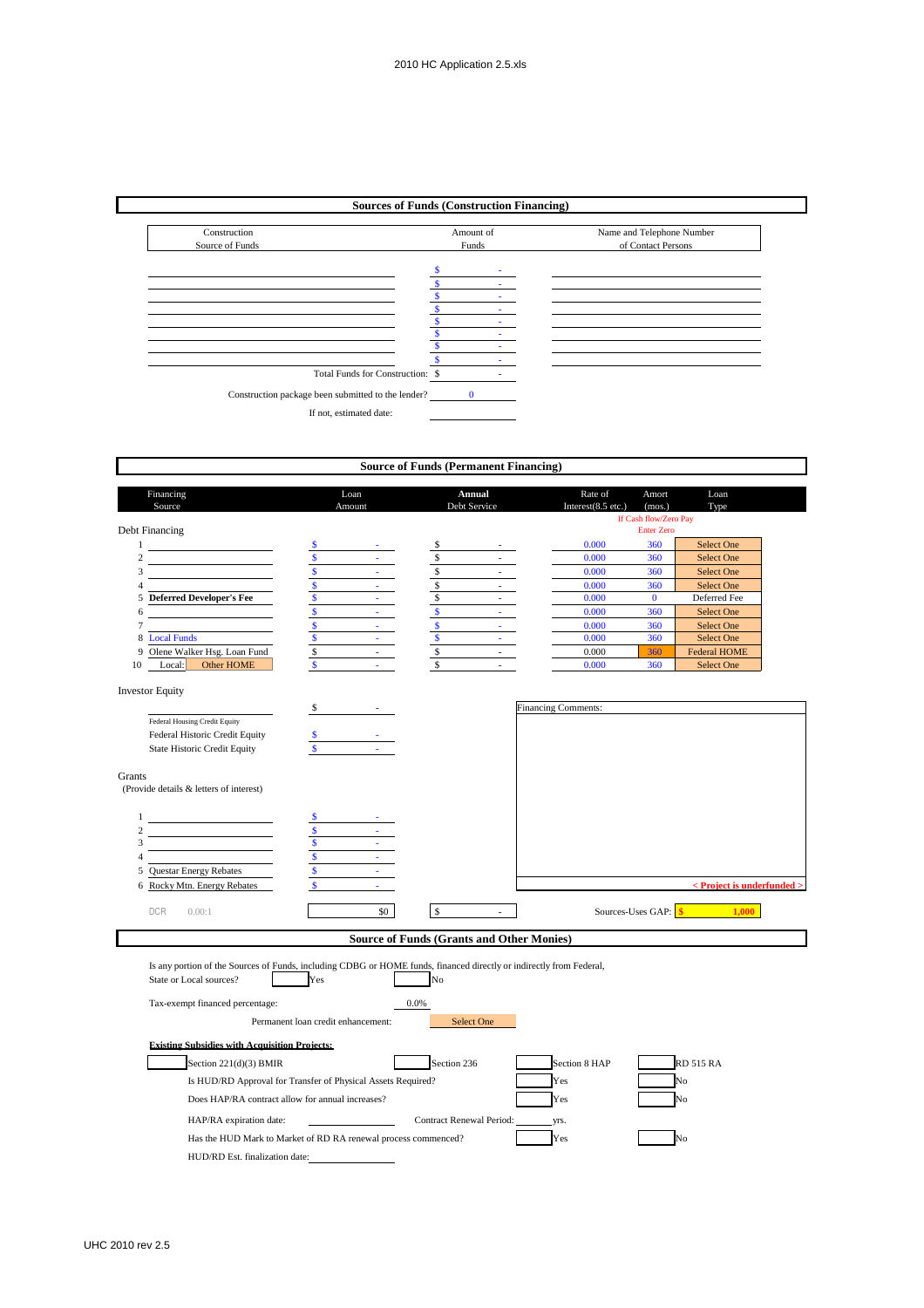|                                                                                                                                                                                                                                                                                                                                      | <b>Long Term Financing Sources and Contacts</b> |                                                     |
|--------------------------------------------------------------------------------------------------------------------------------------------------------------------------------------------------------------------------------------------------------------------------------------------------------------------------------------|-------------------------------------------------|-----------------------------------------------------|
| List in order of lien priority ALL sources of funding and contact names, addresses and telephone numbers:                                                                                                                                                                                                                            |                                                 |                                                     |
| Company / Institution<br>Name & Complete Address<br><b>Debt Financing</b><br>$\mathbf{1}$                                                                                                                                                                                                                                            | *Status<br>Date                                 | Contact Person & Title<br>Telephone and Fax Numbers |
| <u> 1980 - Johann Barn, mars an t-Amerikaansk ferskeizh (</u>                                                                                                                                                                                                                                                                        |                                                 |                                                     |
| 2 and $\overline{a}$ and $\overline{a}$ and $\overline{a}$ and $\overline{a}$ and $\overline{a}$ and $\overline{a}$ and $\overline{a}$ and $\overline{a}$ and $\overline{a}$ and $\overline{a}$ and $\overline{a}$ and $\overline{a}$ and $\overline{a}$ and $\overline{a}$ and $\overline{a}$ and $\overline{a}$ and $\overline{a}$ |                                                 |                                                     |
| $3 \overline{\phantom{a}}$                                                                                                                                                                                                                                                                                                           |                                                 |                                                     |
| $\overline{4}$<br><u> 1989 - Johann Stoff, deutscher Stoffen und der Stoffen und der Stoffen und der Stoffen und der Stoffen und der</u>                                                                                                                                                                                             |                                                 |                                                     |
| 5<br><u> 1989 - Jan Samuel Barbara, margaret e</u> n 1980 eta 1980                                                                                                                                                                                                                                                                   |                                                 |                                                     |
|                                                                                                                                                                                                                                                                                                                                      |                                                 |                                                     |
| <b>Equity Financing (Other than HC)</b><br>$\mathbf{1}$                                                                                                                                                                                                                                                                              |                                                 |                                                     |
| <b>Grant and Other Monies</b><br>1                                                                                                                                                                                                                                                                                                   |                                                 |                                                     |
| 2                                                                                                                                                                                                                                                                                                                                    |                                                 |                                                     |
| 3 <sup>7</sup>                                                                                                                                                                                                                                                                                                                       |                                                 |                                                     |
|                                                                                                                                                                                                                                                                                                                                      |                                                 |                                                     |

**\*Status codes: LOI=Letter of Intent, NA=No formal action taken; A=Application formally submitted; C=Commitment received. Attach proof of status.**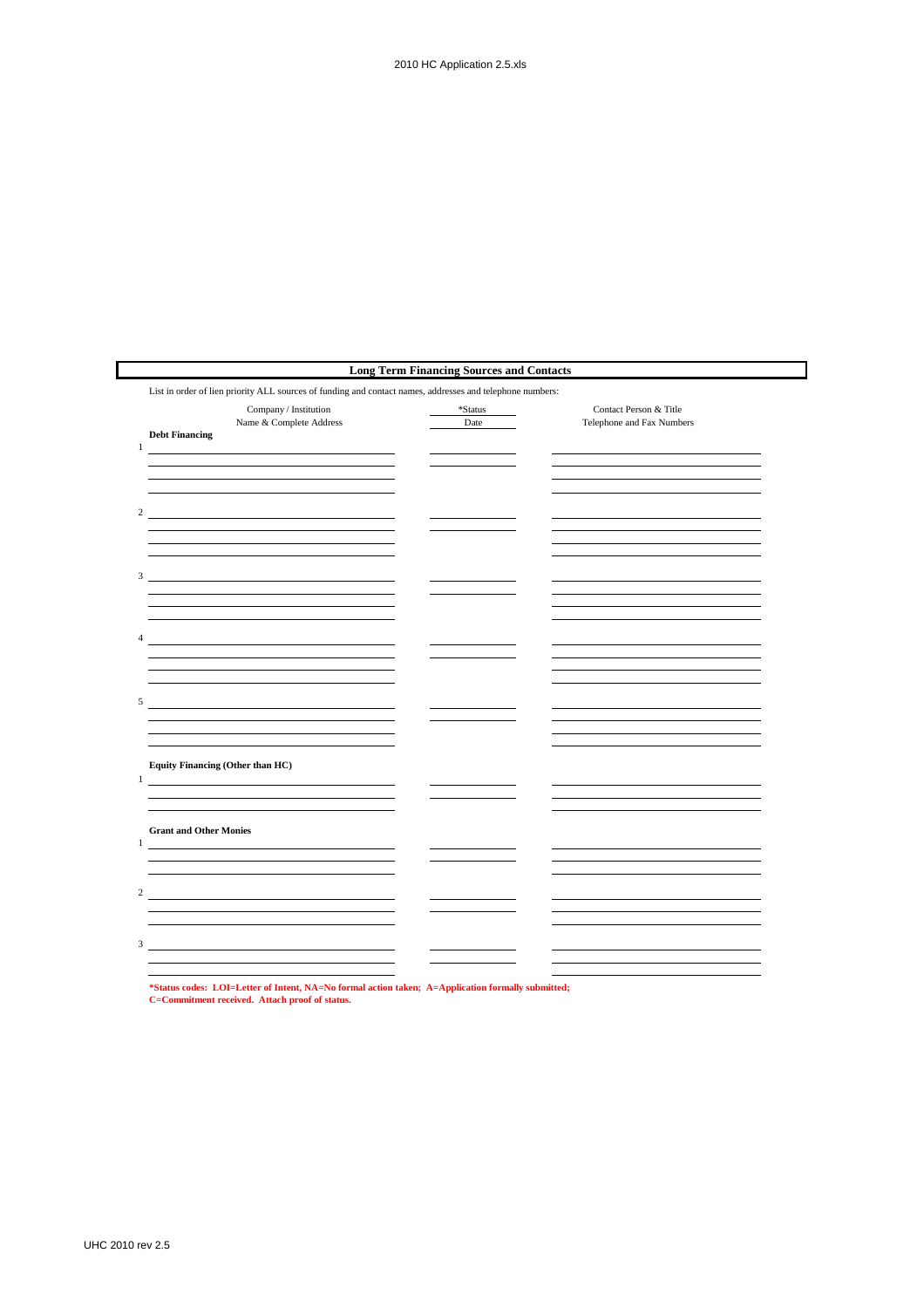|                |                                                                                                                      |                                                  |                              | <b>Energy and Equipment</b>                    |                                |                                                                                           |                                |                          |
|----------------|----------------------------------------------------------------------------------------------------------------------|--------------------------------------------------|------------------------------|------------------------------------------------|--------------------------------|-------------------------------------------------------------------------------------------|--------------------------------|--------------------------|
|                | Equipment Included with Units (Low-Income Units)                                                                     |                                                  |                              |                                                |                                |                                                                                           |                                |                          |
|                | Range                                                                                                                | Refrigerator                                     |                              | Disposal                                       |                                | Air Conditioning                                                                          |                                |                          |
|                |                                                                                                                      |                                                  |                              |                                                |                                |                                                                                           |                                |                          |
|                | Dishwasher                                                                                                           | Kitch. Exhaust                                   |                              | Laundry Fac.                                   |                                | Washer/Dryer Hookups                                                                      |                                |                          |
| $\Omega$       | <b>Lighting Occupancy Sensor</b>                                                                                     |                                                  | 0%                           | Fluorescent Lights (Percent of fixtures)       |                                |                                                                                           |                                |                          |
|                | Storage, Garages & Bathrooms                                                                                         |                                                  |                              |                                                |                                | Lease must stipulate that Owner will provide and install flourescent lights               |                                |                          |
|                | Energy and Equipment Information in low-income units                                                                 |                                                  |                              |                                                |                                |                                                                                           |                                |                          |
|                |                                                                                                                      |                                                  |                              | Type of System                                 |                                |                                                                                           |                                |                          |
|                | <b>Energy Equipment</b>                                                                                              |                                                  |                              | (GFWA, Hot Water, etc.)                        |                                | Rating                                                                                    |                                |                          |
|                | Domestic Hot Water                                                                                                   |                                                  |                              |                                                |                                |                                                                                           |                                |                          |
|                | Heating                                                                                                              |                                                  |                              |                                                |                                |                                                                                           |                                |                          |
|                | Air Conditioning                                                                                                     |                                                  |                              |                                                |                                |                                                                                           |                                |                          |
|                |                                                                                                                      |                                                  |                              |                                                |                                |                                                                                           |                                |                          |
|                | Equipment Included with Units (Market-rate Units)                                                                    |                                                  |                              |                                                |                                |                                                                                           |                                |                          |
|                | Range                                                                                                                | Refrigerator                                     |                              | Disposal                                       |                                | Air Conditioning                                                                          |                                |                          |
|                | Dishwasher                                                                                                           | Kitch. Exhaust                                   |                              | Laundry Fac.                                   |                                | Washer/Dryer Hookups                                                                      |                                |                          |
| $\overline{0}$ | <b>Lighting Occupancy Sensor</b>                                                                                     |                                                  |                              | Fluorescent Lights (Percent of fixtures)       |                                |                                                                                           |                                |                          |
|                | Storage, Garages & Bathrooms                                                                                         |                                                  | 0%                           |                                                |                                |                                                                                           |                                |                          |
|                |                                                                                                                      |                                                  |                              |                                                |                                |                                                                                           |                                |                          |
|                |                                                                                                                      |                                                  |                              |                                                |                                |                                                                                           |                                |                          |
|                |                                                                                                                      |                                                  |                              | <b>Monthly Utility Allowance Calculations</b>  |                                |                                                                                           |                                |                          |
|                |                                                                                                                      |                                                  |                              |                                                |                                |                                                                                           |                                |                          |
|                |                                                                                                                      |                                                  |                              |                                                |                                | ENTER allowance (PAID by TENANT) by Unit type                                             |                                |                          |
| Type           | <b>Utilities</b>                                                                                                     | List only Utilities<br>Paid By                   | SRO<br>Studio                | $\mathbf{1}$                                   | $\overline{c}$                 | $\mathfrak{Z}$                                                                            | $\overline{4}$                 | 5                        |
| G              | Heating                                                                                                              | <b>Tenant</b>                                    | $\bf{0}$                     | $\bf{0}$                                       | $\bf{0}$                       | $\bf{0}$                                                                                  | $\bf{0}$                       | $\bf{0}$                 |
| Е              | Cooking                                                                                                              | <b>Tenant</b>                                    | $\bf{0}$                     | $\bf{0}$                                       | $\bf{0}$                       | $\bf{0}$                                                                                  | $\bf{0}$                       | $\bf{0}$                 |
| Е              | Lighting                                                                                                             | Tenant                                           | $\bf{0}$                     | $\mathbf{0}$                                   | $\bf{0}$                       | $\bf{0}$                                                                                  | $\bf{0}$                       | $\bf{0}$                 |
| G<br>Е         | Hot Water<br>Air Conditioning                                                                                        | Tenant<br>Tenant                                 | $\overline{0}$<br>$\bf{0}$   | $\bf{0}$<br>$\bf{0}$                           | $\bf{0}$<br>$\bf{0}$           | $\overline{0}$<br>$\mathbf{0}$                                                            | $\bf{0}$<br>$\bf{0}$           | $\bf{0}$<br>$\bf{0}$     |
|                | Sewer                                                                                                                | Tenant                                           | $\bf{0}$                     | $\bf{0}$                                       | $\bf{0}$                       | $\bf{0}$                                                                                  | $\bf{0}$                       | $\bf{0}$                 |
|                | Water                                                                                                                | Tenant                                           | $\bf{0}$                     | $\mathbf{0}$                                   | $\bf{0}$                       | $\mathbf{0}$                                                                              | $\mathbf{0}$                   | $\mathbf{0}$             |
|                | Trash                                                                                                                | <b>Tenant</b>                                    | $\bf{0}$                     | $\bf{0}$                                       | $\bf{0}$                       | $\bf{0}$                                                                                  | $\bf{0}$                       | $\bf{0}$                 |
|                | Dispatch<br>Other?                                                                                                   | Tenant                                           | $\mathbf{0}$<br>$\mathbf{0}$ | $\bf{0}$                                       | $\bf{0}$                       | $\bf{0}$                                                                                  | $\bf{0}$                       | $\bf{0}$<br>$\mathbf{0}$ |
|                |                                                                                                                      |                                                  |                              |                                                |                                |                                                                                           |                                |                          |
|                |                                                                                                                      | <b>Tenant</b><br><b>Total Utility Allowance:</b> | $\boldsymbol{0}$             | $\bf{0}$<br>$\overline{0}$                     | $\mathbf{0}$<br>$\overline{0}$ | $\mathbf{0}$<br>$\overline{0}$                                                            | $\mathbf{0}$<br>$\overline{0}$ | $\boldsymbol{0}$         |
|                | Type: E=Electric, G=Gas, P=Propane, etc.                                                                             |                                                  |                              |                                                |                                | Energy Star Rater's Utility Estimates based on Plans & Specifications for the building(s) |                                |                          |
|                |                                                                                                                      |                                                  |                              | may be used instead of PHA Utility Allowances. |                                |                                                                                           |                                |                          |
|                |                                                                                                                      |                                                  |                              |                                                |                                |                                                                                           |                                |                          |
|                | Source of Utility Allowance Calculation (Documentation of Utility Calculations must be included)                     |                                                  |                              |                                                |                                |                                                                                           |                                |                          |
|                | <b>Local PHA</b>                                                                                                     | Utility Co.*                                     |                              | Housing Authority or other                     |                                |                                                                                           |                                |                          |
|                | Rural Devel.                                                                                                         | HUD                                              |                              | <b>Energy Star Rater Calculation</b>           |                                |                                                                                           |                                |                          |
|                |                                                                                                                      |                                                  |                              |                                                |                                |                                                                                           |                                |                          |
|                | *Using these sources after the building(s) is placed-in-service precludes the use of PHA Allowances in future years. |                                                  |                              |                                                |                                |                                                                                           |                                |                          |
|                | <b>COMMON AREA PERSONNEL UNIT(S) ELECTION:</b>                                                                       |                                                  |                              |                                                |                                | Maximum Units based on project size:                                                      | $\theta$                       |                          |
|                | Projects may elect to set-aside personnel units. Indicate the unit(s) by type and physical description:              |                                                  |                              |                                                |                                |                                                                                           |                                |                          |
|                | These unit are not to be included in the Low-Income                                                                  |                                                  |                              |                                                |                                | Unit Type                                                                                 |                                |                          |
|                | units in the following section.                                                                                      |                                                  |                              | Permited Use                                   | Baths                          | (2-bed, Studio)                                                                           | Sq. Ft.                        |                          |
|                | Other (Specify)                                                                                                      |                                                  |                              | <b>Select One</b><br><b>Select One</b>         | 0.00<br>0.00                   |                                                                                           | $\bf{0}$<br>$\bf{0}$           |                          |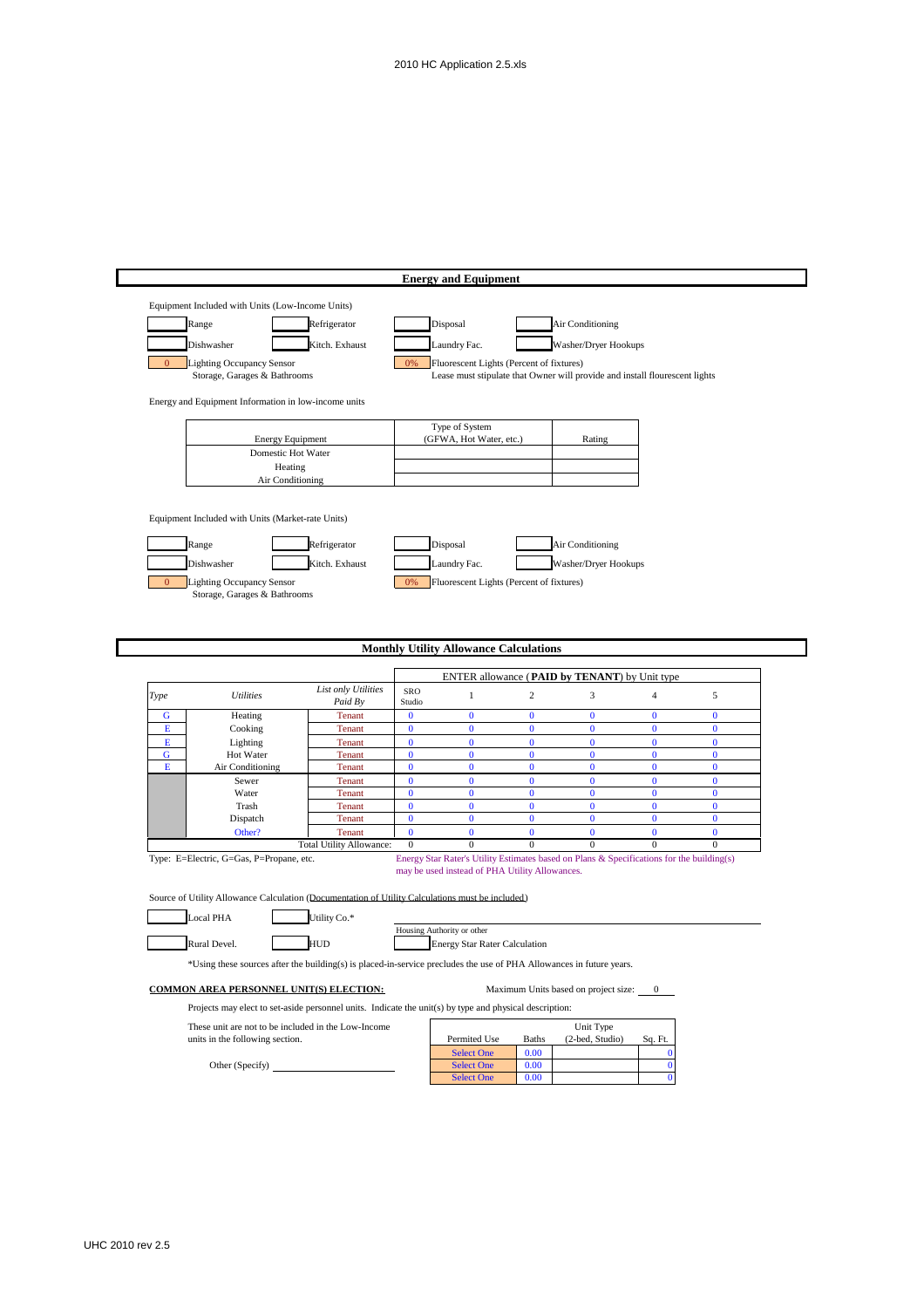### **Proposed Contractual Rent Targeting Analysis**

Project Rents (Note: actual rents plus the amount of utilities paid by tenants cannot exceed low-income rent levels.



| Type         | HC Rents | Units        | <b>Market Rents</b> | Margin |
|--------------|----------|--------------|---------------------|--------|
| $\mathbf{0}$ | \$0      | $\mathbf{0}$ | \$0                 | 0%     |
| $\mathbf{0}$ | \$0      | $\mathbf{0}$ | \$0                 | 0%     |
| $\mathbf{0}$ | \$0      | $\mathbf{0}$ | \$0                 | 0%     |
| $\mathbf{0}$ | \$0      | $\mathbf{0}$ | \$0                 | 0%     |
| $\mathbf{0}$ | \$0      | $\mathbf{0}$ | \$0                 | 0%     |
| $\mathbf{0}$ | \$0      | $\mathbf{0}$ | \$0                 | 0%     |
| $\mathbf{0}$ | \$0      | $\mathbf{0}$ | \$0                 | 0%     |
| $\mathbf{0}$ | \$0      | $\mathbf{0}$ | \$0                 | 0%     |
| $\Omega$     | \$0      | $\mathbf{0}$ | \$0                 | 0%     |
| $\mathbf{0}$ | \$0      | $\mathbf{0}$ | \$0                 | 0%     |
| $\mathbf{0}$ | \$0      | $\mathbf{0}$ | \$0                 | 0%     |
| $\mathbf{0}$ | \$0      | $\mathbf{0}$ | \$0                 | 0%     |
| $\mathbf{0}$ | \$0      | $\mathbf{0}$ | \$0                 | 0%     |
| $\Omega$     | \$0      | $\mathbf{0}$ | \$0                 | 0%     |

| <b>Unrestricted Rents</b> | Type | <b>Market Rents</b> | Margin |
|---------------------------|------|---------------------|--------|
| \$0                       | O    | \$0                 | U      |
| \$0                       |      | \$0                 | 0      |
| \$0                       | 0    | \$0                 | 0      |
| \$0                       |      | \$0                 | 0      |
| \$0                       | 0    | \$0                 | 0      |
| \$0                       |      | \$0                 | 0      |
| \$0                       |      | \$0                 |        |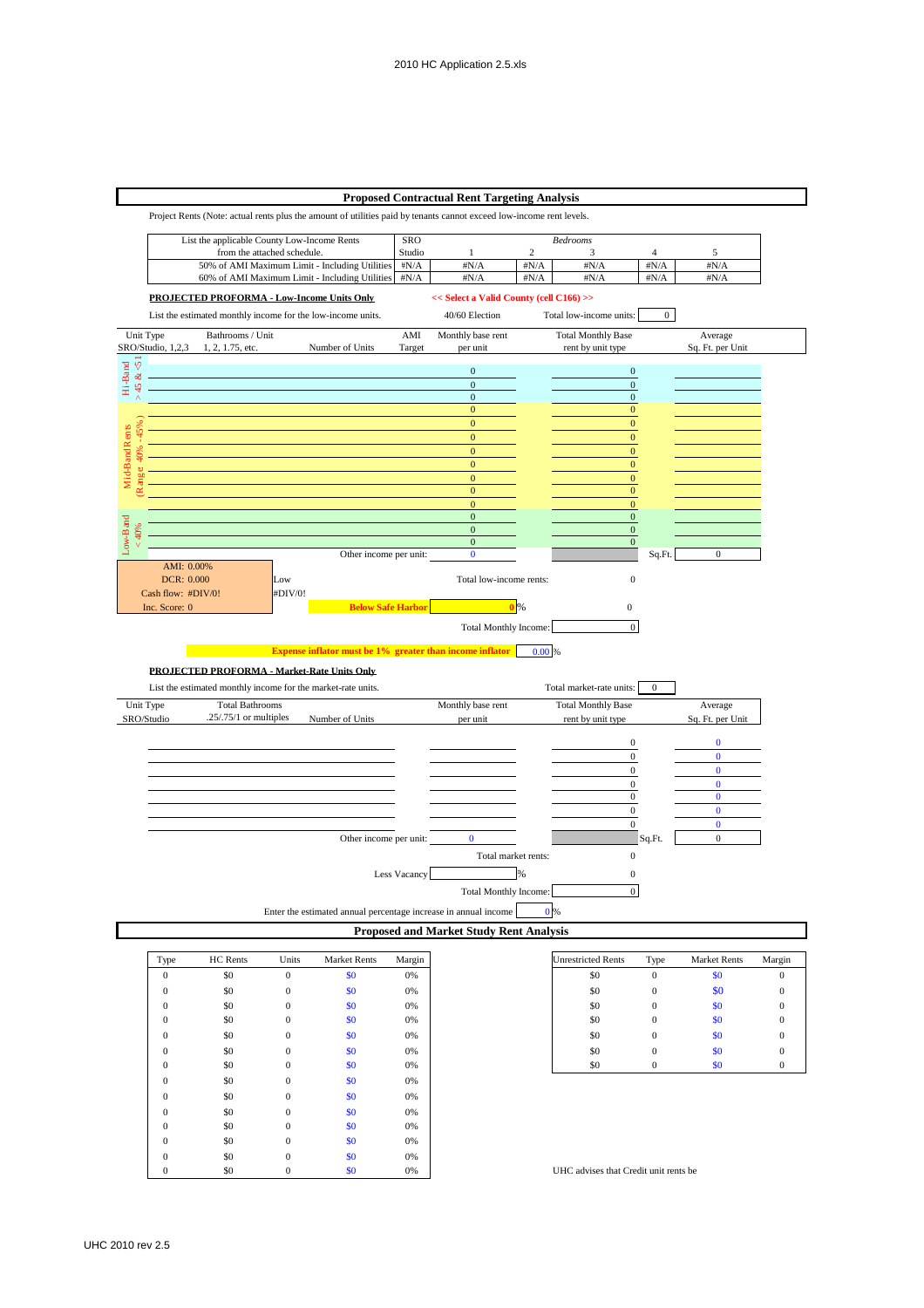2010 HC Application 2.5.xls

10% below market rents.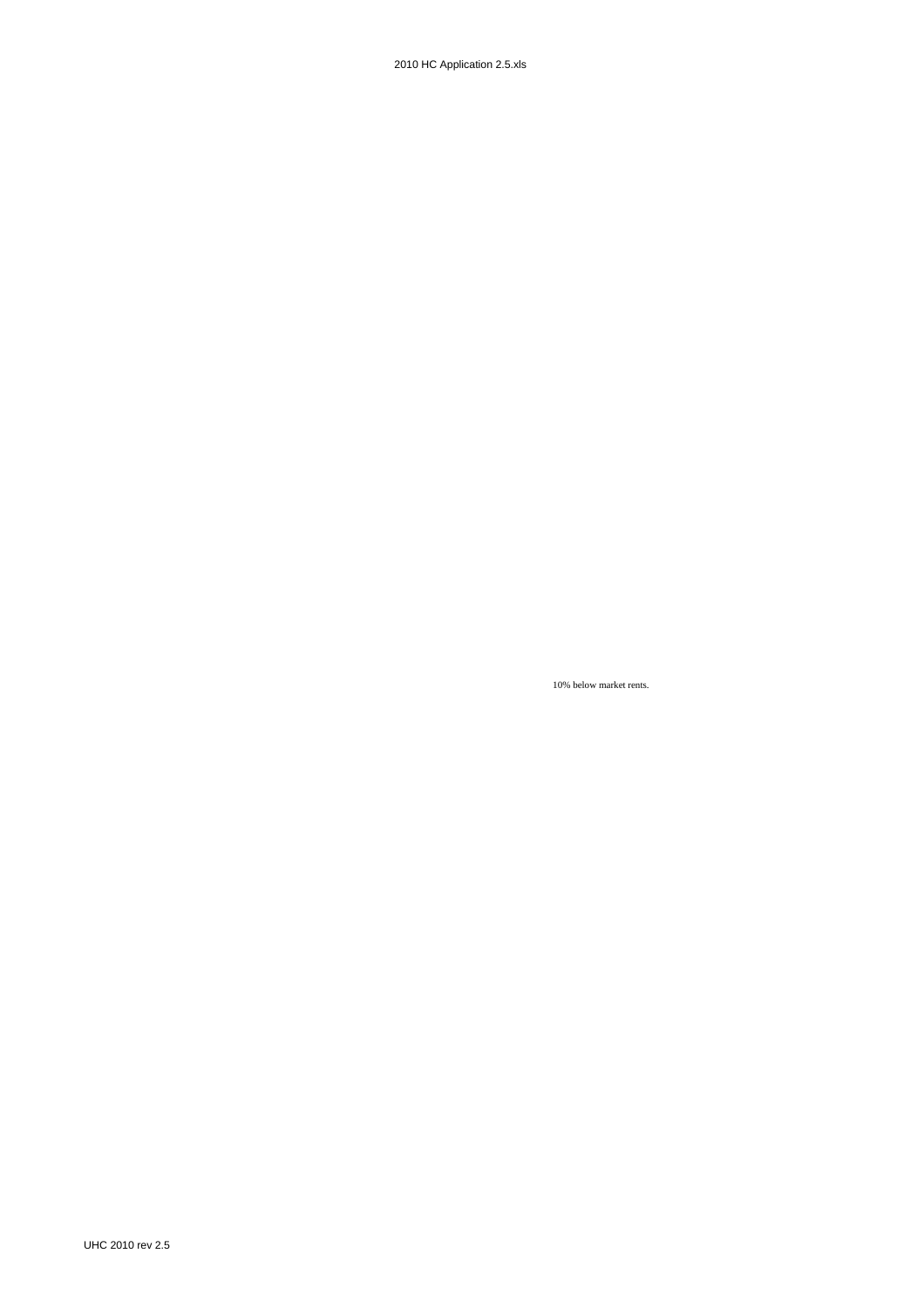|                                                                    |                | <b>Annual Expense Information</b> |                                                  |
|--------------------------------------------------------------------|----------------|-----------------------------------|--------------------------------------------------|
| I. Administrative                                                  |                | <b>III.</b> Operating Costs       | <b>Typical Tenant Paid Utilities</b>             |
| 1 Advertising                                                      | $\mathbf{0}$   | 1 Elevator                        | Paid by Project Owner<br>$\bf{0}$                |
| 2 Management                                                       | $\mathbf{0}$   | 2 Electric (Common Area)          | $\mathbf{0}$<br>$\bf{0}$                         |
| 3 Legal                                                            | $\mathbf{0}$   | 3 Gas (Common Area)               | $\mathbf{0}$<br>$\bf{0}$                         |
| 4 Partnership                                                      | $\Omega$       | 4 Water/Sewer                     | $\mathbf{0}$<br>$\overline{0}$                   |
| 5 Accounting/Audit                                                 | $\Omega$       | 5 Trash Removal                   | $\mathbf{0}$                                     |
| 6 UHC Compliance Fee                                               | $\Omega$       | 6 Payroll                         |                                                  |
| 7 Other                                                            | $\mathbf{0}$   | Management Salaries               | $\bf{0}$                                         |
| Total Administrative Cost:                                         | $\overline{0}$ | Office/Accounting                 | $\bf{0}$                                         |
|                                                                    |                |                                   | $\mathbf{0}$                                     |
| II. Maintenance                                                    |                | 7 Payroll Taxes                   | $\mathbf{0}$                                     |
| 1 Interior Maint.                                                  | $\mathbf{0}$   | 8 Property Insurance              | $\mathbf{0}$                                     |
| 2 Int/Ext. Repairs                                                 | $\mathbf{0}$   | 9 Snow Removal                    | $\mathbf{0}$<br>$\Omega$                         |
| 3 Exterminating                                                    | $\mathbf{0}$   | <b>Other General Exp</b>          |                                                  |
| 4 Landscaping<br><b>Contract Contract</b>                          | $\mathbf{0}$   | <b>Other General Exp</b>          | $\mathbf{0}$                                     |
| 5 Paving/Grounds                                                   | $\mathbf{0}$   | Total Operating Costs:            | $\mathbf{0}$<br>$\overline{0}$                   |
| 6 Materials                                                        | $\mathbf{0}$   |                                   | Total Expenses:                                  |
| Total Maintenance Cost:                                            | $\theta$       |                                   |                                                  |
|                                                                    |                |                                   | IV. Real Estate Taxes<br>$\sim$ $\sim$           |
| Replacement Reserve/Unit:                                          | $\bf{0}$       |                                   | Total Annual Capital Replacement Reserve: \$     |
| <b>Expense inflator must be 1% or greater than income inflator</b> |                | 0.00 %                            | $\overline{0}$<br>Total Expenses (w/o reserves): |
| HOW WERE EXPENSES AND RESERVES DETERMINED?                         |                |                                   | Expenses/unit:<br>#DIV/0!<br>$/$ unit            |
|                                                                    |                |                                   |                                                  |
| <b>INCOME ANALYSIS SUMMARY</b>                                     |                |                                   |                                                  |
| Gross scheduled HC rents                                           |                | 0                                 |                                                  |
| Other Income                                                       |                | $\boldsymbol{0}$                  |                                                  |
| Operating Subsidies - Specify*                                     |                | $\Omega$                          |                                                  |
| Less vacancy                                                       |                | #DIV/0!                           |                                                  |
| <b>Total Operating Income</b>                                      |                | #DIV/0!                           |                                                  |
| <b>Less Operating Expenses</b>                                     |                | $\mathbf{0}$                      |                                                  |
| Less annual Capital Replacement Reserves                           |                | $\mathbf{0}$                      |                                                  |
| Net Operating Income                                               |                | #DIV/0!                           |                                                  |
| Less Annual Debt Service                                           |                | $\mathbf{0}$                      |                                                  |
| <b>NOI Before Taxes</b>                                            |                | #DIV/0!                           |                                                  |
| Cash Flow per Unit: #DIV/0! #DIV/0!                                |                |                                   |                                                  |
|                                                                    |                |                                   |                                                  |

\* Operating Subsidies include Rural Development Service 515 RA, HUD 236, Section 8 HAP, Continuum of Care, and Project Based HUD Vouchers.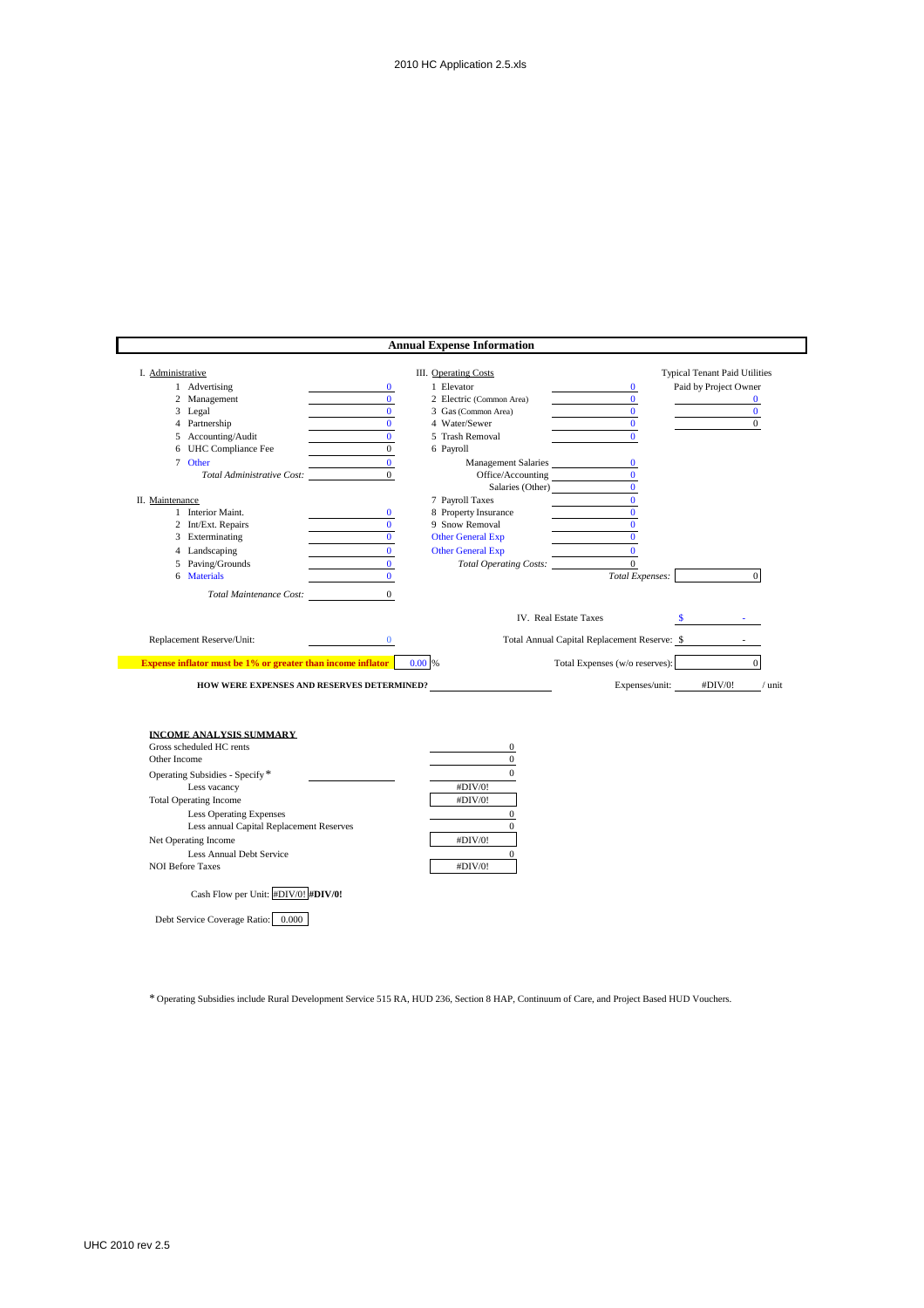|                                    |                                                                                                | PROGRAM GOAL EXPLANATION                                                                                                                                                                                                                                                                                                                              |
|------------------------------------|------------------------------------------------------------------------------------------------|-------------------------------------------------------------------------------------------------------------------------------------------------------------------------------------------------------------------------------------------------------------------------------------------------------------------------------------------------------|
|                                    | topic areas noted below. Use actual data from this application to illustrate your explanation. | The goals of the Low-Income Housing Credit Program include the production of the largest number of affordable<br>housing units, at the lowest possible cost, reserved for the longest period of time, with rents targeted toward the<br>lowest possible income levels. Explain, in detail, how this application addresses the above objectives in the |
| 1 Profit and Overhead Limitations: |                                                                                                | << You Must Address Each of the Topics in this Section >>                                                                                                                                                                                                                                                                                             |
|                                    |                                                                                                |                                                                                                                                                                                                                                                                                                                                                       |
| 2 Development Cost Efficiencies:   |                                                                                                | << You Must Address Each of the Topics in this Section >>                                                                                                                                                                                                                                                                                             |
|                                    |                                                                                                |                                                                                                                                                                                                                                                                                                                                                       |
| 3 Financing Innovations:           |                                                                                                | << You Must Address Each of the Topics in this Section >>                                                                                                                                                                                                                                                                                             |
|                                    |                                                                                                |                                                                                                                                                                                                                                                                                                                                                       |
|                                    | 4 Maximizing Proceeds to the Project from the Housing Credit Allocation:                       | << You Must Address Each of the Topics in this Section >>                                                                                                                                                                                                                                                                                             |
|                                    |                                                                                                | << You Must Address Each of the Topics in this Section >><br>5 Maximizing the longevity of buildings and improvements while maintaining appeal and affordability:                                                                                                                                                                                     |
|                                    |                                                                                                |                                                                                                                                                                                                                                                                                                                                                       |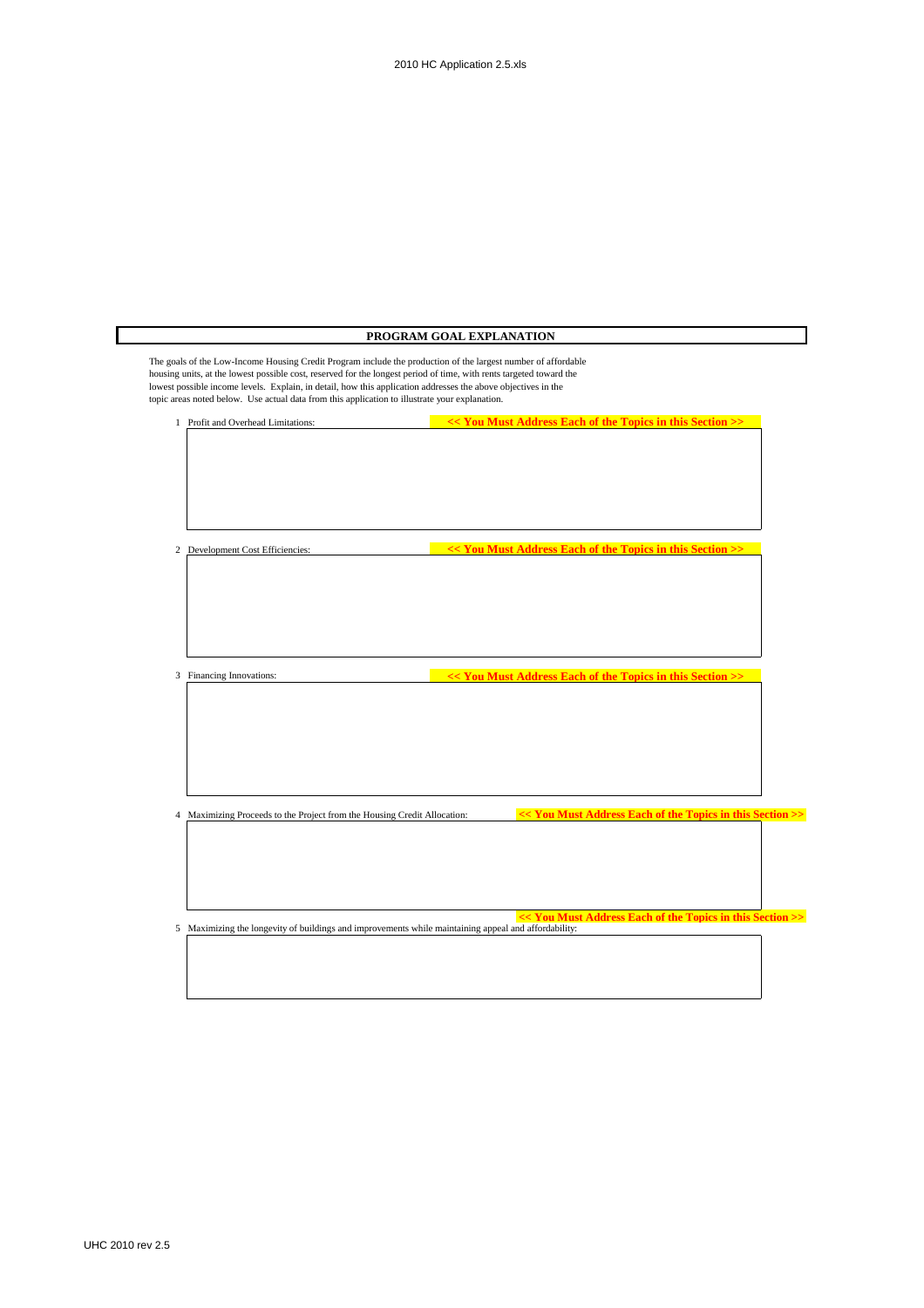**Project Quality and Design Commitment**

|                                           | <b>Description and Rated Life</b>                         |
|-------------------------------------------|-----------------------------------------------------------|
| Appliances Provided                       | << You Must Address Each of the Topics in this Section >> |
| <b>Exterior Finish Materials</b>          | << You Must Address Each of the Topics in this Section >> |
| Fencing                                   | << You Must Address Each of the Topics in this Section >> |
| Windows                                   | << You Must Address Each of the Topics in this Section >> |
| <b>Plumbing Materials</b><br>and Fixtures | << You Must Address Each of the Topics in this Section >> |
| Roof Quality                              | << You Must Address Each of the Topics in this Section >> |
| <b>HVAC</b>                               | << You Must Address Each of the Topics in this Section >> |
| <b>Security Systems</b>                   | << You Must Address Each of the Topics in this Section >> |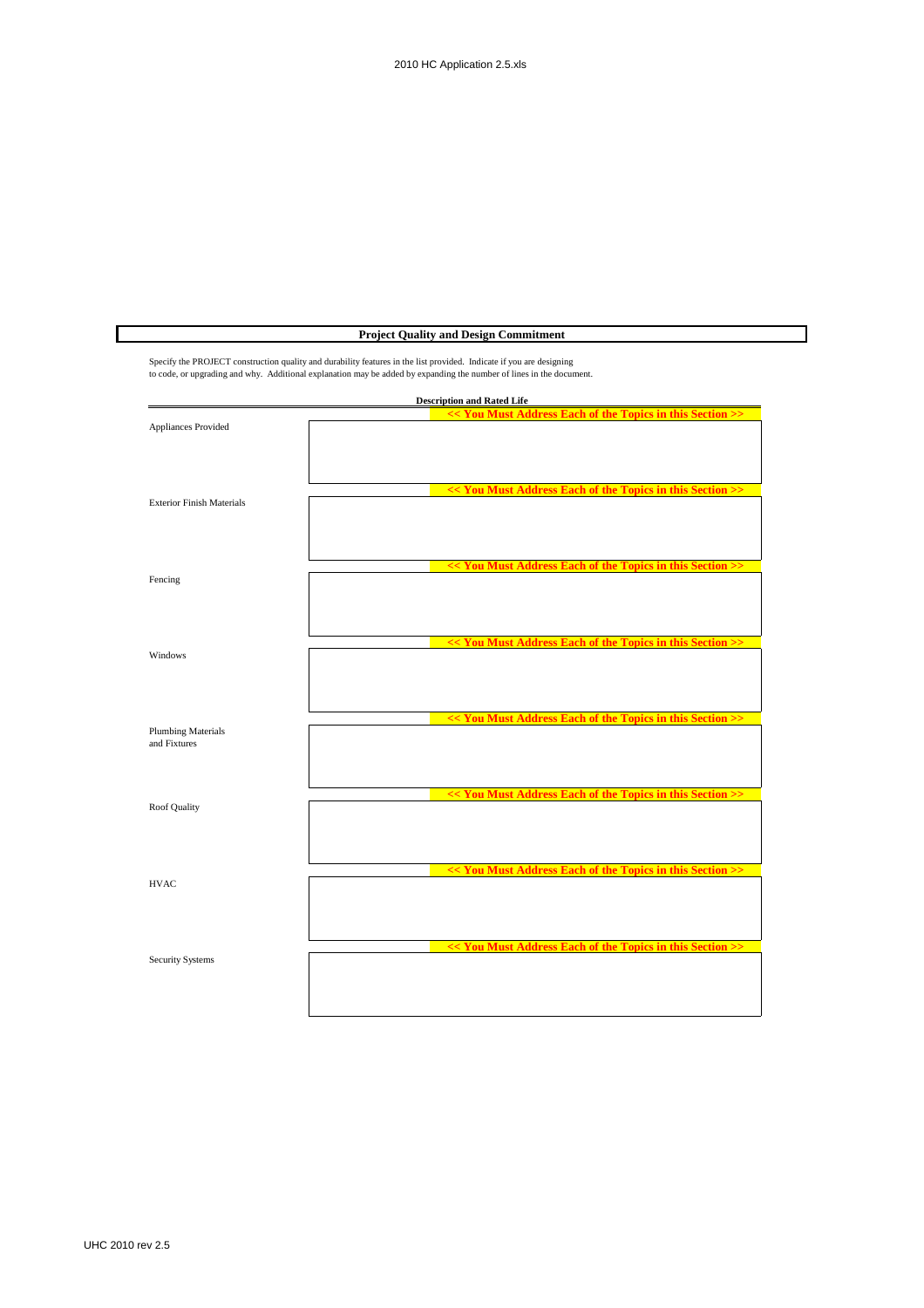|                                    | Description                                               |  |  |  |  |
|------------------------------------|-----------------------------------------------------------|--|--|--|--|
|                                    | << You Must Address Each of the Topics in this Section >> |  |  |  |  |
| <b>Energy Efficiency</b>           |                                                           |  |  |  |  |
|                                    |                                                           |  |  |  |  |
|                                    |                                                           |  |  |  |  |
|                                    |                                                           |  |  |  |  |
|                                    | << You Must Address Each of the Topics in this Section >> |  |  |  |  |
| Cabinetry                          |                                                           |  |  |  |  |
|                                    |                                                           |  |  |  |  |
|                                    |                                                           |  |  |  |  |
|                                    |                                                           |  |  |  |  |
|                                    | << You Must Address Each of the Topics in this Section >  |  |  |  |  |
| Insulation                         |                                                           |  |  |  |  |
|                                    |                                                           |  |  |  |  |
|                                    |                                                           |  |  |  |  |
|                                    |                                                           |  |  |  |  |
|                                    | << You Must Address Each of the Topics in this Section >> |  |  |  |  |
| Landscaping                        |                                                           |  |  |  |  |
|                                    |                                                           |  |  |  |  |
|                                    |                                                           |  |  |  |  |
|                                    |                                                           |  |  |  |  |
|                                    | << You Must Address Each of the Topics in this Section >> |  |  |  |  |
| Design & Other                     |                                                           |  |  |  |  |
| <b>Quality Elements</b>            |                                                           |  |  |  |  |
|                                    |                                                           |  |  |  |  |
|                                    |                                                           |  |  |  |  |
|                                    |                                                           |  |  |  |  |
|                                    | << You Must Address Each of the Topics in this Section >> |  |  |  |  |
| Parking Innovations<br>and Garages |                                                           |  |  |  |  |
|                                    |                                                           |  |  |  |  |
|                                    |                                                           |  |  |  |  |
|                                    |                                                           |  |  |  |  |
|                                    | << You Must Address Each of the Topics in this Section >> |  |  |  |  |
| Site Layout and                    |                                                           |  |  |  |  |
| <b>Unit Density</b>                |                                                           |  |  |  |  |
|                                    |                                                           |  |  |  |  |
|                                    |                                                           |  |  |  |  |
|                                    |                                                           |  |  |  |  |
| Other                              |                                                           |  |  |  |  |
|                                    |                                                           |  |  |  |  |
|                                    |                                                           |  |  |  |  |
|                                    |                                                           |  |  |  |  |
| Other                              |                                                           |  |  |  |  |
|                                    |                                                           |  |  |  |  |
|                                    |                                                           |  |  |  |  |
|                                    |                                                           |  |  |  |  |
|                                    |                                                           |  |  |  |  |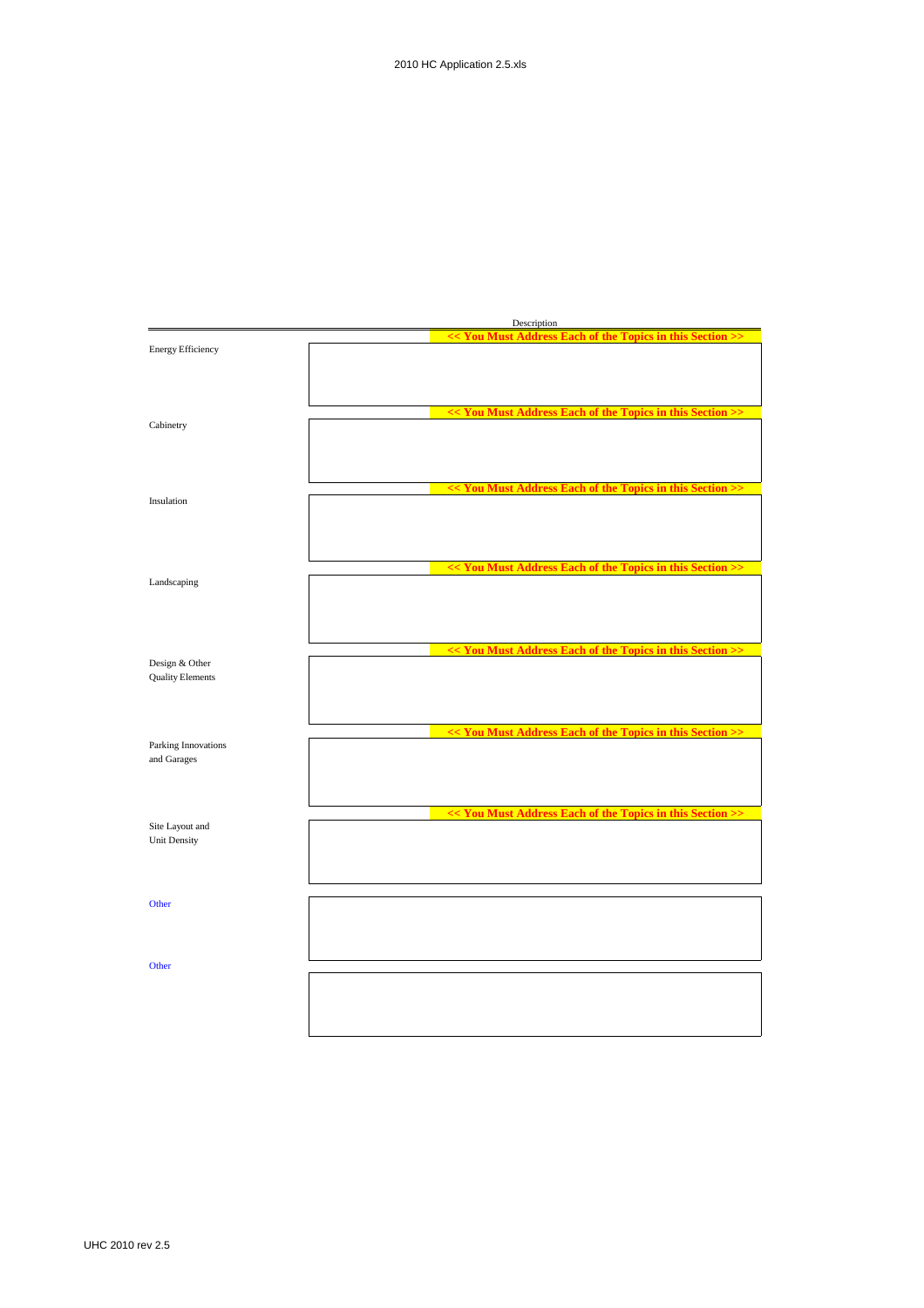## **State of Utah Low-Income Housing Credit Calculation**

#### State of Utah Housing Credits are available to projects at time of federal HC application. See QAP, State of Utah Credit section. (You may want to reduce the number of rent tiers at different rents/unit types to avoid confusion in managing the project.)

|              | <b>HC</b> Application |               |              | <b>Proposal with State Housing Credits</b> |                                        |                   |                                      |                    |                                          |
|--------------|-----------------------|---------------|--------------|--------------------------------------------|----------------------------------------|-------------------|--------------------------------------|--------------------|------------------------------------------|
| Unit<br>Type | Number<br>of Units    | Target<br>AMI | Net Rents    | Unit<br>Type                               | Number of State Credit<br><b>Units</b> | <b>STC</b><br>AMI | Reduction in<br><b>Monthly Rents</b> |                    | Total Monthly<br><b>Income Reduction</b> |
| $\mathbf{0}$ | $\Omega$              | 0%            | $\Omega$     | $\mathbf{0}$                               | $\Omega$                               | 0%                | 0                                    |                    |                                          |
| $\mathbf{0}$ | $\theta$              | 0%            | $\mathbf{0}$ | $\mathbf{0}$                               | $\Omega$                               | 0%                | $\overline{0}$                       |                    |                                          |
| $\theta$     | $\theta$              | 0%            | $\Omega$     | $\mathbf{0}$                               | o                                      | 0%                | $\theta$                             |                    |                                          |
| $\mathbf{0}$ | 0                     | 0%            | $\Omega$     | $\mathbf{0}$                               | O                                      | 0%                | $\theta$                             |                    |                                          |
| $\Omega$     | 0                     | 0%            | $\sqrt{ }$   | $\mathbf{0}$                               |                                        | 0%                | $\theta$                             |                    |                                          |
| $\Omega$     | $\theta$              | 0%            | $\Omega$     | $\mathbf{0}$                               |                                        | 0%                | $\theta$                             |                    |                                          |
| $\Omega$     | $\theta$              | 0%            | $\sqrt{ }$   | $\mathbf{0}$                               |                                        | 0%                | $\overline{0}$                       |                    |                                          |
| $\mathbf{0}$ | $\mathbf{0}$          | 0%            | $\theta$     | 0                                          |                                        | 0%                | $\overline{0}$                       |                    |                                          |
| $\mathbf{0}$ | $\theta$              | 0%            | $\Omega$     | $\mathbf{0}$                               | O                                      | 0%                | $\overline{0}$                       |                    |                                          |
| $\mathbf{0}$ | $\mathbf{0}$          | 0%            | $\theta$     | $\mathbf{0}$                               | 0                                      | 0%                | $\overline{0}$                       |                    |                                          |
| $\mathbf{0}$ | $\theta$              | 0%            | $\Omega$     | $\mathbf{0}$                               | n                                      | 0%                | $\theta$                             |                    |                                          |
| $\theta$     | $\theta$              | 0%            | $\theta$     | $\mathbf{0}$                               |                                        | 0%                | $\overline{0}$                       |                    |                                          |
| $\Omega$     | $\theta$              | 0%            | $\mathbf{0}$ | $\mathbf{0}$                               | $\Omega$                               | 0%                | $\overline{0}$                       |                    | $^{O}$                                   |
|              |                       |               |              |                                            |                                        |                   |                                      | Reduced Income: \$ |                                          |

Approx. SHC Cap for Project:  $\sqrt{\ }$ \*Capitalized value of rent reduction:  $\$ SHC Purchase Rate:  $\sqrt{s}$  -SHC Allocation Amount: \$0

### **Source of Funds after adding State of Utah Housing Credits**

|                | Financing                                                                                                            | Loan             | Annual           | Rate of                                         | Term              | Amort.       |  |
|----------------|----------------------------------------------------------------------------------------------------------------------|------------------|------------------|-------------------------------------------------|-------------------|--------------|--|
|                | Source                                                                                                               | Amount           | Debt Service     | Interest $(8.5$ etc.)                           | (mos.)            | Period(mos.) |  |
|                | Debt Financing                                                                                                       |                  |                  |                                                 |                   |              |  |
| $\mathbf{1}$   |                                                                                                                      | $\boldsymbol{0}$ | $\bf{0}$         | 0.000                                           | 360               | Select One   |  |
| $\overline{c}$ | the control of the control of the control of                                                                         | $\boldsymbol{0}$ | $\overline{0}$   | 0.000                                           | 360               | Select One   |  |
| 3              | and the company of the company                                                                                       | $\overline{0}$   | $\mathbf{0}$     | 0.000                                           | 360               | Select One   |  |
| 4              | <u> 1989 - Johann Barbara, martin a</u>                                                                              | $\Omega$         | $\mathbf{0}$     | 0.000                                           | 360               | Select One   |  |
| 5              | Deferred Developer's Fee                                                                                             | $\overline{0}$   | $\mathbf{0}$     | 0.000                                           | $\overline{0}$    | Deferred Fee |  |
| 6              | <u> 1990 - Johann Barbara, politik eta politik eta politik eta politik eta politik eta politik eta politik eta p</u> | $\overline{0}$   | $\mathbf{0}$     | 0.000                                           | 360               | Select One   |  |
| 7              |                                                                                                                      | $\overline{0}$   | $\mathbf{0}$     | 0.000                                           | 360               | Select One   |  |
|                | 8 Local Funds                                                                                                        | $\boldsymbol{0}$ | $\boldsymbol{0}$ | 0.000                                           | 360               | Select One   |  |
|                | 9 Olene Walker Hsg. Loan Fund                                                                                        | $\Omega$         | $\Omega$         | 0.000                                           | 360               | Federal HOME |  |
|                |                                                                                                                      |                  |                  |                                                 |                   |              |  |
|                | <b>Equity Financing</b>                                                                                              |                  |                  |                                                 |                   |              |  |
|                |                                                                                                                      |                  |                  |                                                 |                   |              |  |
| 1              | $\overline{0}$                                                                                                       | $\bf{0}$         |                  | Financing Comments Using State Housing Credits: |                   |              |  |
|                | Federal HC                                                                                                           |                  |                  |                                                 |                   |              |  |
| $\overline{2}$ |                                                                                                                      | 0                |                  |                                                 |                   |              |  |
|                | <b>State Housing Credit Investor</b>                                                                                 |                  |                  |                                                 |                   |              |  |
| 3              |                                                                                                                      | $\mathbf{0}$     |                  |                                                 |                   |              |  |
| Grants         |                                                                                                                      |                  |                  |                                                 |                   |              |  |
| 1              |                                                                                                                      | $\overline{0}$   |                  |                                                 |                   |              |  |
| $\overline{c}$ | the control of the control of the con-                                                                               | $\Omega$         |                  |                                                 |                   |              |  |
| 3              | <b>Questar Energy Rebates</b>                                                                                        | $\mathbf{0}$     |                  |                                                 |                   |              |  |
|                | 4 Rocky Mtn. Energy Rebates                                                                                          | $\Omega$         |                  |                                                 |                   |              |  |
|                |                                                                                                                      |                  |                  |                                                 |                   |              |  |
|                | Totals:                                                                                                              | $\mathbf{D}$     | $\Omega$         |                                                 | Sources-Uses GAP: | 1,000        |  |
|                |                                                                                                                      |                  |                  |                                                 |                   |              |  |
|                | INCOME ANALYSIS SUMMARY                                                                                              |                  |                  |                                                 |                   |              |  |
|                | Gross scheduled annual base rents                                                                                    |                  | 0                |                                                 |                   |              |  |
|                | Other Income                                                                                                         |                  | $\mathbf{0}$     |                                                 |                   |              |  |
|                | Operating Subsidies - Specify                                                                                        | $\overline{0}$   | $\boldsymbol{0}$ |                                                 |                   |              |  |
|                | Less vacancy                                                                                                         |                  | $\bf{0}$         | Net Income per Unit:                            |                   | #DIV/0!      |  |
|                | <b>Total Operating Income</b>                                                                                        |                  | $\boldsymbol{0}$ |                                                 |                   |              |  |
|                | <b>Less Operating Expenses</b>                                                                                       |                  | $\mathbf{0}$     |                                                 | DCR:              | 0.000        |  |
|                | Less annual Capital Replacement Reserves                                                                             |                  | $\Omega$         |                                                 |                   |              |  |
|                | Net Operating Income                                                                                                 |                  | $\mathbf{0}$     |                                                 |                   |              |  |
|                | Less Annual Debt Service                                                                                             |                  | $\mathbf{0}$     |                                                 |                   |              |  |
|                | <b>NOI Before Taxes</b>                                                                                              |                  | $\mathbf{0}$     |                                                 |                   |              |  |
|                |                                                                                                                      |                  |                  |                                                 |                   |              |  |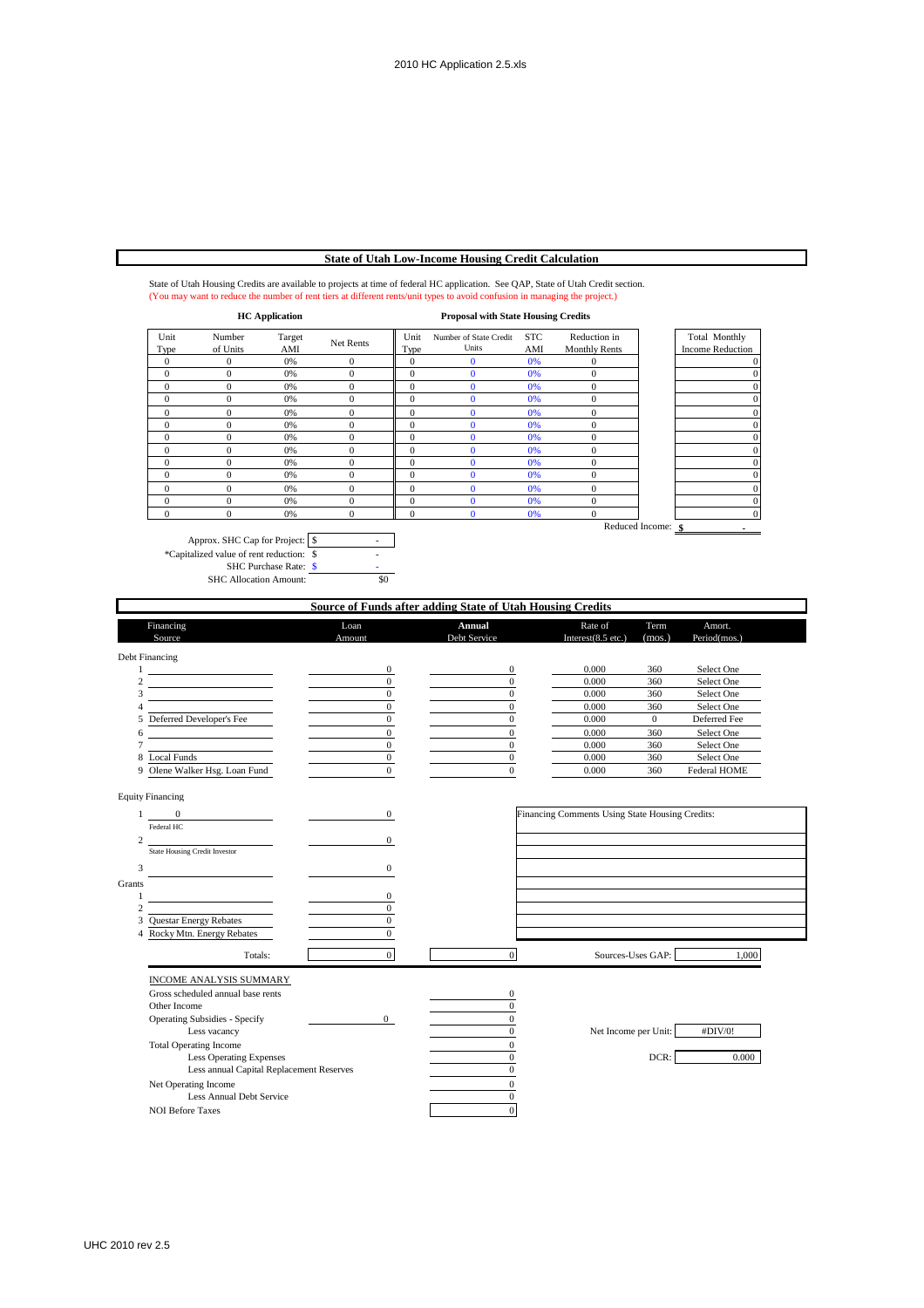#### **Project Development Schedule**

To be Completed with this Application

|                                               | <b>Scheduled Date</b> |
|-----------------------------------------------|-----------------------|
| <b>ACTIVITY</b>                               | mm/dd/yy              |
| A. Site                                       |                       |
| Phase 1 Environmental                         |                       |
| Closing /Site Transfer                        |                       |
|                                               |                       |
| B. Plans & Specs (Final) Approved by the City |                       |
|                                               |                       |
| C. Project Signage with UHC Logo              |                       |
|                                               |                       |
| D. Building Permit                            |                       |
|                                               |                       |
| <b>E.</b> Groundbreaking                      |                       |
|                                               |                       |
| <b>F. Construction Begins</b>                 |                       |
|                                               |                       |
| <b>G. Carryover Submission</b>                |                       |
|                                               |                       |
| <b>H. Occupancy Certificates</b>              |                       |
|                                               |                       |
| <b>I. Open House/Ribbon Cutting</b>           |                       |
|                                               |                       |
| J. Lease Up                                   |                       |
|                                               |                       |
| K. Placed in Service (Last Building)          |                       |
|                                               |                       |
| L. Final Cost Certification                   |                       |

A Project Development Schedule, specific to your type of project (new, rehabilitation, bond and bond rehab) will be sent to you to complete and submit April 1 and September 1 of each year, until the IRS forms 8609 are issued to the project.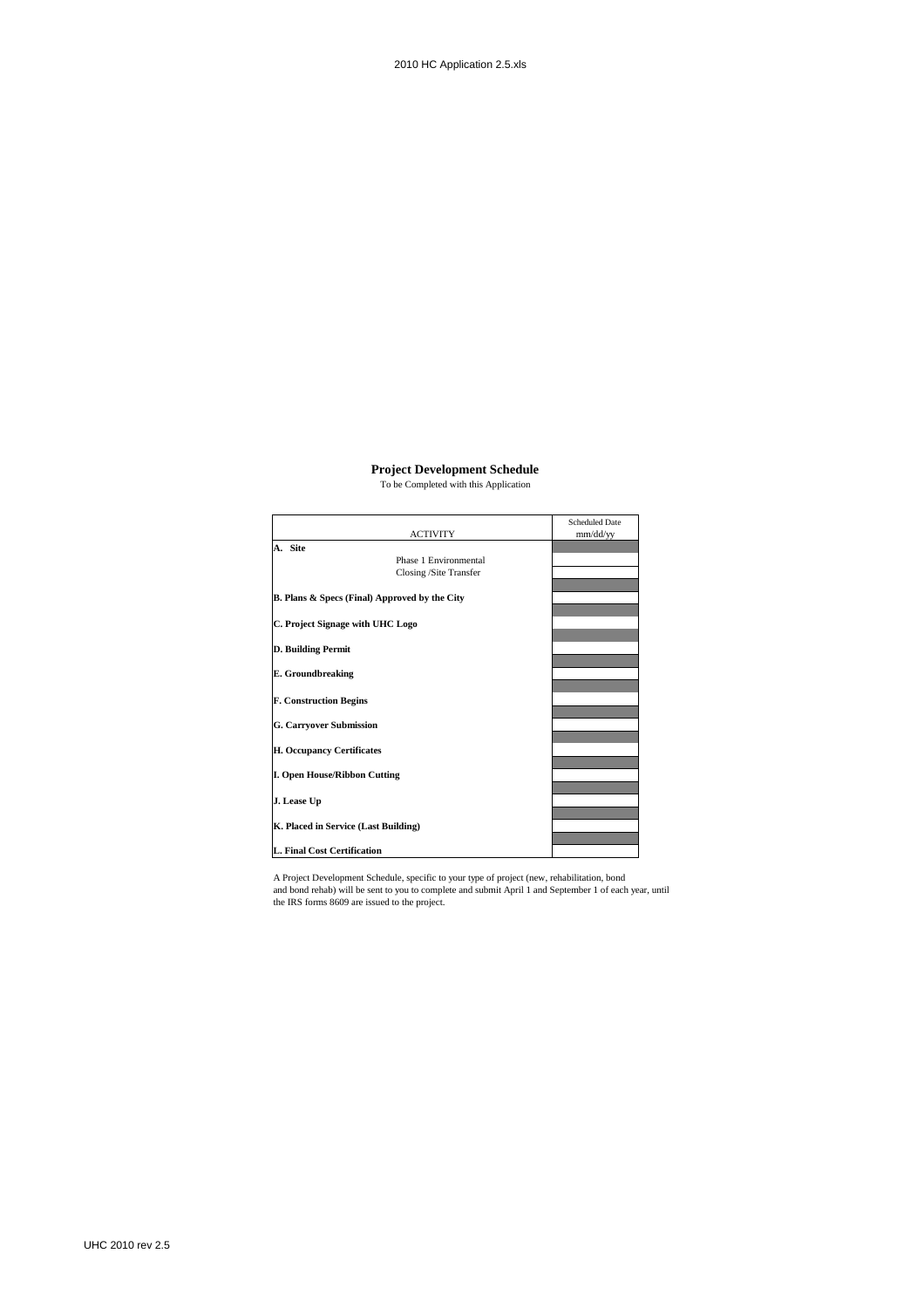# **Housing Credit Fees**

| <b>APPLICATION FEE:</b>                                                         | Total Amount of Annual Housing Credit Requested                                       |                                                                                                                                                                                                                                                                                                                                                                                                                                                                                                                                     | \$0 |                        |
|---------------------------------------------------------------------------------|---------------------------------------------------------------------------------------|-------------------------------------------------------------------------------------------------------------------------------------------------------------------------------------------------------------------------------------------------------------------------------------------------------------------------------------------------------------------------------------------------------------------------------------------------------------------------------------------------------------------------------------|-----|------------------------|
|                                                                                 | \$250 per unit for less than 10 units.                                                | Application Fee: Competitive Projects: 1% of Tax Credit Request or \$2,500, whichever is greater.<br>Bond Projects: 2% of Tax Credit Request or \$2,500, whichever is greater.                                                                                                                                                                                                                                                                                                                                                      |     |                        |
|                                                                                 | Same program year resubmissions are \$200 for all types.                              |                                                                                                                                                                                                                                                                                                                                                                                                                                                                                                                                     |     |                        |
|                                                                                 | less than 10 units will be assessed \$250 per unit.                                   | Reservation Fee: Competitive Projects: 3% of Tax Credit Request or \$2,500, whichever is greater. Projects with                                                                                                                                                                                                                                                                                                                                                                                                                     |     | \$                     |
|                                                                                 | awarded will be due within 30 days of receipt of the award letter.                    | Bond Award Fee: Upon Tax Credit Award an additional fee of the greater of 2% or \$2,500 of the amount                                                                                                                                                                                                                                                                                                                                                                                                                               |     |                        |
|                                                                                 | Make checks payable to: Utah Housing Corporation                                      |                                                                                                                                                                                                                                                                                                                                                                                                                                                                                                                                     |     |                        |
|                                                                                 |                                                                                       | The applicant understands that the NON-Refundable Application Fee must accompany the HC Application Package when submitted.                                                                                                                                                                                                                                                                                                                                                                                                         |     |                        |
| CARRYOVER AND EXTENDED CARRYOVER FEE:                                           |                                                                                       | The Applicant further understands that the Applicant will be assessed a \$1,000 fee at time of Carryover. a discount<br>of \$500 will be given to Projects that submit their carryover package on or before November 1. An Extended Carryover<br>fee of \$500 will be charged for projects each January the project has not been completed after the Carryover Agreement year.                                                                                                                                                      |     | <sup>\$</sup><br>1.000 |
| <b>ALLOCATION FEE:</b>                                                          | Projects with less than 10 units will be charged an allocation fee of \$300 per unit. | The applicant understands that an Allocation Fee equal to the greater of \$3,000 or 4% of the final Annual Credit<br>amount. A discount of 1% will be offered to all projects that submit a complete Final Cost Certification Package within<br>90 days after the last building is placed in service for new construction and after the last building receives it's final inspection<br>report for rehabilitations or Dec 1st, whichever is earlier. All fees must be paid before IRS Forms 8609 are released to the Project Owner. |     | \$                     |
| INITIAL COMPLIANCE FEE:                                                         |                                                                                       | Total amount due for Compliance Monitoring AT THE TIME THE 8609 IS ISSUED is calculated as follows:                                                                                                                                                                                                                                                                                                                                                                                                                                 |     |                        |
|                                                                                 | Number of Units<br>Less than 26 units<br>greater than 25 units                        | Fee Collected<br>\$500 plus \$20 per unit one time fee<br>\$1,000 plus \$20 per unit one time fee                                                                                                                                                                                                                                                                                                                                                                                                                                   |     | $\mathbf{s}$           |
| COMPLIANCE PERIOD MONITORING FEE:<br>SUBSIDY LAYERING REVIEWS DELEGATED TO UHC: | The total Annual Compliance Monitoring fee is payable on or before February 1.        | Annual compliance monitoring fees subsequent to the first year are \$20 per Housing Credit unit.<br>\$                                                                                                                                                                                                                                                                                                                                                                                                                              |     |                        |

HUD 911 SUBSIDY LAYERING REVIEWS HAVE BEEN DELEGATED TO THE CORPORATION ALL Tax-Exempt bond financed projects are subject to this review process. Projects receiving HUD Housing Assistance are also subject to this review process. A \$500 review fee is payable with the HUD 2880 form (available from UHC) and a current Sources and Uses Statement after the Housing Credit Reservation has been made by UHC.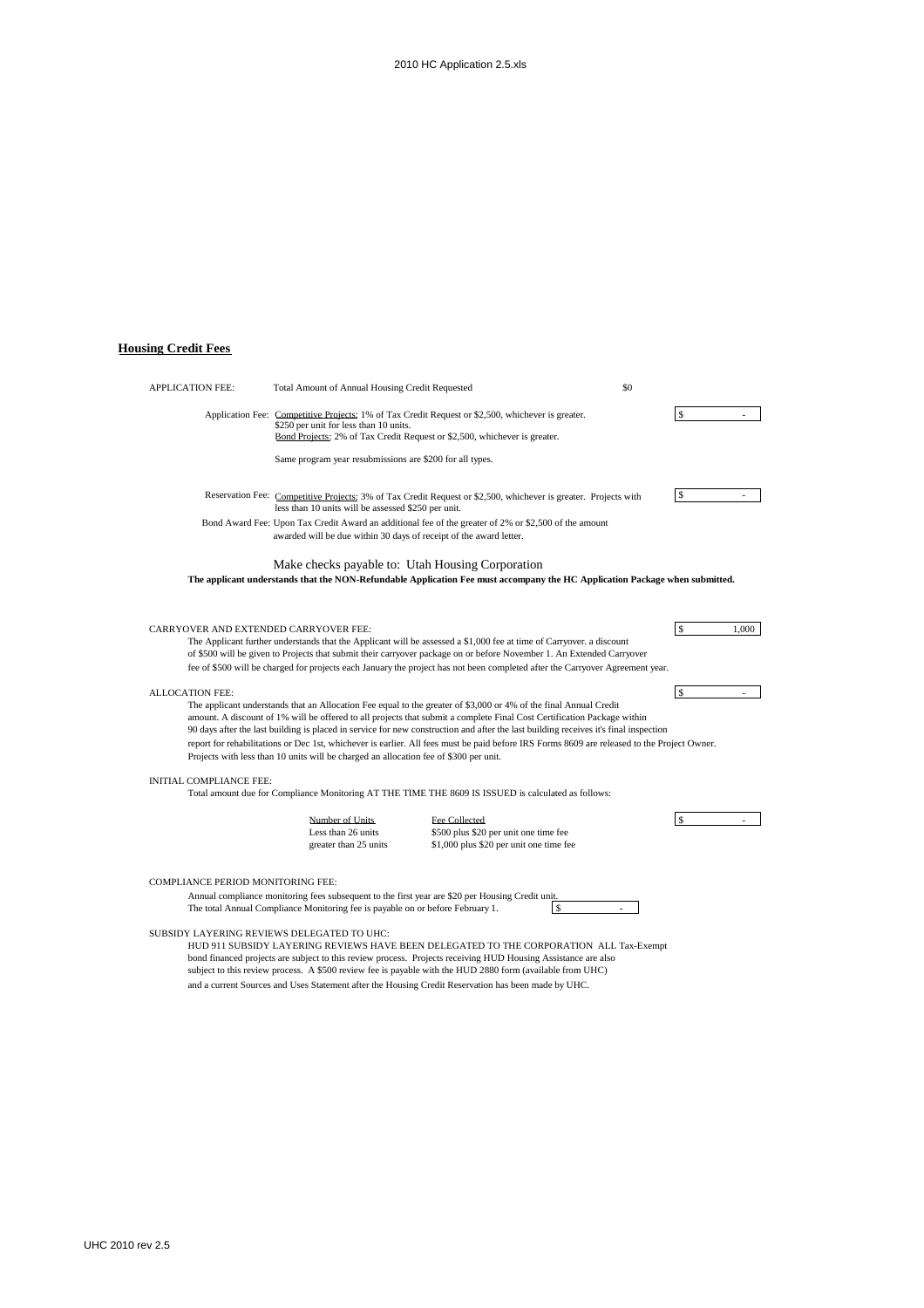## **Project Name:**

Certifications and Representations:

The undersigned is responsible for ensuring that the project consists or will consist of a qualified Low-Income building or buildings as defined in the Internal Revenue Code, Section 42, and will satisfy all applicable requirements of federal tax law in the acquisition, rehabilitation or construction and operation of the project to receive the Low-Income housing credit.

The undersigned is responsible for all calculation and figures relating to the determination of the eligible basis for the build ing and understands and agrees that the amount of the credit is calculated by reference to the figures submitted with this Application, as to the eligible basis and qualified basis of the project and individual buildings.

The undersigned hereby makes Application to the State of Utah. The undersigned agrees that the Utah Housing Corporation ("UHC") will at all times be indemnified and held harmless against all losses, costs, damages, expenses and liabilities whatsoever nature of kind (including, but not<br>limited to attorney's fees, litigation and court costs, amounts paid in sett judgment from Internal Revenue Service directly or indirectly resulting from, arising out of, or related to acceptance, consideration and approval or disapproval of such allocation request.

The undersigned authorizes the UHC to disclose or provide copies of this application, as may be amended, or copies of any allocation agreement or Forms 8609 issued with respect to the proposed project to the Rural Development Service, Olene Walker Housing Loan Fund and other government funding sources, including the Department of Housing and Urban Development, as necessary to comply with state or federal law on the review of financial assistance provided to the project. I have read the "Required Documentation Checklist", and understand that applications lacking the listed documents will be considered non-conforming and returned without consideration.

Owner and Applicant(s) represent that they have read and understand the content of the Application Packet and that the protection of the Excel application has not been compromised in any way.

I have read the Qualified Allocation Plan, and understand that in the case of a Carryover Allocation of Housing Credits the Project is required to be placed in service by December 1, of the second calendar year following the calendar year of the Carryover Allocation Agreement. If the Project is not placed in service by such date, the credits allocated shall automatically be revoked and will be deemed recaptured by and returned to UHC as of such date.

The undersigned, being duly authorized, hereby represents and certifies that the foregoing information, to the best of his/her knowledge, is true, complete and accurately describes the proposed project.

IN WITNESS WHEREOF, the owner has caused this document to be duly executed in its name on .

Legal Name of Applicant

By:

Name

Sionature

**Title**